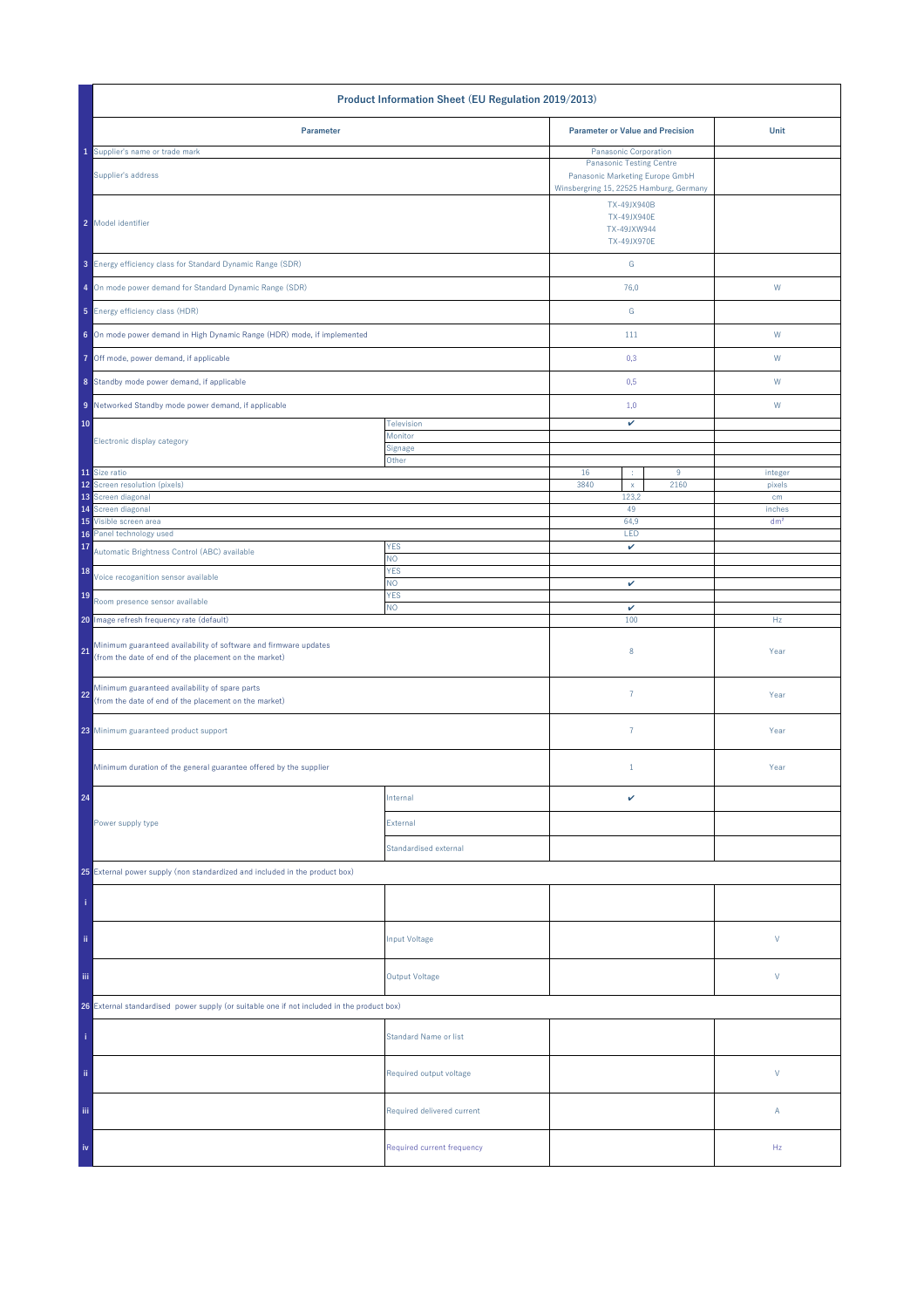| Fiche d'information sur le produit (RÈGLEMENT DÉLÉGUÉ (UE) 2019/2013 DE LA COMMISSION)                                                         |                                            |                                                                    |                                                                                                     |                 |  |
|------------------------------------------------------------------------------------------------------------------------------------------------|--------------------------------------------|--------------------------------------------------------------------|-----------------------------------------------------------------------------------------------------|-----------------|--|
| Paramètre                                                                                                                                      |                                            | Paramètre ou valeur et précision                                   |                                                                                                     | Unité           |  |
| Nom du fournisseur ou marque commerciale                                                                                                       |                                            | Panasonic Corporation                                              |                                                                                                     |                 |  |
| Adresse du fournisseur                                                                                                                         |                                            | <b>Panasonic Testing Centre</b><br>Panasonic Marketing Europe GmbH |                                                                                                     |                 |  |
| 2 Référence du modèle                                                                                                                          |                                            |                                                                    | Winsbergring 15, 22525 Hamburg, Germany<br>TX-49JX940B<br>TX-49JX940E<br>TX-49JXW944<br>TX-49JX970E |                 |  |
| 3 Classe d'efficacité énergétique pour la gamme dynamique standard (SDR)                                                                       |                                            | ${\mathsf G}$                                                      |                                                                                                     |                 |  |
| 4 Puissance appelée en mode marche pour la gamme dynamique standard (SDR)                                                                      |                                            | 76,0                                                               |                                                                                                     | W               |  |
| 5 Classe d'efficacité énergétique (HDR)                                                                                                        |                                            | ${\mathbb G}$                                                      |                                                                                                     |                 |  |
| 6 Puissance appelée en mode marche pour la haute gamme dynamique (HDR), le cas échéant                                                         |                                            | 111                                                                |                                                                                                     | W               |  |
| Puissance appelée en mode arrêt, le cas échéant<br>7                                                                                           |                                            | 0,3                                                                |                                                                                                     | W               |  |
| 8 Puissance appelée en mode veille, le cas échéant                                                                                             |                                            | 0,5                                                                |                                                                                                     | W               |  |
| 9 Puissance appelée en mode veille avec maintien de la connexion au réseau, le cas échéant                                                     |                                            | 1,0                                                                |                                                                                                     | W               |  |
| 10<br>Catégorie de dispositif d'affichage électronique                                                                                         | téléviseur<br>écran                        | v                                                                  |                                                                                                     |                 |  |
|                                                                                                                                                | dispositif d'affichage dynamique/<br>autre |                                                                    |                                                                                                     |                 |  |
| 11 Rapport de taille<br>Résolution de l'écran (pixels)<br>12                                                                                   |                                            | 16<br>÷<br>3840                                                    | 9                                                                                                   | entier          |  |
| 13 Diagonale de l'écran                                                                                                                        |                                            | $\mathsf X$<br>123,2                                               | 2160                                                                                                | pixels<br>cm    |  |
| 14 Diagonale de l'écran                                                                                                                        |                                            | 49                                                                 |                                                                                                     | pouces          |  |
| Surface visible de l'écran<br>15<br>Technologie d'affichage utilisée<br>16                                                                     |                                            | 64,9<br>LED                                                        |                                                                                                     | dm <sup>2</sup> |  |
| 17<br>Réglage automatique de la luminosité (ABC) disponible                                                                                    | OUI<br><b>NON</b>                          | v                                                                  |                                                                                                     |                 |  |
| 18<br>Capteur de reconnaissance vocale disponible                                                                                              | OUI<br><b>NON</b>                          | v                                                                  |                                                                                                     |                 |  |
| 19<br>Capteur de présence disponible                                                                                                           | OUI<br><b>NON</b>                          | $\checkmark$                                                       |                                                                                                     |                 |  |
| 20 Taux de fréquence de rafraîchissement de l'image (par défaut)                                                                               |                                            | 100                                                                |                                                                                                     | Hz              |  |
| Disponibilité minimale garantie des mises à jour du logiciel et du micrologiciel (à compter de la date de fin de mise sur le march<br>21<br>é) |                                            | 8                                                                  |                                                                                                     | années          |  |
| Disponibilité minimale garantie des pièces de rechange<br>22<br>(à compter de la date de fin d'introduction sur le marché)                     |                                            | $\overline{7}$                                                     |                                                                                                     | années          |  |
| 23 Assistance produit minimale garantie                                                                                                        |                                            | $\overline{7}$                                                     |                                                                                                     | années          |  |
| Durée mininale de la garantie générale offerte par le fournisseur                                                                              |                                            | $1\,$                                                              |                                                                                                     | années          |  |
| 24                                                                                                                                             | Interne                                    | v                                                                  |                                                                                                     |                 |  |
| Type d'alimentation:                                                                                                                           | Externe                                    |                                                                    |                                                                                                     |                 |  |
|                                                                                                                                                | Externe normalisée                         |                                                                    |                                                                                                     |                 |  |
| 25 Alimentation externe (incluse dans l'emballage du produit)                                                                                  |                                            |                                                                    |                                                                                                     |                 |  |
|                                                                                                                                                |                                            |                                                                    |                                                                                                     |                 |  |
| ii.                                                                                                                                            | Tension d'entrée                           |                                                                    |                                                                                                     | V               |  |
| iii.                                                                                                                                           | Tension de sortie                          |                                                                    |                                                                                                     | V               |  |
| 26 Alimentation externe normalisée (ou appropriée si non incluse dans l'emballage du produit)                                                  |                                            |                                                                    |                                                                                                     |                 |  |
|                                                                                                                                                | Nom de la norme ou liste                   |                                                                    |                                                                                                     |                 |  |
| ii.                                                                                                                                            | Tension de sortie requise                  |                                                                    |                                                                                                     | V               |  |
| Ϊij                                                                                                                                            | Intensité du courant à fournir             |                                                                    |                                                                                                     | Α               |  |
| iv                                                                                                                                             | Fréquence du courant requise               |                                                                    |                                                                                                     | Hz              |  |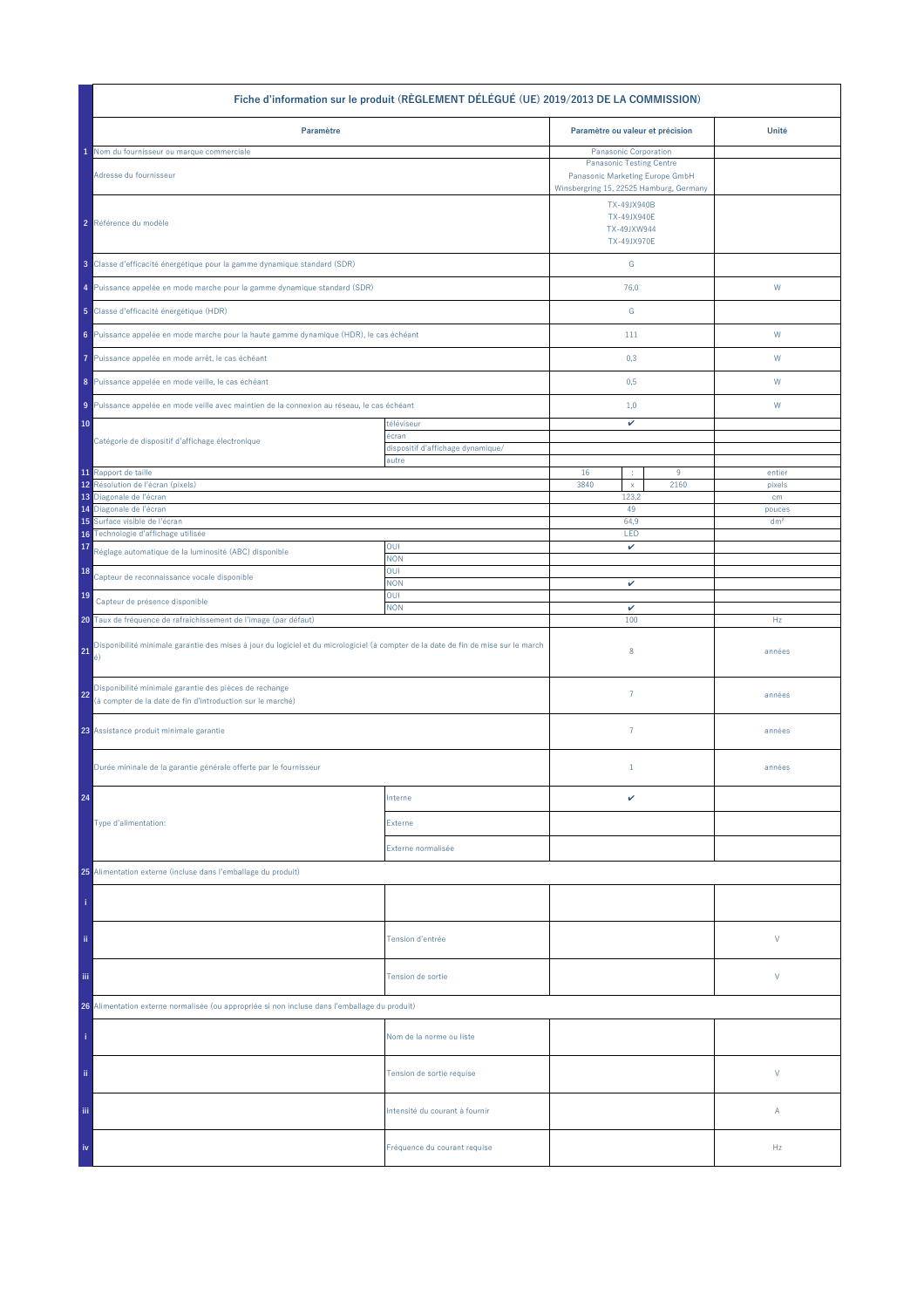| Produktdatenblatt (DELEGIERTE VERORDNUNG (EU) 2019/2013 DER KOMMISSION)                                                         |                             |                                                                                                                                        |       |                 |  |
|---------------------------------------------------------------------------------------------------------------------------------|-----------------------------|----------------------------------------------------------------------------------------------------------------------------------------|-------|-----------------|--|
| Parameter                                                                                                                       |                             | Parameter oder Wert und Genauigkeit                                                                                                    |       | <b>Einheit</b>  |  |
| Name oder Handelsmarke des Lieferanten<br>Adresse des Lieferanten                                                               |                             | Panasonic Corporation<br><b>Panasonic Testing Centre</b><br>Panasonic Marketing Europe GmbH<br>Winsbergring 15, 22525 Hamburg, Germany |       |                 |  |
| 2 Modellkennung                                                                                                                 |                             | TX-49JX940B<br>TX-49JX940E<br>TX-49JXW944<br>TX-49JX970E                                                                               |       |                 |  |
| 3 Energieeffizienzklasse bei StandardDynamikumfang (SDR)                                                                        |                             | ${\mathsf G}$                                                                                                                          |       |                 |  |
| 4 Leistungsaufnahme im Ein-Zustand bei Standard-Dynamikumfang (SDR)                                                             |                             | 76,0                                                                                                                                   |       | W               |  |
| 5 Energieeffizienzklasse (HDR)                                                                                                  |                             | G                                                                                                                                      |       |                 |  |
| 6 Leistungsaufnahme im Ein-Zustand bei hohem Dynamikumfang (HDR), falls vorhanden                                               |                             | 111                                                                                                                                    |       | W               |  |
| 7 Leistungsaufnahme im Aus-Zustand, falls zutreffend                                                                            |                             | 0,3                                                                                                                                    |       | W               |  |
| 8 Leistungsaufnahme im Bereitschaftszustand, falls zutreffend                                                                   |                             | 0,5                                                                                                                                    |       | W               |  |
| 9 Leistungsaufnahme im vernetzten Bereitschaftsbetrieb, falls zutreffend                                                        |                             | 1,0                                                                                                                                    |       | W               |  |
| 10                                                                                                                              | Fernsehgerät<br>Monitor     | v                                                                                                                                      |       |                 |  |
| Art des elektronischen Displays                                                                                                 | Signage-Display<br>sonstige |                                                                                                                                        |       |                 |  |
| 11 Seitenverhältnis                                                                                                             |                             | 16<br>÷                                                                                                                                | $9\,$ | ganze Zahl      |  |
| 12 Bildschirmauflösung (Pixel)                                                                                                  |                             | 3840<br>$\mathsf X$                                                                                                                    | 2160  | Pixel           |  |
| 13 Bildschirmdiagonale<br>Bildschirmdiagonale<br>14                                                                             |                             | 123,2<br>49                                                                                                                            |       | cm<br>Zoll      |  |
| Sichtbare Bildschirmfläche<br>15                                                                                                |                             | 64.9                                                                                                                                   |       | dm <sup>2</sup> |  |
| Verwendete Panel-Technologie<br>16<br>17                                                                                        | JA                          | LED<br>v                                                                                                                               |       |                 |  |
| Automatische Helligkeitsregelung (ABC) vorhanden                                                                                | <b>NEIN</b>                 |                                                                                                                                        |       |                 |  |
| 18<br>Spracherkennungssensor vorhanden                                                                                          | JA<br><b>NEIN</b>           | v                                                                                                                                      |       |                 |  |
| 19<br>Anwesenheitssensor vorhanden                                                                                              | JA<br><b>NEIN</b>           | $\checkmark$                                                                                                                           |       |                 |  |
| 20 Bildwiederholfrequenz(Standard)                                                                                              |                             | 100                                                                                                                                    |       | Hz              |  |
| Mindestens garantierte Software- und Firmware-Aktualisierungen<br>21<br>(ab dem Zeitpunkt der Beendigung des Inverkehrbringens) |                             | 8                                                                                                                                      |       | Jahr            |  |
| Mindestens garantierte Verfügbarkeit von Ersatzteilen<br>22<br>(ab dem Zeitpunkt der Beendigung des Inverkehrbringens)          |                             | $\overline{7}$                                                                                                                         |       | Jahr            |  |
| 23 Mindestens garantierte Produktunterstützung                                                                                  |                             | $\overline{7}$                                                                                                                         |       | Jahr            |  |
| Mindestlaufzeit der vom Lieferanten angebotenen allgemeinen Garantie                                                            |                             | $\mathbf{1}$                                                                                                                           |       | Jahr            |  |
| 24                                                                                                                              | Intern                      | v                                                                                                                                      |       |                 |  |
| Art der Stromversorgung (Netzteil)                                                                                              | extern                      |                                                                                                                                        |       |                 |  |
|                                                                                                                                 | extern genormt              |                                                                                                                                        |       |                 |  |
| 25 Externes Netzteil (nicht genormt, und in der Verkaufsverpackung enthalten)                                                   |                             |                                                                                                                                        |       |                 |  |
|                                                                                                                                 |                             |                                                                                                                                        |       |                 |  |
| ii.                                                                                                                             | Eingangsspannung            |                                                                                                                                        |       | V               |  |
| Ϊij                                                                                                                             | Ausgangsspannung            |                                                                                                                                        |       | V               |  |
| 26 Genormtes externes Netzteil (oder geeignetes Netzteil, falls nicht in der Verkaufsverpackung enthalten)                      |                             |                                                                                                                                        |       |                 |  |
|                                                                                                                                 | Normbezeichnung oder Liste  |                                                                                                                                        |       |                 |  |
| ii.                                                                                                                             | Benötigte Ausgangsspannung  |                                                                                                                                        |       | V               |  |
| Ϊij                                                                                                                             | Benötigte Stromstärke       |                                                                                                                                        |       | Α               |  |
| iv                                                                                                                              | Benötigte Stromfrequenz     |                                                                                                                                        |       | Hz              |  |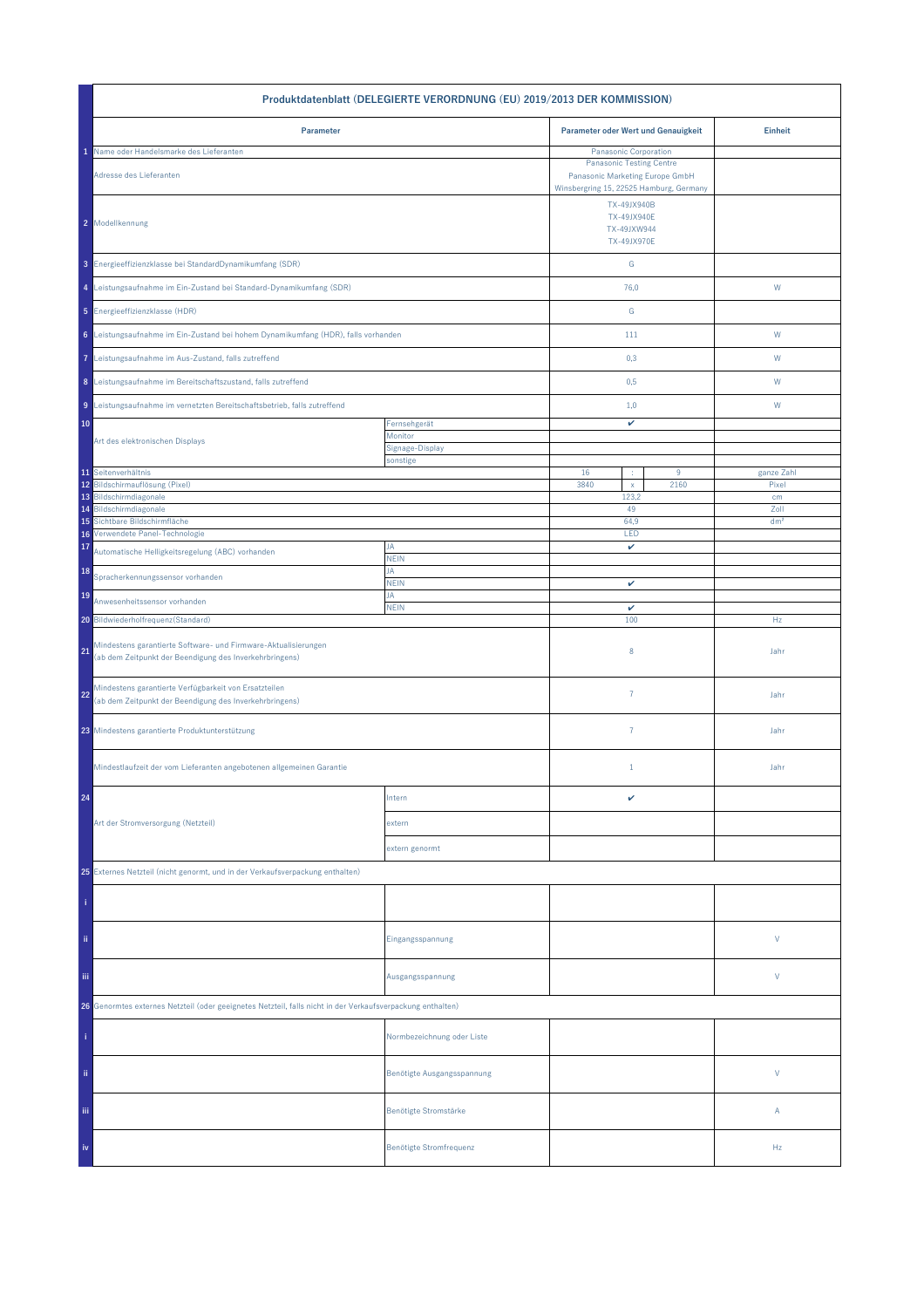| Productinformatieblad (GEDELEGEERDE VERORDENING (EU) 2019/2013 VAN DE COMMISSIE)                                                               |                                |                                                          |                 |  |  |
|------------------------------------------------------------------------------------------------------------------------------------------------|--------------------------------|----------------------------------------------------------|-----------------|--|--|
| Parameter                                                                                                                                      |                                | Parameter of Waarde en precisie                          | <b>Eenheid</b>  |  |  |
| Naam van de leverancier of handelsmerk                                                                                                         |                                | Panasonic Corporation<br><b>Panasonic Testing Centre</b> |                 |  |  |
| Adres van de leverancier                                                                                                                       |                                |                                                          |                 |  |  |
| 2 Typeaanduiding van het model                                                                                                                 |                                |                                                          |                 |  |  |
| 3 Energie-efficiëntieklasse voor SDR                                                                                                           |                                | ${\mathbb G}$                                            |                 |  |  |
| 4 Opgenomen vermogen in de gebruiksstand voor SDR                                                                                              |                                | 76,0                                                     | W               |  |  |
| 5 Energie-efficiëntieklasse (HDR)                                                                                                              |                                | ${\mathbb G}$                                            |                 |  |  |
| 6 Opgenomen vermogen in de gebruiksstand in HDR-modus, indien geïmplementeerd                                                                  |                                | 111                                                      | ${\sf W}$       |  |  |
| Opgenomen vermogen in uitstand, indien van toepassing<br>7                                                                                     |                                | 0,3                                                      | W               |  |  |
| 8 Opgenomen vermogen in stand-bystand, indien van toepassing                                                                                   |                                | 0,5                                                      | W               |  |  |
| 9 Opgenomen vermogen in netwerkgebonden stand-bystand, indien van toepassing                                                                   |                                | 1,0                                                      | W               |  |  |
| 10                                                                                                                                             | televisie                      | v                                                        |                 |  |  |
| Categorie elektronisch beeldscherm                                                                                                             | monitor                        |                                                          |                 |  |  |
|                                                                                                                                                | informatiebeeldscherm<br>ander |                                                          |                 |  |  |
| 11 Beeldverhouding                                                                                                                             |                                | 16<br>$9\,$                                              | geheel getal    |  |  |
| 12<br>Schermresolutie (pixels)                                                                                                                 |                                | 3840<br>2160<br>$\mathsf X$                              | pixels          |  |  |
| 13 Schermdiagonaal<br>Schermdiagonaal<br>14                                                                                                    |                                | 123,2<br>49                                              | cm<br>Zoll      |  |  |
| 15 Zichtbaar schermoppervlak                                                                                                                   |                                | 64,9                                                     | dm <sup>2</sup> |  |  |
| Gebruikte platteschermtechnologie<br>16                                                                                                        |                                | LED                                                      |                 |  |  |
| 17<br>Automatische helderheidsregeling (ABC) beschikbaar                                                                                       | JA<br>NEE                      | v                                                        |                 |  |  |
| 18<br>Spraakherkenningssensor beschikbaar                                                                                                      | JA<br><b>NEE</b>               | v                                                        |                 |  |  |
| 19<br>Aanwezigheidssensor beschikbaar                                                                                                          | JA<br><b>NEE</b>               | $\checkmark$                                             |                 |  |  |
| 20 Beeldverversingsfrequentie (standaard)                                                                                                      |                                | 100                                                      | Hz              |  |  |
| Minimale gegarandeerde beschikbaarheid van software- en firmwareupdates<br>21<br>(vanaf de datum waarop het in de handel brengen is beëindigd) |                                | 8                                                        | Jaar            |  |  |
| Minimale gegarandeerde beschikbaarheid van reserveonderdelen<br>22<br>(vanaf de datum waarop het in de handel brengen is beëindigd)            |                                | $\overline{7}$                                           | Jaar            |  |  |
| 23 Minimale gegarandeerde productondersteuning                                                                                                 |                                | $\overline{7}$                                           | Jaar            |  |  |
| Minimumduur van de door de leverancier geboden algemene garantie                                                                               |                                | $\mathbf{1}$                                             | Jaar            |  |  |
| 24                                                                                                                                             | Intern                         | v                                                        |                 |  |  |
| Type voeding:                                                                                                                                  | Extern                         |                                                          |                 |  |  |
|                                                                                                                                                | Gestandaardiseerd extern       |                                                          |                 |  |  |
| 25 Externe voeding (niet-gestandaardiseerd en in de doos van het product meegeleverd)                                                          |                                |                                                          |                 |  |  |
|                                                                                                                                                |                                |                                                          |                 |  |  |
| ii.                                                                                                                                            | Voedingsspanning               |                                                          | V               |  |  |
| Ϊij                                                                                                                                            | Uitgangsspanning               |                                                          | V               |  |  |
| 26 Externe gestandaardiseerde voeding (of geschikte indien niet in de doos van het product meegeleverd)                                        |                                |                                                          |                 |  |  |
|                                                                                                                                                | Naam van de standaard of lijst |                                                          |                 |  |  |
| ii.                                                                                                                                            | Vereiste uitgangs-spanning     |                                                          | V               |  |  |
| iii.                                                                                                                                           | Vereiste aangelever-de stroom  |                                                          | Α               |  |  |
| iv                                                                                                                                             | Vereiste stroomfrequentie      |                                                          | Hz              |  |  |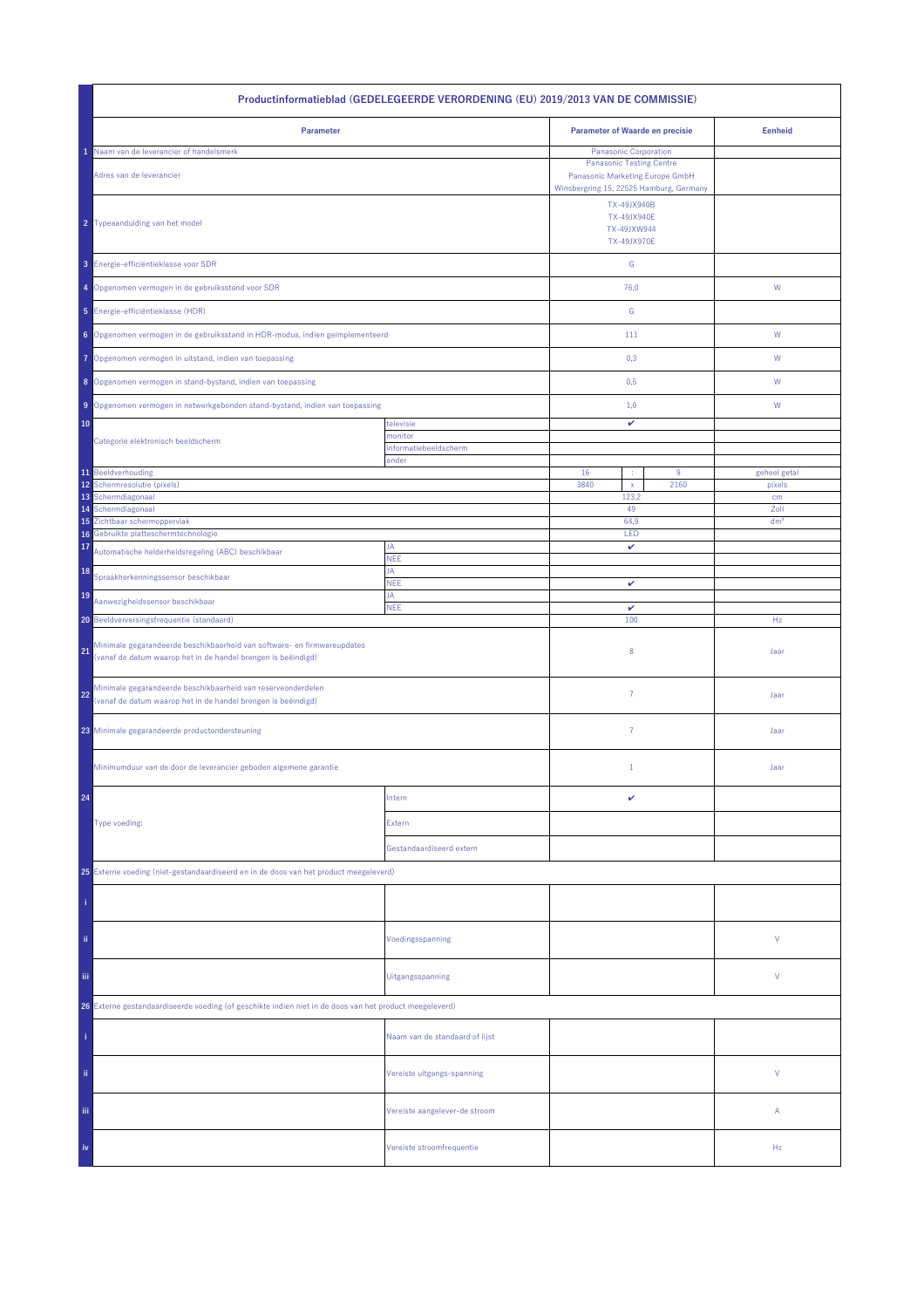|                                                                                                                                                                  | Ficha de información del producto (REGLAMENTO DELEGADO (UE) 2019/2013 DE LA COMISIÓN) |                                                                                                                                        |                                                                        |                 |
|------------------------------------------------------------------------------------------------------------------------------------------------------------------|---------------------------------------------------------------------------------------|----------------------------------------------------------------------------------------------------------------------------------------|------------------------------------------------------------------------|-----------------|
| Parámetro                                                                                                                                                        |                                                                                       | Parámetro o valor y precisión                                                                                                          |                                                                        | <b>Unidad</b>   |
| Nombre o marca del proveedor<br>Dirección del proveedor                                                                                                          |                                                                                       | Panasonic Corporation<br><b>Panasonic Testing Centre</b><br>Panasonic Marketing Europe GmbH<br>Winsbergring 15, 22525 Hamburg, Germany |                                                                        |                 |
| 2 Identificador del modelo                                                                                                                                       |                                                                                       |                                                                                                                                        | TX-49JX940B<br><b>TX-49JX940E</b><br>TX-49JXW944<br><b>TX-49JX970E</b> |                 |
| 3 Clase de eficiencia energética para el rango dinámico normal (SDR)                                                                                             |                                                                                       | ${\mathsf G}$                                                                                                                          |                                                                        |                 |
| 4 Demanda de potencia en modo encendido para el rango dinámico normal (SDR)                                                                                      |                                                                                       | 76,0                                                                                                                                   |                                                                        | W               |
| 5 Clase de eficiencia energética (HDR)                                                                                                                           |                                                                                       | G                                                                                                                                      |                                                                        |                 |
| 6 Demanda de potencia en modo encendido para el alto rango dinámico (HDR), si se implementa                                                                      |                                                                                       | 111                                                                                                                                    |                                                                        | W               |
| Demanda de potencia en modo desactivado, en caso de aplicarse<br>7                                                                                               |                                                                                       | 0,3                                                                                                                                    |                                                                        | W               |
| 8 Demanda de potencia en modo preparado, en caso de aplicarse                                                                                                    |                                                                                       | 0,5                                                                                                                                    |                                                                        | W               |
| 9 Demanda de potencia en modo preparado en red, en caso de aplicarse                                                                                             |                                                                                       | 1,0                                                                                                                                    |                                                                        | W               |
| 10                                                                                                                                                               | televisión<br>monitor                                                                 | v                                                                                                                                      |                                                                        |                 |
| Categoría de pantalla electrónica                                                                                                                                | señalización<br>otra                                                                  |                                                                                                                                        |                                                                        |                 |
| 11 Ratio de tamaño                                                                                                                                               |                                                                                       | 16<br>÷                                                                                                                                | $9\,$                                                                  | entero          |
| 12<br>Resolución de la pantalla (en píxeles)<br>13 Diagonal de la pantalla                                                                                       |                                                                                       | 3840<br>$\mathsf X$<br>123,2                                                                                                           | 2160                                                                   | pixeles<br>cm   |
| Diagonal de la pantalla<br>14                                                                                                                                    |                                                                                       | 49                                                                                                                                     |                                                                        | pulgadas        |
| 15 Superficie visible de la pantalla<br>16 Tecnología usada en el panel                                                                                          |                                                                                       | 64.9<br>LED                                                                                                                            |                                                                        | dm <sup>2</sup> |
| 17<br>Control automático de brillo (ABC) disponible                                                                                                              | Sİ<br><b>NO</b>                                                                       | v                                                                                                                                      |                                                                        |                 |
| 18<br>Sensor de reconocimiento vocal disponible                                                                                                                  | SÍ<br>NO                                                                              |                                                                                                                                        |                                                                        |                 |
| 19<br>Sensor de presencia disponible                                                                                                                             | SÍ                                                                                    | v                                                                                                                                      |                                                                        |                 |
| 20                                                                                                                                                               | NO.                                                                                   | v<br>100                                                                                                                               |                                                                        | Hz              |
| Disponibilidad mínima garantizada de actualizaciones de software y de firmware<br>21<br>(a partir de la fecha de introducción en el mercado de la última unidad) |                                                                                       | 8                                                                                                                                      |                                                                        | año             |
| Disponibilidad mínima garantizada de actualizaciones de piezas de recambio<br>22<br>(a partir de la fecha de introducción en el mercado de la última unidad)     |                                                                                       | $\overline{7}$                                                                                                                         |                                                                        | año             |
| 23 Disponibilidad mínima garantizada de asistencia para el producto                                                                                              |                                                                                       | $\overline{7}$                                                                                                                         |                                                                        | año             |
| Duración mínima de la garantía general ofrecida por el proveedor                                                                                                 |                                                                                       | $1\,$                                                                                                                                  |                                                                        | año             |
| 24                                                                                                                                                               | Interna                                                                               | v                                                                                                                                      |                                                                        |                 |
| Tipo de fuente de alimentación:                                                                                                                                  | externa                                                                               |                                                                                                                                        |                                                                        |                 |
|                                                                                                                                                                  | externa normalizada                                                                   |                                                                                                                                        |                                                                        |                 |
| 25 Fuente de alimentación externa (no estandarizada e incluida en la caja del producto)                                                                          |                                                                                       |                                                                                                                                        |                                                                        |                 |
|                                                                                                                                                                  |                                                                                       |                                                                                                                                        |                                                                        |                 |
| ii.                                                                                                                                                              | Tensión de entrada                                                                    |                                                                                                                                        |                                                                        | ٧               |
| Ϊij<br>Tensión de salida                                                                                                                                         |                                                                                       |                                                                                                                                        |                                                                        | ٧               |
| Fuente de alimentación externa normalizada (o una adecuada, si no está incluida en la caja del producto)<br>26                                                   |                                                                                       |                                                                                                                                        |                                                                        |                 |
|                                                                                                                                                                  | Nombre de la norma o lista                                                            |                                                                                                                                        |                                                                        |                 |
| ii.                                                                                                                                                              | Tensión de salida requerida                                                           |                                                                                                                                        |                                                                        | V               |
| Ϊij                                                                                                                                                              | Intensidad de corriente requerida                                                     |                                                                                                                                        |                                                                        | Α               |
| iv                                                                                                                                                               | Frecuencia de corriente requerida                                                     |                                                                                                                                        |                                                                        | Hz              |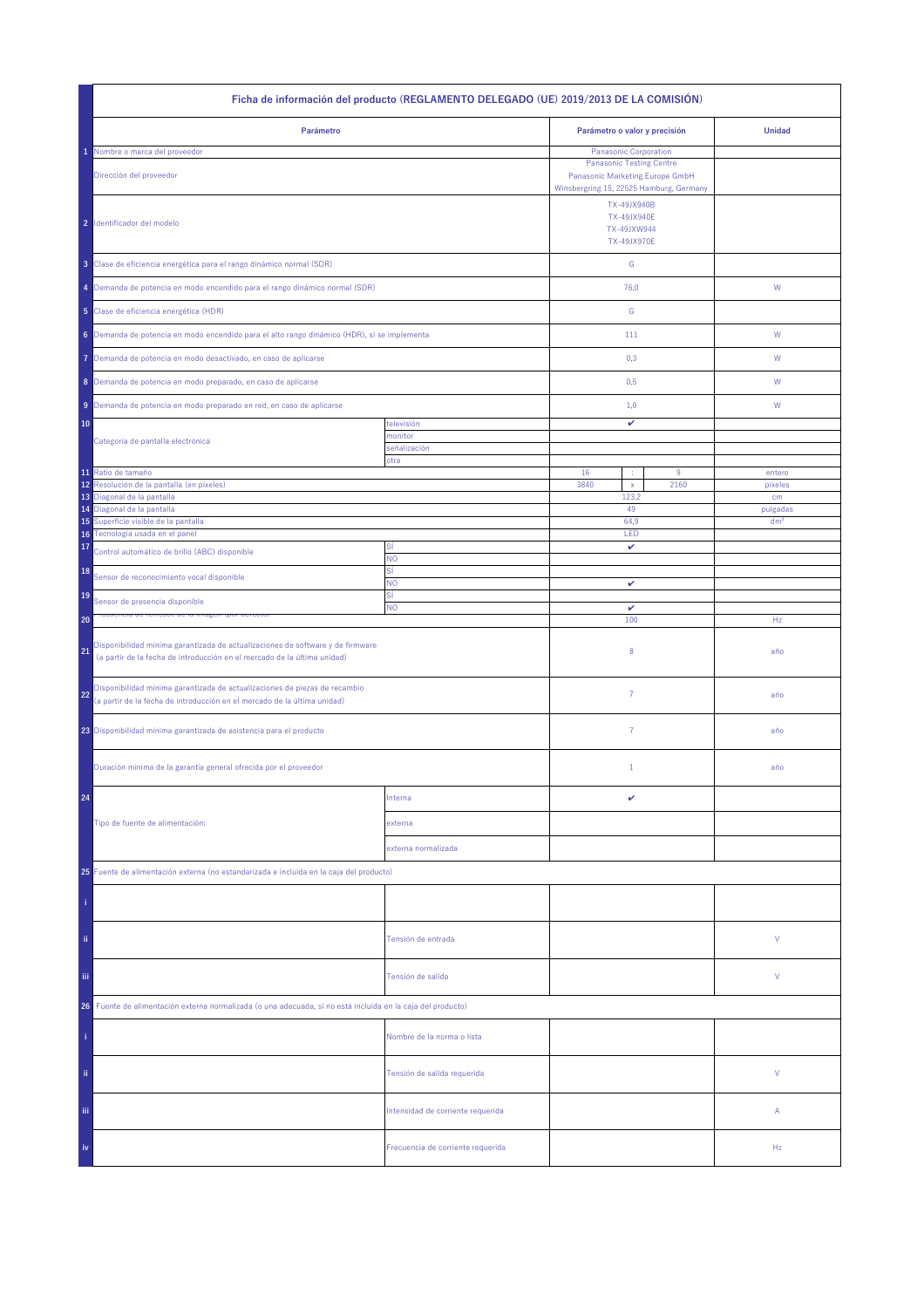| Ficha de informação do produto (REGULAMENTO DELEGADO (UE) 2019/2013 DA COMISSÃO)                                                     |                                      |                                                                        |                              |  |  |
|--------------------------------------------------------------------------------------------------------------------------------------|--------------------------------------|------------------------------------------------------------------------|------------------------------|--|--|
| Parâmetro                                                                                                                            |                                      | Parâmetro ou valor e aproximação                                       | <b>Unidade</b>               |  |  |
| Marca comercial ou nome do fornecedor                                                                                                |                                      | Panasonic Corporation<br><b>Panasonic Testing Centre</b>               |                              |  |  |
| Endereço do fornecedor                                                                                                               |                                      |                                                                        |                              |  |  |
| 2 Identificador de modelo                                                                                                            |                                      | TX-49JX940B<br><b>TX-49JX940E</b><br>TX-49JXW944<br><b>TX-49JX970E</b> |                              |  |  |
| 3 Classe de eficiência energética em alcance dinâmico normal (SDR)                                                                   |                                      | ${\mathbb G}$                                                          |                              |  |  |
| 4 Consumo de energia no modo ligado em alcance dinâmico normal (SDR)                                                                 |                                      | 76,0                                                                   | W                            |  |  |
| 5 Classe de eficiência energética (HDR)                                                                                              |                                      | ${\mathbb G}$                                                          |                              |  |  |
| 6 Consumo de energia no modo ligado em grande alcance dinâmico (HDR), caso esteja disponível                                         |                                      | 111                                                                    | ${\sf W}$                    |  |  |
| Consumo de energia no modo desligado, se aplicável<br>Ô                                                                              |                                      | 0,3                                                                    | W                            |  |  |
| 8 Consumo de energia no modo de espera, se aplicável                                                                                 |                                      | 0,5                                                                    | W                            |  |  |
| Consumo de energia no modo de espera em rede, se aplicável<br>9                                                                      |                                      | 1,0                                                                    | W                            |  |  |
| 10                                                                                                                                   | televisor                            | v                                                                      |                              |  |  |
| Categoria de ecrã eletrónico                                                                                                         | monitor<br>ecră de sinalização       |                                                                        |                              |  |  |
|                                                                                                                                      | outros                               |                                                                        |                              |  |  |
| 11 Relação dimensional<br>Resolução do ecrã (píxeis)<br>12                                                                           |                                      | 16<br>$9\,$<br>3840<br>2160<br>$\mathsf X$                             | Números inteiros<br>pixeis   |  |  |
| 13<br>Diagonal do ecrã                                                                                                               |                                      | 123,2<br>49                                                            | cm                           |  |  |
| Diagonal do ecrã<br>14<br>Área visível do ecrã<br>15                                                                                 |                                      | 64,9                                                                   | polegadas<br>dm <sup>2</sup> |  |  |
| Tecnologia de painel utilizada<br>16 <sup>°</sup>                                                                                    |                                      | LED                                                                    |                              |  |  |
| 17<br>Controlo automático do brilho (CAB) disponível                                                                                 | <b>SIM</b><br>NÃO                    | v                                                                      |                              |  |  |
| 18<br>Sensor de reconhecimento vocal disponível                                                                                      | <b>SIM</b><br>NÃO                    | v                                                                      |                              |  |  |
| 19<br>Detetor de presença disponível                                                                                                 | <b>SIM</b><br>NÃO                    | $\checkmark$                                                           |                              |  |  |
| 20 Frequência de atualização de imagens (predefinido)                                                                                |                                      | 100                                                                    | Hz                           |  |  |
| Disponibilidade mínima garantida de atualizações de software e firmware<br>21<br>(a partir da data de termo da colocação no mercado) |                                      | 8                                                                      | Ano                          |  |  |
| Disponibilidade mínima garantida de peças sobressalentes<br>22<br>(a partir da data de termo da colocação no mercado)                |                                      | $\overline{7}$                                                         | Ano                          |  |  |
| 23 Garantia mínima de apoio ao produto                                                                                               |                                      | 7                                                                      | Ano                          |  |  |
| Duração mínima da garantia geral do fornecedor                                                                                       |                                      | $\mathbf{1}$                                                           | Ano                          |  |  |
| 24                                                                                                                                   | Interna                              | v                                                                      |                              |  |  |
| Tipo de fonte de alimentação:                                                                                                        | externa                              |                                                                        |                              |  |  |
|                                                                                                                                      | externa normalizada                  |                                                                        |                              |  |  |
| 25 Fonte de alimentação externa (não normalizada e incluída na embalagem do produto)                                                 |                                      |                                                                        |                              |  |  |
|                                                                                                                                      |                                      |                                                                        |                              |  |  |
| ii.                                                                                                                                  | Tensão de entrada                    |                                                                        | V                            |  |  |
| Ϊij                                                                                                                                  | Tensão de saída                      |                                                                        | V                            |  |  |
| 26 Fonte de alimentação externa normalizada (ou adequada, se não estiver incluída na embalagem do produto)                           |                                      |                                                                        |                              |  |  |
|                                                                                                                                      | Nome normalizado ou lista            |                                                                        |                              |  |  |
| ii.                                                                                                                                  | Requisito de tensão de saída         |                                                                        | V                            |  |  |
| Ϊij                                                                                                                                  | Requisito de corrente de alimentação |                                                                        | Α                            |  |  |
| iv                                                                                                                                   | Requisito de frequência da corrente  |                                                                        | Hz                           |  |  |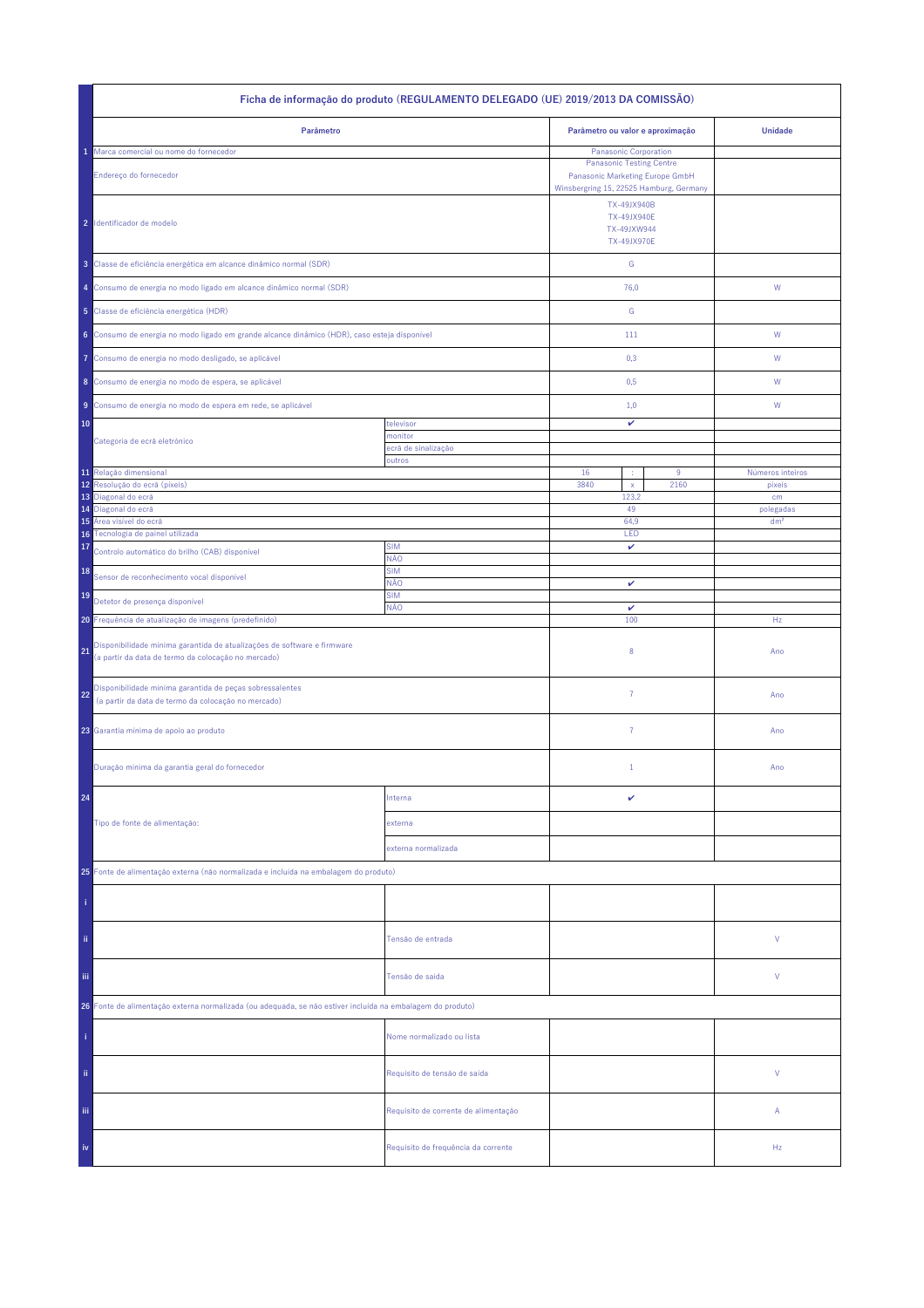| Scheda informativa del prodotto (REGOLAMENTO DELEGATO (UE) 2019/2013 DELLA COMMISSIONE)                                        |                                  |                                           |                                                                                                                              |                 |  |
|--------------------------------------------------------------------------------------------------------------------------------|----------------------------------|-------------------------------------------|------------------------------------------------------------------------------------------------------------------------------|-----------------|--|
| Parametro                                                                                                                      |                                  | Parametro o valore e precisione           |                                                                                                                              | Unità           |  |
| Nome o marchio del fornitore                                                                                                   |                                  | Panasonic Corporation                     |                                                                                                                              |                 |  |
| Indirizzo del fornitore                                                                                                        |                                  |                                           | <b>Panasonic Testing Centre</b><br>Panasonic Marketing Europe GmbH<br>Winsbergring 15, 22525 Hamburg, Germany<br>TX-49JX940B |                 |  |
| 2 Identificativo del modello                                                                                                   |                                  | TX-49JX940E<br>TX-49JXW944<br>TX-49JX970E |                                                                                                                              |                 |  |
| 3 Classe di efficienza energetica per la gamma dinamica standard (SDR)                                                         |                                  | G                                         |                                                                                                                              |                 |  |
| 4 Potenza assorbita in modo acceso per la gamma dinamica standard (SDR)                                                        |                                  | 76,0                                      |                                                                                                                              | W               |  |
| 5 Classe di efficienza energetica (HDR)                                                                                        |                                  | G                                         |                                                                                                                              |                 |  |
| 6 Potenza assorbita in modo acceso per la gamma dinamica alta (HDR), se pertinente                                             |                                  | 111                                       |                                                                                                                              | W               |  |
| Potenza assorbita in modo spento, se applicabile<br>7<br>8 Potenza assorbita in modo stand-by, se applicabile                  |                                  | 0,3<br>0,5                                |                                                                                                                              | W<br>W          |  |
| 9 Potenza assorbita in modo stand-by in rete, se applicabile                                                                   |                                  | 1,0                                       |                                                                                                                              | W               |  |
|                                                                                                                                |                                  |                                           |                                                                                                                              |                 |  |
| 10                                                                                                                             | televisore<br>monitor            | v                                         |                                                                                                                              |                 |  |
| Tipo di display elettronico                                                                                                    | segnaletica                      |                                           |                                                                                                                              |                 |  |
|                                                                                                                                | altro                            |                                           |                                                                                                                              |                 |  |
| 11 Rapporto dimensioni                                                                                                         |                                  | 16<br>÷                                   | 9                                                                                                                            | numero intero   |  |
| 12 Risoluzione dello schermo (pixel)                                                                                           |                                  | 3840<br>$\mathsf X$                       | 2160                                                                                                                         | pixel           |  |
| 13 Diagonale dello schermo<br>14 Diagonale dello schermo                                                                       |                                  | 123,2<br>49                               |                                                                                                                              | cm<br>pollici   |  |
| Superficie visibile dello schermo<br>15                                                                                        |                                  | 64,9                                      |                                                                                                                              | dm <sup>2</sup> |  |
| 16 Tecnologia del pannello                                                                                                     |                                  | LED                                       |                                                                                                                              |                 |  |
| 17<br>Controllo automatico della luminosità (ABC) disponibile                                                                  | SÌ<br><b>NO</b>                  | v                                         |                                                                                                                              |                 |  |
| 18<br>Sensore di riconoscimento vocale disponibile                                                                             | sì<br><b>NO</b>                  | $\checkmark$                              |                                                                                                                              |                 |  |
| 19<br>Sensore di rilevamento di presenza disponibile                                                                           | sì                               |                                           |                                                                                                                              |                 |  |
|                                                                                                                                | <b>NO</b>                        | v                                         |                                                                                                                              |                 |  |
| 20 Tasso di frequenza di aggiornamento dell'immagine (predefinito)                                                             |                                  | 100                                       |                                                                                                                              | Hz              |  |
| Disponibilità minima garantita degli aggiornamenti di software e firmware<br>21<br>(dalla data di fine immissione sul mercato) |                                  | 8                                         |                                                                                                                              | Anno            |  |
| Disponibilità minima garantita delle parti di ricambio<br>22<br>(dalla data di fine del collocamento sul mercato)              |                                  | $\overline{7}$                            |                                                                                                                              | Anno            |  |
| 23 Assistenza tecnica minima garantita per il prodotto :                                                                       |                                  | $\overline{7}$                            |                                                                                                                              | Anno            |  |
| Durata minima della garanzia generale offerta dal fornitore                                                                    |                                  | $1\,$                                     |                                                                                                                              | Anno            |  |
| 24                                                                                                                             | Interno                          | v                                         |                                                                                                                              |                 |  |
| Tipo di alimentatore                                                                                                           | esterno                          |                                           |                                                                                                                              |                 |  |
|                                                                                                                                | esterno standardizzato           |                                           |                                                                                                                              |                 |  |
| 25 Alimentatore esterno (non standardizzato e incluso nell'imballaggio del prodotto)                                           |                                  |                                           |                                                                                                                              |                 |  |
|                                                                                                                                |                                  |                                           |                                                                                                                              |                 |  |
| ii.                                                                                                                            | Tensione d'ingresso:             |                                           |                                                                                                                              | V               |  |
| iii.                                                                                                                           | Tensione di uscita               |                                           |                                                                                                                              | V               |  |
| 26 Alimentatore esterno standardizzato (o alimentatore esterno adatto se non incluso nell'imballaggio del prodotto)            |                                  |                                           |                                                                                                                              |                 |  |
|                                                                                                                                | Nome standard o elenco           |                                           |                                                                                                                              |                 |  |
| ii.                                                                                                                            | Tensione in uscita necessaria    |                                           |                                                                                                                              | V               |  |
| Ϊij                                                                                                                            | Intensità di corrente necessaria |                                           |                                                                                                                              | Α               |  |
| iv                                                                                                                             | Frequenza di corrente necessaria |                                           |                                                                                                                              | Hz              |  |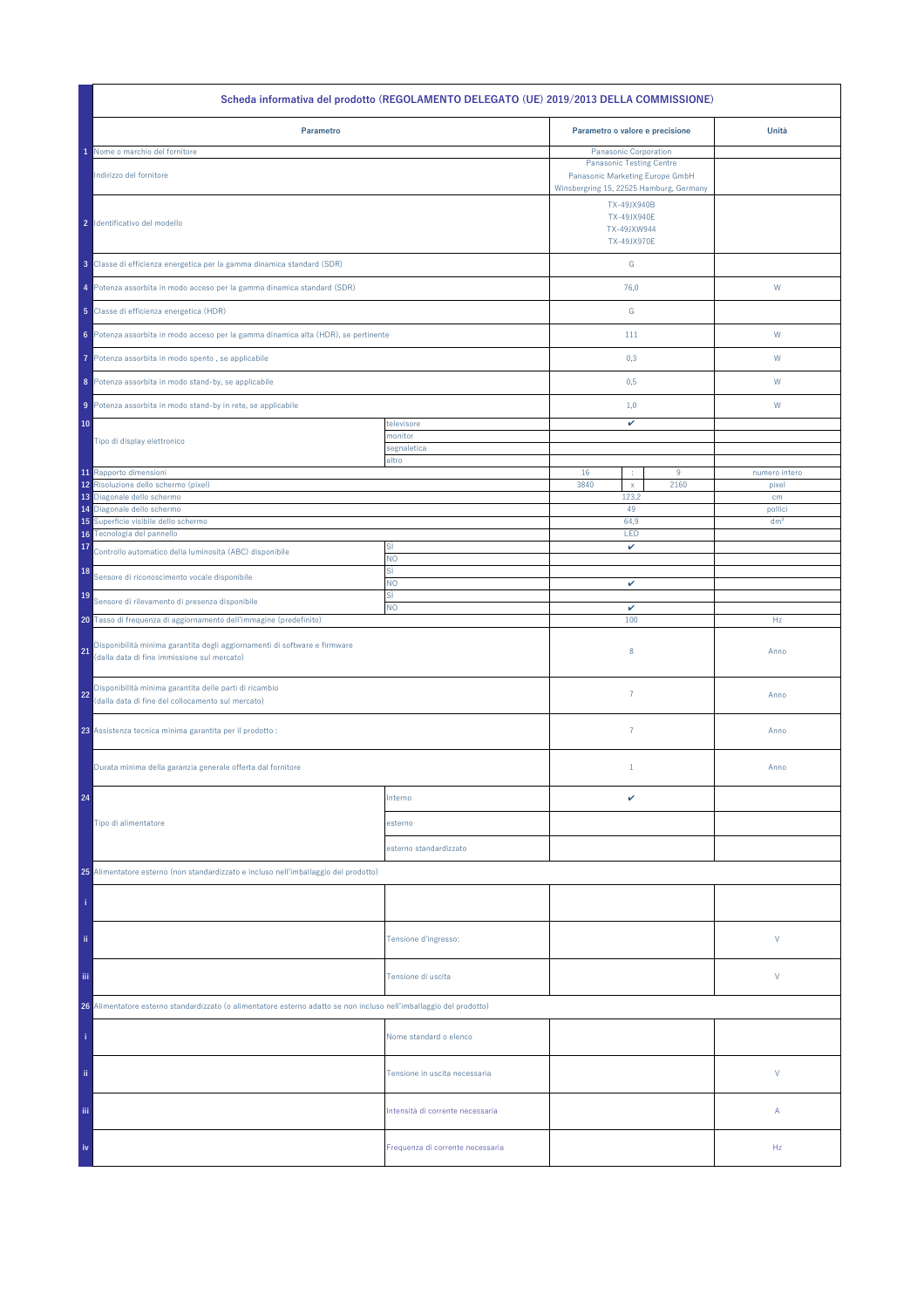| Produktinformationsblad (KOMMISSIONENS DELEGERADE FÖRORDNING (EU) 2019/2013)                                                                                 |                              |                                     |                                                                                                                                               |                 |  |
|--------------------------------------------------------------------------------------------------------------------------------------------------------------|------------------------------|-------------------------------------|-----------------------------------------------------------------------------------------------------------------------------------------------|-----------------|--|
| Parameter                                                                                                                                                    |                              | Parameter eller värde och precision |                                                                                                                                               | <b>Enhet</b>    |  |
| Leverantörens namn eller varumärke<br>Leverantörens adress                                                                                                   |                              |                                     | <b>Panasonic Corporation</b><br><b>Panasonic Testing Centre</b><br>Panasonic Marketing Europe GmbH<br>Winsbergring 15, 22525 Hamburg, Germany |                 |  |
| 2 Modellbeteckning                                                                                                                                           |                              |                                     | TX-49JX940B<br><b>TX-49JX940E</b><br>TX-49JXW944<br><b>TX-49JX970E</b>                                                                        |                 |  |
| 3 Energieffektivitetsklass för SDR (Standard Dynamic Range)                                                                                                  |                              | ${\mathsf G}$                       |                                                                                                                                               |                 |  |
| 4 Effektbehov i påläge för SDR (Standard Dynamic Range)                                                                                                      |                              | 76,0                                |                                                                                                                                               | ${\mathsf W}$   |  |
| 5 Energieffektivitetsklass för HDR (High Definition Range)                                                                                                   |                              | ${\mathbb G}$                       |                                                                                                                                               |                 |  |
| 6 Effektbehov i påläge för HDR (High Dynamic Range), om sådan finns                                                                                          |                              | 111                                 |                                                                                                                                               | W               |  |
| 7 Effektbehov i frånläge, i tillämpliga fall                                                                                                                 |                              | 0,3                                 |                                                                                                                                               | W               |  |
| 8 Effektbehov i standbyläge, i tillämpliga fall                                                                                                              |                              | 0,5                                 |                                                                                                                                               | W               |  |
| 9 Effektbehov i nätverksanslutet standbyläge, i tillämpliga fall                                                                                             |                              | 1,0                                 |                                                                                                                                               | W               |  |
| 10                                                                                                                                                           | tv-apparat<br>datorskärm     | v                                   |                                                                                                                                               |                 |  |
| Kategori av elektronisk bildskärm                                                                                                                            | skyltningsskärm<br>övriga    |                                     |                                                                                                                                               |                 |  |
| 11 Höjd-breddförhållande                                                                                                                                     |                              | 16<br>÷                             | $9\,$                                                                                                                                         | Heltal          |  |
| 12 Skärmupplösning (pixlar)<br>13 Skärmdiagonal                                                                                                              |                              | 3840<br>$\mathsf{x}$<br>123,2       | 2160                                                                                                                                          | Pixlar<br>cm    |  |
| Skärmdiagonal<br>14                                                                                                                                          |                              | 49                                  |                                                                                                                                               | tum             |  |
| Synlig bildskärmsarea<br>15<br>Bildskärmsteknik<br>16                                                                                                        |                              | 64.9<br>LED                         |                                                                                                                                               | dm <sup>2</sup> |  |
| 17<br>Automatisk ljusstyrkereglering (ABC) tillgänglig                                                                                                       | JA<br><b>NEJ</b>             | v                                   |                                                                                                                                               |                 |  |
| 18<br>Sensor för taligenkänning tillgänglig                                                                                                                  | JA<br><b>NEJ</b>             |                                     |                                                                                                                                               |                 |  |
| 19<br>Närvarosensor tillgänglig                                                                                                                              | JA                           | v                                   |                                                                                                                                               |                 |  |
| 20 Bilduppdateringsfrekvens (standard)                                                                                                                       | <b>NEJ</b>                   | $\checkmark$<br>100                 |                                                                                                                                               | Hz              |  |
| Minsta garanterade tillgång till uppdateringar av fast programvara och annan programvara<br>21<br>(från och med den dag då utsläppandet på marknaden upphör) |                              | 8                                   |                                                                                                                                               | År              |  |
| Minsta garanterad tillgång till reservdelar<br>22<br>(från och med den dag då utsläppandet på marknaden upphör)                                              |                              | $\overline{7}$                      |                                                                                                                                               | År              |  |
| 23 Minsta garanterade produktsupport                                                                                                                         |                              | $\overline{7}$                      |                                                                                                                                               | År              |  |
| Kortaste giltighetsperiod för leverantörens garanti                                                                                                          |                              | $\mathbf{1}$                        |                                                                                                                                               | År              |  |
| 24                                                                                                                                                           | internt                      | v                                   |                                                                                                                                               |                 |  |
| Typ av strömförsörjning (nätaggregat)                                                                                                                        | externt                      |                                     |                                                                                                                                               |                 |  |
|                                                                                                                                                              | standardiserat externt       |                                     |                                                                                                                                               |                 |  |
| 25 Ej standardiserat externt nätaggregat (som finns med i förpackningen)                                                                                     |                              |                                     |                                                                                                                                               |                 |  |
|                                                                                                                                                              |                              |                                     |                                                                                                                                               |                 |  |
| ii.                                                                                                                                                          | Ingående spänning            |                                     |                                                                                                                                               | ٧               |  |
| Utgående spänning<br>Ϊij                                                                                                                                     |                              |                                     |                                                                                                                                               | ٧               |  |
| 26 Standardiserat externt nätaggregat (eller lämpligt sådant om det inte finns med i produktens förpackning)                                                 |                              |                                     |                                                                                                                                               |                 |  |
|                                                                                                                                                              | Namn på standard eller lista |                                     |                                                                                                                                               |                 |  |
| ii.                                                                                                                                                          | Krav på utgående spänning    |                                     |                                                                                                                                               | V               |  |
| Ϊij                                                                                                                                                          | Krav på utgående strömstyrka |                                     |                                                                                                                                               | Α               |  |
| iv                                                                                                                                                           | Krav på strömmens frekvens   |                                     |                                                                                                                                               | Hz              |  |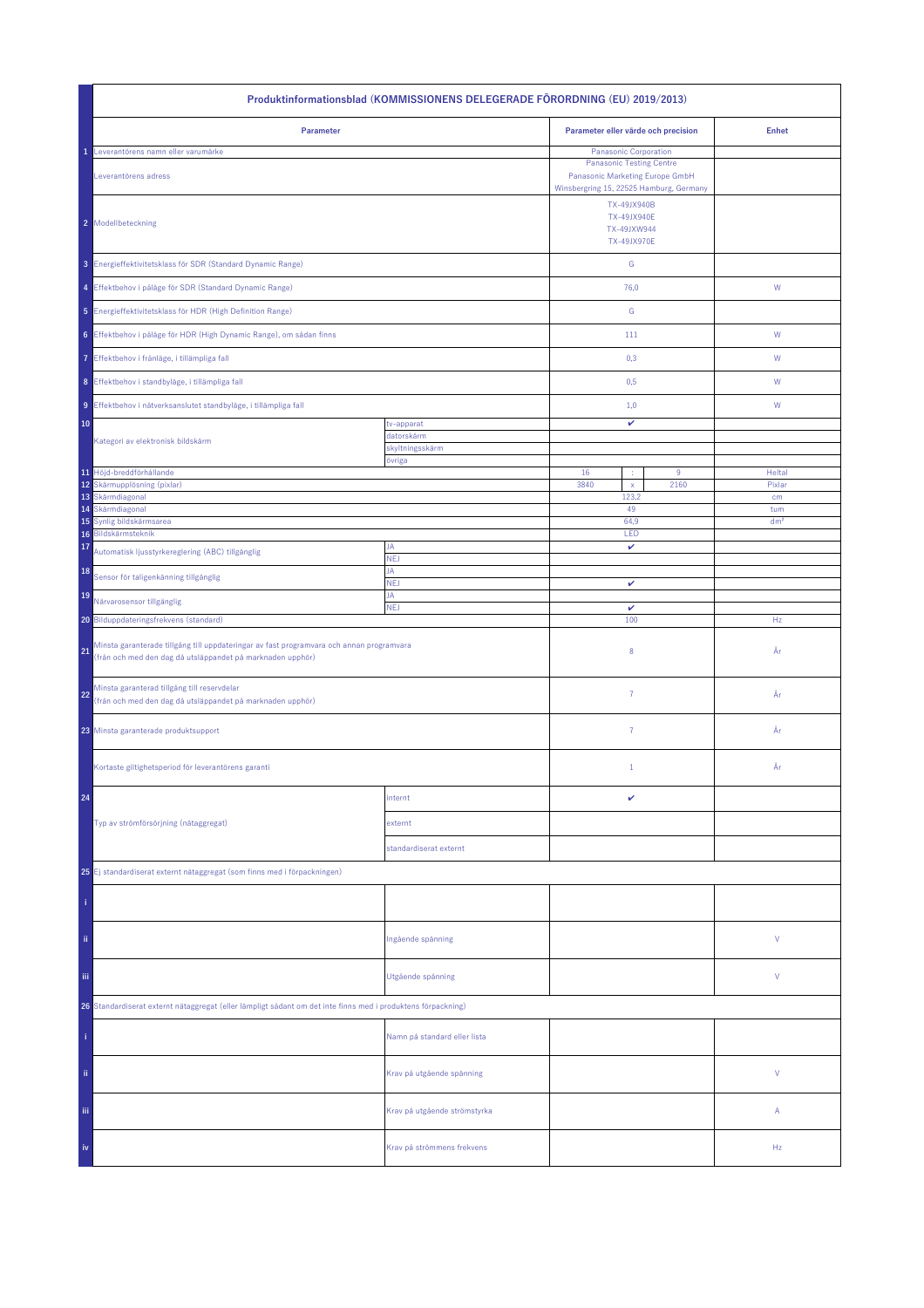| Produktdatablad (KOMMISSIONENS DELEGEREDE FORORDNING (EU) 2019/2013)                                                 |                                         |                                                                 |                           |  |  |
|----------------------------------------------------------------------------------------------------------------------|-----------------------------------------|-----------------------------------------------------------------|---------------------------|--|--|
| Parameter                                                                                                            |                                         | Parameter eller værdi og præcisering                            | <b>Enhed</b>              |  |  |
| Leverandørens navn eller varemærke                                                                                   |                                         | Panasonic Corporation<br><b>Panasonic Testing Centre</b>        |                           |  |  |
| Leverandørens adresse                                                                                                | Winsbergring 15, 22525 Hamburg, Germany |                                                                 |                           |  |  |
| 2 Modelidentifikation                                                                                                |                                         | TX-49JX940B<br><b>TX-49JX940E</b><br>TX-49JXW944<br>TX-49JX970E |                           |  |  |
| 3 Energieffektivitetsklasse i standard dynamikområde (SDR)                                                           |                                         | ${\mathbb G}$                                                   |                           |  |  |
| 4 Effektforbrug i tændt tilstand i standard dynamikområde (SDR)                                                      |                                         | 76,0                                                            | W                         |  |  |
| 5 Energieffektivitetsklasse (HDR)                                                                                    |                                         | ${\mathbb G}$                                                   |                           |  |  |
| 6 Effektforbrug i tændt tilstand i højt dynamikområde (HDR), hvis dette er implementeret                             |                                         | 111                                                             | ${\sf W}$                 |  |  |
| 7 Effektforbrug i slukket tilstand, hvis relevant                                                                    |                                         | 0,3                                                             | W                         |  |  |
| 8 Effektforbrug i standbytilstand, hvis relevant                                                                     |                                         | 0,5                                                             | W                         |  |  |
| 9 Effektforbrug i netværksforbundet standbytilstand, hvis relevant                                                   |                                         | 1,0                                                             | W                         |  |  |
| 10                                                                                                                   | fjernsyn                                | $\checkmark$                                                    |                           |  |  |
| Elektronisk skærmkategori                                                                                            | monitor<br>informationsskærm            |                                                                 |                           |  |  |
|                                                                                                                      | andre                                   |                                                                 |                           |  |  |
| 11 Størrelsesforhold<br>12<br>Skærmopløsning (pixel)                                                                 |                                         | 16<br>$9\,$<br>3840<br>2160<br>$\mathsf X$                      | hele tal<br>pixel         |  |  |
| 13 Skærmdiagonal                                                                                                     |                                         | 123,2                                                           | cm                        |  |  |
| Skærmdiagonal<br>14<br>15<br>Synligt skærmareal                                                                      |                                         | 49<br>64,9                                                      | tommer<br>dm <sup>2</sup> |  |  |
| 16 Anvendt panelteknologi                                                                                            |                                         | LED                                                             |                           |  |  |
| 17<br>Automatisk lysstyrkekontrol (ABC)                                                                              | JA<br>NEJ                               | v                                                               |                           |  |  |
| 18<br>Stemmegenkendelsessensor                                                                                       | JA<br><b>NEJ</b>                        | $\checkmark$                                                    |                           |  |  |
| 19<br>Tilstedeværelsessensor                                                                                         | JA<br><b>NEJ</b>                        | v                                                               |                           |  |  |
| 20 Opdateringsfrekvens (standard)                                                                                    |                                         | 100                                                             | Hz                        |  |  |
| Garanteret minimumsadgang til software og firmwareopdateringer<br>21<br>(fra datoen for afslutning af markedsføring) |                                         | 8                                                               | år                        |  |  |
| Garanteret minimumsadgang til reservedele<br>22<br>(fra datoen for afslutning af markedsføring)                      |                                         | $\overline{7}$                                                  | år                        |  |  |
| 23 Garanteret minimumsadgang til produktsupport                                                                      |                                         | $\overline{7}$                                                  | år                        |  |  |
| Mindstevarigheden af den garanti, som leverandøren tilbyder                                                          |                                         | $\mathbf{1}$                                                    | år                        |  |  |
| 24                                                                                                                   | Internal                                | v                                                               |                           |  |  |
| Strømforsyningstype                                                                                                  | External                                |                                                                 |                           |  |  |
|                                                                                                                      | <b>Standardised external</b>            |                                                                 |                           |  |  |
| 25 Ekstern strømforsyning (ikkestandardiseret og indeholdt i produktboksen)                                          |                                         |                                                                 |                           |  |  |
|                                                                                                                      |                                         |                                                                 |                           |  |  |
| ii.                                                                                                                  | Indgangsspænding                        |                                                                 | V                         |  |  |
| Ϊij                                                                                                                  | Udgangsspænding                         |                                                                 | V                         |  |  |
| 26 Standardiseret ekstern strømforsyning (eller egnet, hvis ikke leveret med produktet)                              |                                         |                                                                 |                           |  |  |
|                                                                                                                      | Standardbetegnelse eller -liste         |                                                                 |                           |  |  |
| ii.                                                                                                                  | Påkrævet udgangsspænding                |                                                                 | V                         |  |  |
| iii.                                                                                                                 | Påkrævet strømstyrke                    |                                                                 | Α                         |  |  |
| iv                                                                                                                   | Påkrævet frekvens                       |                                                                 | Hz                        |  |  |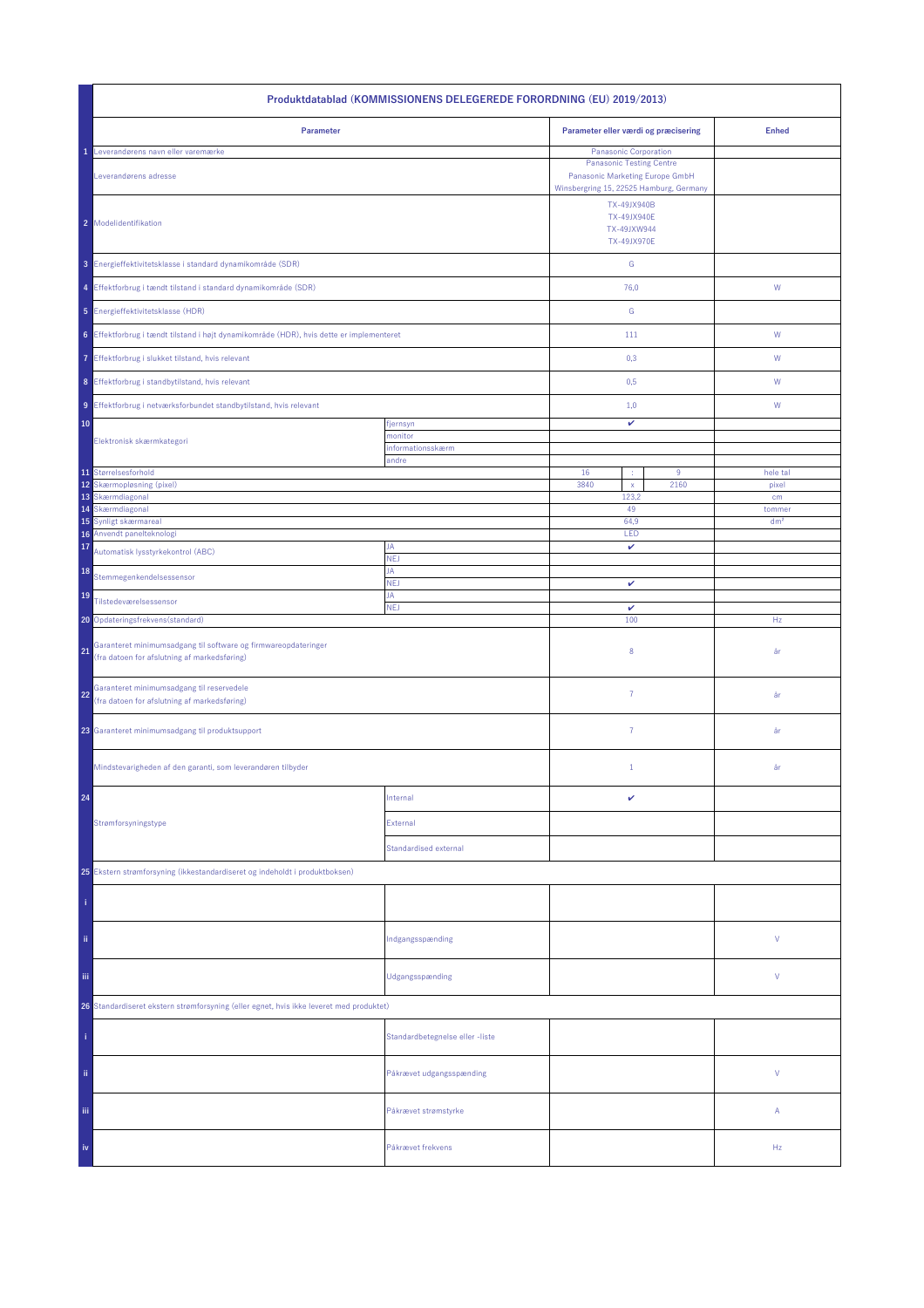| Produkt informasjonsark (EU-forordning 2019/2013)                                                                       |                           |                                                                        |                                                                                                                                        |                 |
|-------------------------------------------------------------------------------------------------------------------------|---------------------------|------------------------------------------------------------------------|----------------------------------------------------------------------------------------------------------------------------------------|-----------------|
| Parameter                                                                                                               |                           |                                                                        | Parameter eller verdi og presisjon                                                                                                     | <b>Enhet</b>    |
| Leverandørens navn eller varemerke<br>Leverandørens adresse                                                             |                           |                                                                        | Panasonic Corporation<br><b>Panasonic Testing Centre</b><br>Panasonic Marketing Europe GmbH<br>Winsbergring 15, 22525 Hamburg, Germany |                 |
| 2 Modellidentifikator                                                                                                   |                           | TX-49JX940B<br><b>TX-49JX940E</b><br>TX-49JXW944<br><b>TX-49JX970E</b> |                                                                                                                                        |                 |
| 3 Energieffektivitetsklasse for Standard Dynamisk Rekkevidde (SDR)                                                      |                           | ${\mathsf G}$                                                          |                                                                                                                                        |                 |
| 4 På-modus strømbehov for Standard Dynamisk Rekkevidde (SDR)                                                            |                           | 76,0                                                                   |                                                                                                                                        | ${\mathsf W}$   |
| 5 Energieffektivitetsklasse (HDR)                                                                                       |                           | G                                                                      |                                                                                                                                        |                 |
| 6 På-modus strømbehov i Høyt Dynamisk Område (HDR) modus, hvis implementert                                             |                           | 111                                                                    |                                                                                                                                        | W               |
| 7 Av-modus, strømbehov, hvis aktuelt                                                                                    |                           | 0,3                                                                    |                                                                                                                                        | W               |
| 8 Standby-modus strømbehov, hvis aktuelt                                                                                |                           | 0,5                                                                    |                                                                                                                                        | W               |
| 9 Nettverks standby-modus strømbehov, hvis aktuelt                                                                      |                           | 1,0                                                                    |                                                                                                                                        | W               |
| 10                                                                                                                      | fjernsyn<br>monitor       | v                                                                      |                                                                                                                                        |                 |
| Elektronisk display kategori                                                                                            | skilt                     |                                                                        |                                                                                                                                        |                 |
| 11 Størrelsesforhold                                                                                                    | annet                     | 16<br>÷                                                                | $9\,$                                                                                                                                  | heltallige      |
| 12<br>Skjermoppløsning (piksler)<br>13 Skjermdiagonal                                                                   |                           | 3840<br>$\mathsf{x}$<br>123,2                                          | 2160                                                                                                                                   | piksler<br>cm   |
| 14 Skjermdiagonal                                                                                                       |                           | 49                                                                     |                                                                                                                                        | tommer          |
| 15 Synlig skjermområde                                                                                                  |                           | 64,9                                                                   |                                                                                                                                        | dm <sup>2</sup> |
| 16 Brukt panelteknologi<br>17                                                                                           | JA                        | LED<br>v                                                               |                                                                                                                                        |                 |
| Automatisk lysstyrkekontroll (ABC) tilgjengelig                                                                         | <b>NEI</b>                |                                                                        |                                                                                                                                        |                 |
| 18<br>Stemmegjenkjenningssensor tilgjengelig                                                                            | JA<br><b>NEI</b>          | $\checkmark$                                                           |                                                                                                                                        |                 |
| 19<br>Tilstedeværelsessensor tilgjengelig                                                                               | JA<br><b>NEI</b>          | $\checkmark$                                                           |                                                                                                                                        |                 |
| 20 Frekvens for bildeoppdatering (misligholde)                                                                          |                           | 100                                                                    |                                                                                                                                        | Hz              |
| Minimum garantert tilgang til programvare- og fastvareoppdateringer<br>21<br>(fra slutten av markedsføringstidspunktet) |                           | 8                                                                      |                                                                                                                                        | År              |
| Minimum garantert tilgang til reservedeler<br>22<br>(fra slutten av markedsføringstidspunktet)                          |                           | $\overline{7}$                                                         |                                                                                                                                        | År              |
| 23 Minimum garantert produktstøtte                                                                                      |                           | $\overline{7}$                                                         |                                                                                                                                        | År              |
| Minimum varighet av den generelle garantien som tilbys av leverandøren                                                  |                           | $\mathbf{1}$                                                           |                                                                                                                                        | År              |
| 24                                                                                                                      | Intern                    | v                                                                      |                                                                                                                                        |                 |
| Type strømforsyning                                                                                                     | ekstern                   |                                                                        |                                                                                                                                        |                 |
|                                                                                                                         | standardisert ekstern     |                                                                        |                                                                                                                                        |                 |
| 25 Ekstern strømforsyning (ikke standardisert og inkludert i produktboksen)                                             |                           |                                                                        |                                                                                                                                        |                 |
|                                                                                                                         |                           |                                                                        |                                                                                                                                        |                 |
| ii.                                                                                                                     | Inngangsspenning          |                                                                        |                                                                                                                                        | V               |
| iii.                                                                                                                    | Utgangsspenning           |                                                                        |                                                                                                                                        | V               |
| 26 Ekstern standard egnet strømforsyning (hvis ikke inkludert i produktboksen)                                          |                           |                                                                        |                                                                                                                                        |                 |
|                                                                                                                         | Standard navn eller liste |                                                                        |                                                                                                                                        |                 |
| ii.                                                                                                                     | Krevd utgangsspenning     |                                                                        |                                                                                                                                        | V               |
| Ϊij                                                                                                                     | Krevd levert strøm        |                                                                        |                                                                                                                                        | Α               |
| iv                                                                                                                      | Krevd strømfrekvens       |                                                                        |                                                                                                                                        | Hz              |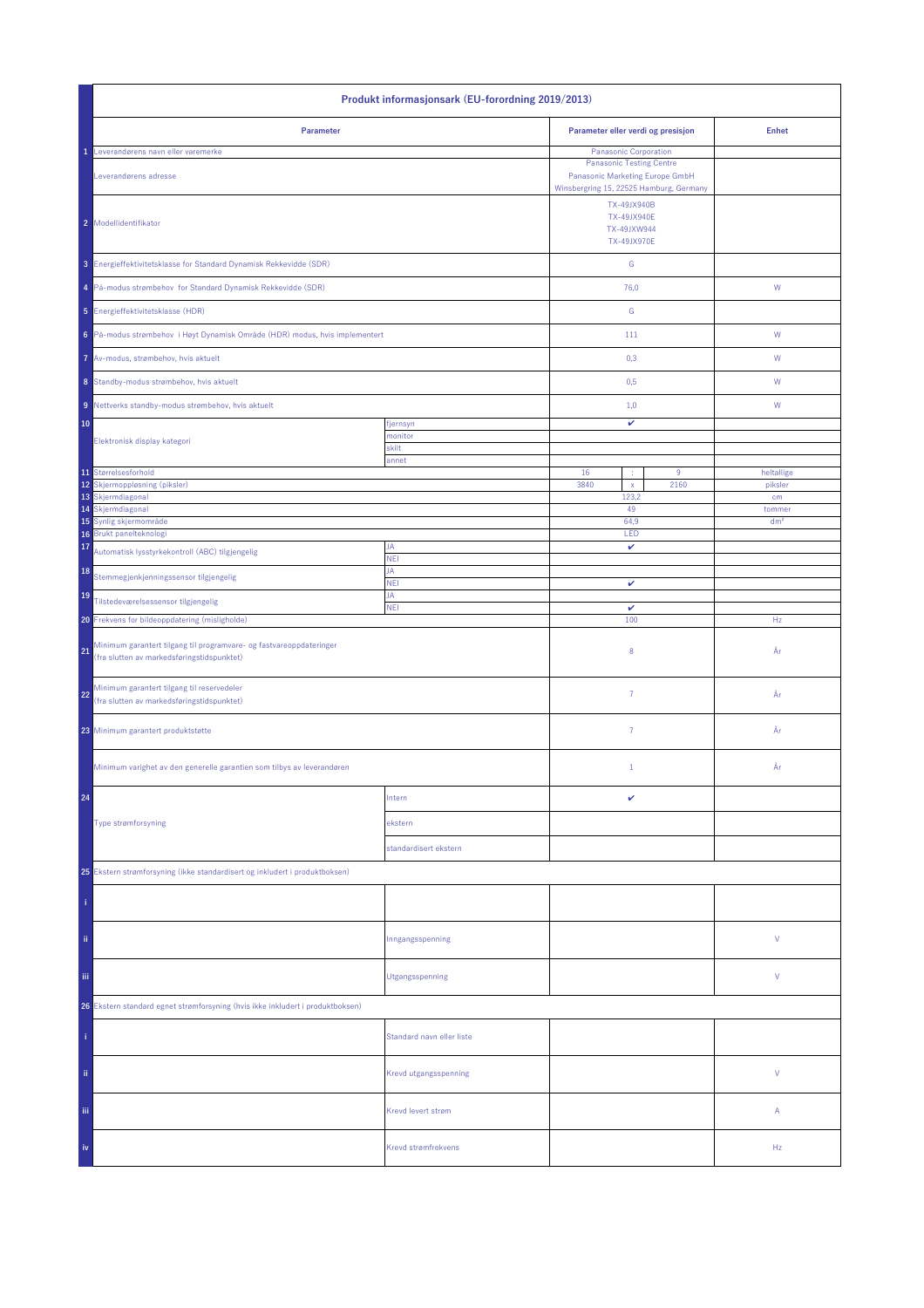| Tuoteseloste (KOMISSION DELEGOITU ASETUS (EU) 2019/2013)                                                                                                 |                            |                                                                 |                           |  |  |
|----------------------------------------------------------------------------------------------------------------------------------------------------------|----------------------------|-----------------------------------------------------------------|---------------------------|--|--|
| Parametri                                                                                                                                                |                            | Parametri tai arvo ja tarkkuus                                  | Yksikkö                   |  |  |
| Tavarantoimittajan nimi tai tavaramerkki<br>Tavarantoimittajan osoite                                                                                    |                            |                                                                 |                           |  |  |
| 2 Mallitunniste                                                                                                                                          |                            | TX-49JX940B<br>TX-49JX940E<br>TX-49JXW944<br><b>TX-49JX970E</b> |                           |  |  |
| 3 Energiatehokkuusluokka vakiotason dynamiikka-alueella (SDR)                                                                                            |                            | G                                                               |                           |  |  |
| 4 Tehontarve päällä-tilassa vakiotason dynamiikka-alueella (SDR)                                                                                         |                            | 76,0                                                            | W                         |  |  |
| 5 Energiatehokkuusluokka (HDR)                                                                                                                           |                            | ${\mathsf G}$                                                   |                           |  |  |
| 6 Tehontarve päällä-tilassa korkealla dynamiikka-alueella (HDR), jos käytössä                                                                            |                            | 111                                                             | ${\sf W}$                 |  |  |
| Tehontarve poissa päältä -tilassa, tarvittaessa<br>7                                                                                                     |                            | 0,3                                                             | W                         |  |  |
| 8 Tehontarve valmiustilassa, tarvittaessa                                                                                                                |                            | 0,5                                                             | W                         |  |  |
| 9 Tehontarve verkkovalmiustilassa, tarvittaessa                                                                                                          |                            | 1,0                                                             | W                         |  |  |
| 10                                                                                                                                                       | televisio<br>monitori      | v                                                               |                           |  |  |
| Elektronisen näytön luokka                                                                                                                               | ilmoitusnäyttö<br>muu      |                                                                 |                           |  |  |
| 11 Kokosuhde<br>12 Näyttöruudun resoluutio (pikseliä)                                                                                                    |                            | 16<br>9<br>÷                                                    | kokonaisluku              |  |  |
| 13 Näyttöruudun läpimitta                                                                                                                                |                            | 3840<br>2160<br>$\bar{\mathsf{x}}$<br>123,2                     | pikseliä<br>cm            |  |  |
| 14 Näyttöruudun läpimitta<br>15 Näkyvissä oleva näyttöruudun pinta-ala                                                                                   |                            | 49<br>64,9                                                      | tuumaa<br>dm <sup>2</sup> |  |  |
| Käytetty paneeliteknologia<br>16                                                                                                                         |                            | LED                                                             |                           |  |  |
| 17<br>Automaattinen kirkkaudensäätö käytettävissä                                                                                                        | KYLLÄ<br>FI.               | $\checkmark$                                                    |                           |  |  |
| 18<br>Puheentunnistin käytettävissä                                                                                                                      | KYLLÄ<br>FI                | v                                                               |                           |  |  |
| 19<br>Läsnäolotunnistin käytettävissä                                                                                                                    | KYLLÄ<br>ΕIΙ               |                                                                 |                           |  |  |
| Kuvan virkistystaajuus (oletusarvo)<br>20                                                                                                                |                            | v<br>100                                                        | Hz                        |  |  |
| Kiinteiden ohjelmistojen ja muiden ohjelmistojen päivitysten taattu vähimmäissaatavuus<br>21<br>(viimeisen markkinoille saattamisen päivämäärän jälkeen) |                            | 8                                                               | Vuosi                     |  |  |
| Varaosien taattu vähimmäissaatavuus<br>22<br>(viimeisen markkinoille saattamisen päivämäärän jälkeen)                                                    |                            | 7                                                               | Vuosi                     |  |  |
| 23 Tuotetuen taattu vähimmäissaatavuus                                                                                                                   |                            | $\overline{7}$                                                  | Vuosi                     |  |  |
| Tavarantoimittajan tarjoaman takuun vähimmäiskesto                                                                                                       |                            | $\mathbf{1}$                                                    | Vuosi                     |  |  |
| 24                                                                                                                                                       | Sisäinen                   | v                                                               |                           |  |  |
| Teholähteen tyyppi:                                                                                                                                      | ulkoinen                   |                                                                 |                           |  |  |
|                                                                                                                                                          | standardoitu ulkoinen      |                                                                 |                           |  |  |
| Ulkoinen teholähde (standardoimaton ja sisältyy tuotepakkaukseen)<br>25                                                                                  |                            |                                                                 |                           |  |  |
|                                                                                                                                                          |                            |                                                                 |                           |  |  |
| ii.                                                                                                                                                      | Syöttöjännite              |                                                                 | V                         |  |  |
| Ϊij                                                                                                                                                      | Lähtöjännite               |                                                                 | V                         |  |  |
| 26 Standardoitu ulkoinen teholähde (tai soveltuva teholähde, jos se ei sisälly tuotepakkaukseen)                                                         |                            |                                                                 |                           |  |  |
|                                                                                                                                                          | Standardin nimi tai lista  |                                                                 |                           |  |  |
| ii.                                                                                                                                                      | Vaadittu lähtöjännite      |                                                                 | V                         |  |  |
| Ϊij                                                                                                                                                      | Vaadittu virran voimakkuus |                                                                 | A                         |  |  |
| iv                                                                                                                                                       | Vaadittu virran taajuus    |                                                                 | Hz                        |  |  |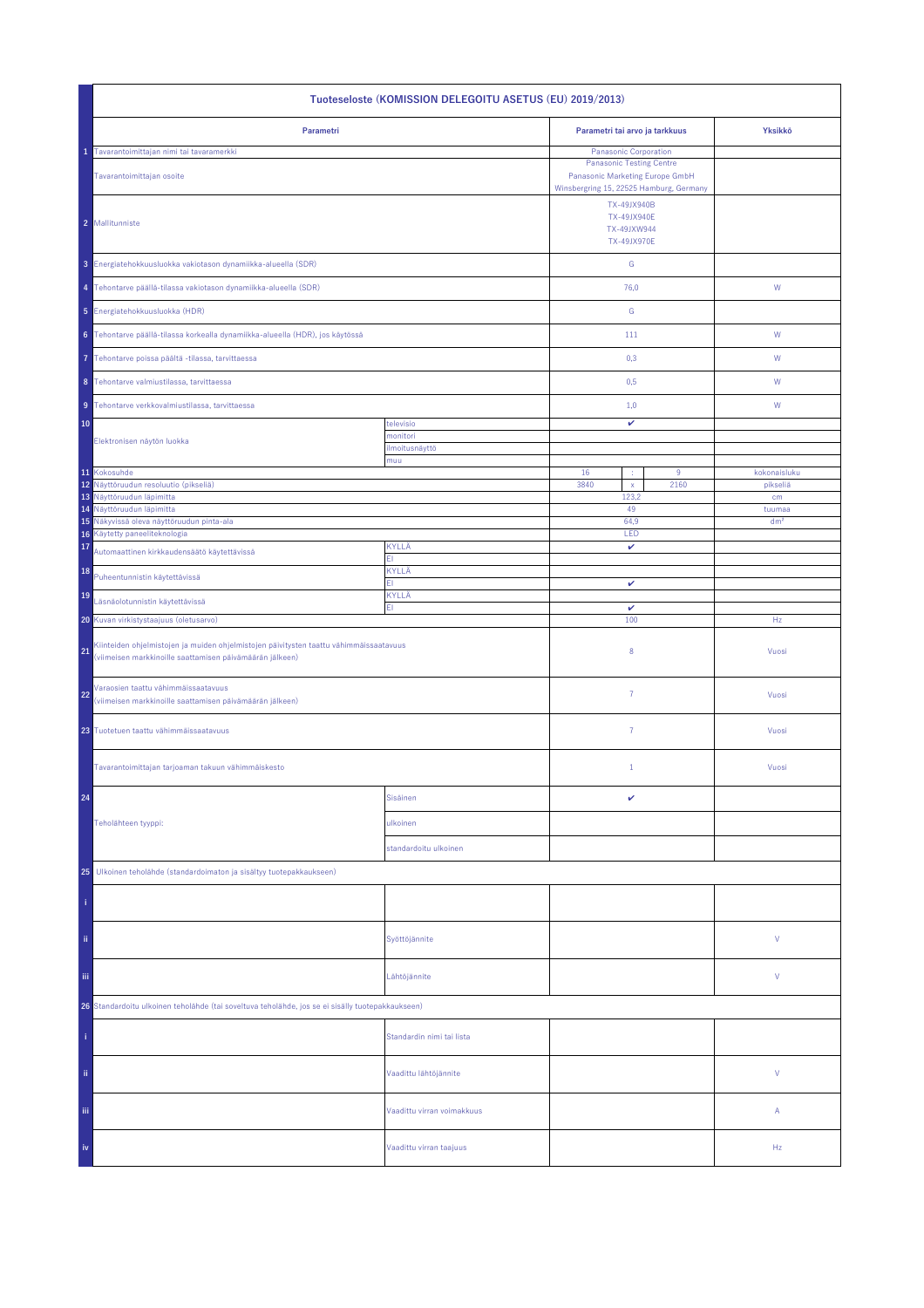|                                                                                                                                           | Karta informacyjna produktu (ROZPORZĄDZENIE DELEGOWANE KOMISJI (UE) 2019/2013) |                                                                    |      |                  |
|-------------------------------------------------------------------------------------------------------------------------------------------|--------------------------------------------------------------------------------|--------------------------------------------------------------------|------|------------------|
| Dane techniczne                                                                                                                           |                                                                                | Parametry lub wartość i stopień dokładnoś                          |      | Jednostka        |
| Nazwa dostawcy lub znak towarowy:                                                                                                         |                                                                                | ci<br>Panasonic Corporation                                        |      |                  |
| Adres dostawcy                                                                                                                            |                                                                                | <b>Panasonic Testing Centre</b><br>Panasonic Marketing Europe GmbH |      |                  |
|                                                                                                                                           |                                                                                | Winsbergring 15, 22525 Hamburg, Germany                            |      |                  |
| 2 Identyfikator modelu                                                                                                                    |                                                                                | TX-49JX940B<br>TX-49JX940E<br>TX-49JXW944<br>TX-49JX970E           |      |                  |
| 3 Klasa efektywności energetycznej dla standardowego zakresu dynamicznego (SDR)                                                           |                                                                                | ${\mathbb G}$                                                      |      |                  |
| 4 Pobór mocy w trybie włączenia dla standardowego zakresu dynamicznego (SDR)                                                              |                                                                                | 76,0                                                               |      | W                |
| 5 Klasa efektywności energetycznej (HDR)                                                                                                  |                                                                                | ${\mathbb G}$                                                      |      |                  |
| 6 Pobór mocy w trybie włączenia dla szerokiego zakresu dynamicznego (HDR), w przypadku gdy jest realizowany                               |                                                                                | 111                                                                |      | W                |
| Pobór mocy w trybie wyłączenia, w stosownych przypadkach<br>7                                                                             |                                                                                | 0,3                                                                |      | W                |
| 8 Pobór mocy w trybie czuwania, w stosownych przypadkach                                                                                  |                                                                                | 0,5                                                                |      | W                |
| 9 Pobór mocy w trybie czuwania, przy podłączeniu do sieci, w stosownych przypadkach.                                                      |                                                                                | 1,0                                                                |      | W                |
| 10                                                                                                                                        | telewizor                                                                      | v                                                                  |      |                  |
| Kategoria wyświetlacza elektronicznego                                                                                                    | monitor<br>wyświetlacz do przekazu treści                                      |                                                                    |      |                  |
| 11 Format obrazu                                                                                                                          | inny                                                                           | 16<br>÷                                                            | 9    | Liczba całkowita |
| Rozdzielczość ekranu (piksele)<br>12                                                                                                      |                                                                                | 3840<br>$\mathsf X$                                                | 2160 | piksele          |
| Przekątna ekranu<br>13<br>Przekątna ekranu<br>14                                                                                          |                                                                                | 123,2<br>49                                                        |      | cm<br>cale       |
| Widoczna powierzchnia ekranu<br>15                                                                                                        |                                                                                | 64,9                                                               |      | dm <sup>2</sup>  |
| Zastosowana technologia panelu<br>16                                                                                                      |                                                                                | LED                                                                |      |                  |
| 17<br>Dostępność funkcji automatycznej regulacji jasności (ABC)                                                                           | <b>TAK</b><br><b>NIE</b>                                                       | v                                                                  |      |                  |
| 18<br>Dostępność czujnika rozpoznawania mowy                                                                                              | <b>TAK</b><br><b>NIE</b>                                                       | v                                                                  |      |                  |
| <b>TAK</b><br>19<br>Dostępność czujników obecności w pomieszczeniu<br><b>NIE</b>                                                          |                                                                                | v                                                                  |      |                  |
| 20 Częstotliwość odświeżania obrazu (domyślna)                                                                                            |                                                                                | 100                                                                |      | Hz               |
| Minimalna gwarantowana dostępność aktualizacji oprogramowania i oprogramowania układowego<br>(od daty zakończenia wprowadzania do obrotu) |                                                                                | 8                                                                  |      | Rok              |
| Minimalna gwarantowana dostępność części zamiennych<br>22<br>(od daty zakończenia wprowadzania do obrotu)                                 |                                                                                | $\overline{7}$                                                     |      | Rok              |
| 23 Minimalne gwarantowane serwisowanie produktu                                                                                           |                                                                                | $\overline{7}$                                                     |      | Rok              |
| Minimalny okres ogólnej gwarancji oferowanej przez dostawcę                                                                               |                                                                                | $1\,$                                                              |      | Rok              |
| 24                                                                                                                                        | Wewnętrzny                                                                     | v                                                                  |      |                  |
| Typ zasilacza:                                                                                                                            | zewnętrzny                                                                     |                                                                    |      |                  |
|                                                                                                                                           | znormalizowany zewnętrzny                                                      |                                                                    |      |                  |
| 25 Zasilacz zewnętrzny (nieznormalizowany i dostarczony w opakowaniu z produktem)                                                         |                                                                                |                                                                    |      |                  |
|                                                                                                                                           |                                                                                |                                                                    |      |                  |
| ii.                                                                                                                                       | Napięcie wejściowe                                                             |                                                                    |      | V                |
| iii.                                                                                                                                      | Napięcie wyjściowe                                                             |                                                                    |      | V                |
| 26 Znormalizowany zasilacz zewnętrzny (lub odpowiedni zasilacz, jeżeli nie jest dostarczony w opakowaniu z produktem)                     |                                                                                |                                                                    |      |                  |
|                                                                                                                                           | Tytuł normy lub lista                                                          |                                                                    |      |                  |
| ii.                                                                                                                                       | Wymagane napięcie wyjściowe                                                    |                                                                    |      | V                |
| Ϊij                                                                                                                                       | Wymagane natężenie prądu                                                       |                                                                    |      | Α                |
| iv                                                                                                                                        | Wymagana częstotliwość prądu                                                   |                                                                    |      | Hz               |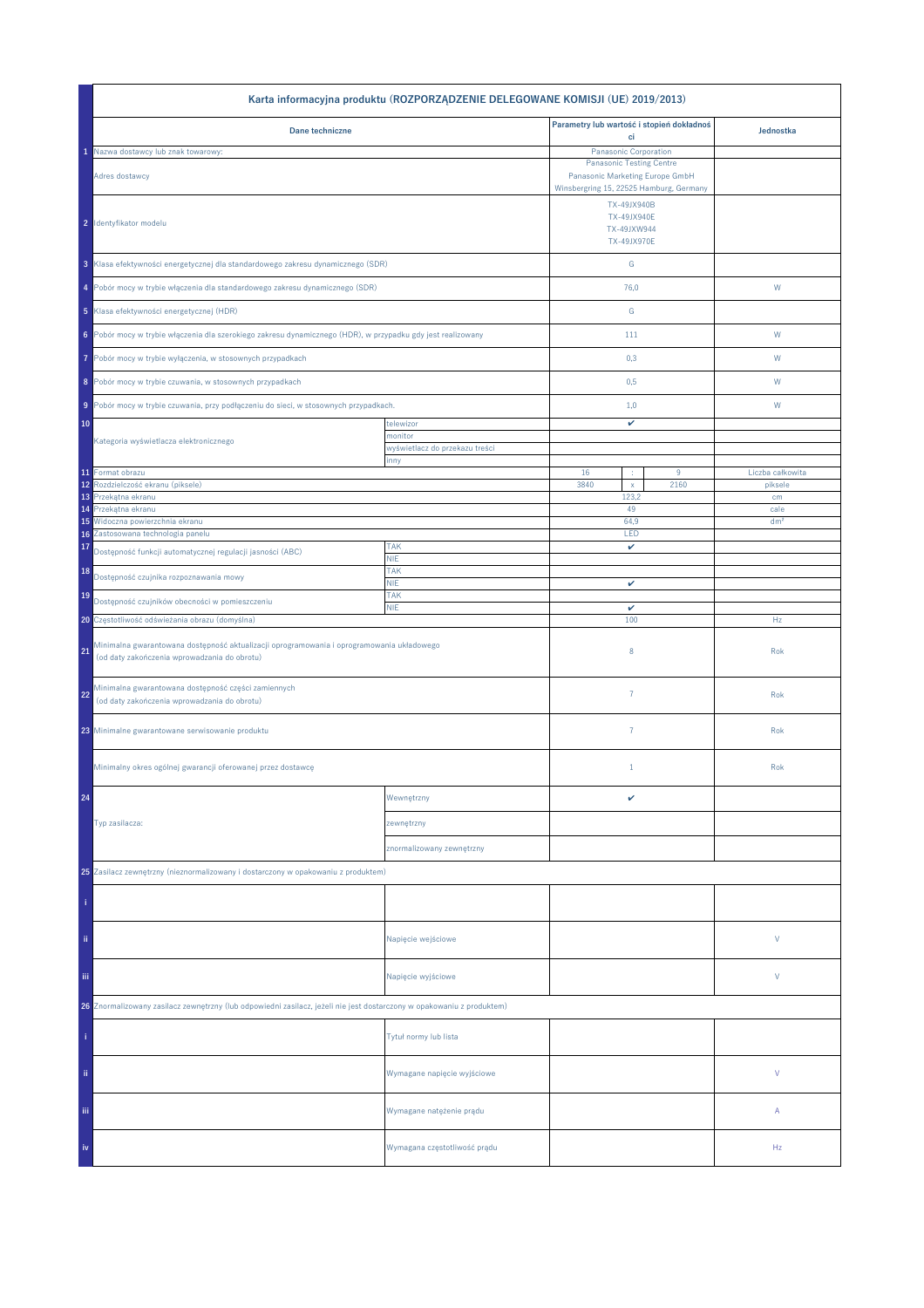| Toote teabeleht (KOMISJONI DELEGEERITUD MÄÄRUS (EL) 2019/2013)                                                          |                                   |                                                                                                                                        |      |                          |  |
|-------------------------------------------------------------------------------------------------------------------------|-----------------------------------|----------------------------------------------------------------------------------------------------------------------------------------|------|--------------------------|--|
| Parameeter                                                                                                              |                                   | Parameeter või väärtus ja täpsus                                                                                                       | Ühik |                          |  |
| Tarnija nimi või kaubamärk<br>Tarnija aadress                                                                           |                                   | Panasonic Corporation<br><b>Panasonic Testing Centre</b><br>Panasonic Marketing Europe GmbH<br>Winsbergring 15, 22525 Hamburg, Germany |      |                          |  |
| 2 Mudelitähis                                                                                                           |                                   | TX-49JX940B<br>TX-49JX940E<br>TX-49JXW944<br>TX-49JX970E                                                                               |      |                          |  |
| 3 Energiaklass standardse heledusvahemiku (SDR) puhul                                                                   |                                   | ${\mathsf G}$                                                                                                                          |      |                          |  |
| 4 Sisselülitatud seisundi energiatarbimine standardse heledusvahemiku (SDR) puhul                                       |                                   | 76,0                                                                                                                                   |      | W                        |  |
| 5 Energiatõhususe klass (HDR)                                                                                           |                                   | ${\mathsf G}$                                                                                                                          |      |                          |  |
| 6 Sisselülitatud seisundi energiatarbimine laiendatud heledusvahemiku (HDR) puhul, (kui seda kasutatakse)               |                                   | 111                                                                                                                                    |      | W                        |  |
| 7 Energiatarbimine väljalülitatud seisundis, (kui on asjakohane)                                                        |                                   | 0,3                                                                                                                                    |      | W                        |  |
| 8 Energiatarbimine ooteseisundis, (kui on asjakohane)                                                                   |                                   | 0,5                                                                                                                                    |      | W                        |  |
| 9 Energiatarbimine võrguühendusega ooteseisundis, (kui on asjakohane)                                                   |                                   | 1,0                                                                                                                                    |      | W                        |  |
| 10                                                                                                                      | televiisor                        | v                                                                                                                                      |      |                          |  |
| Kuvari liik                                                                                                             | arvutikuvar<br>infoekraan         |                                                                                                                                        |      |                          |  |
| 11 Suuruste suhe                                                                                                        | muu                               | 16                                                                                                                                     | 9    | täisarv                  |  |
| 12 Eraldusteravus (pikslites)<br>13 Ekraani diagonaal                                                                   |                                   | 3840<br>$\bar{\mathbf{x}}$<br>2160<br>123,2<br>49<br>64,9                                                                              |      | piksel<br>cm             |  |
| Ekraani diagonaal<br>14<br>15<br>Ekraani nähtava osa pindala                                                            |                                   |                                                                                                                                        |      | tolli<br>dm <sup>2</sup> |  |
| Kasutatud ekraanitehnoloogia<br>16                                                                                      |                                   | LED                                                                                                                                    |      |                          |  |
| 17<br>Heleduse automaatne reguleerimine (Automatic Brightness Control, ABC)                                             | <b>JAH</b><br>ΕI                  | v                                                                                                                                      |      |                          |  |
| 18<br>Häältuvastuse andur                                                                                               | <b>JAH</b><br>FI.                 | v                                                                                                                                      |      |                          |  |
| 19<br>Liikumisandur                                                                                                     | JAH<br>EI.                        | $\checkmark$                                                                                                                           |      |                          |  |
| 20 Kujutise värskendussagedus, (vaikimisi)                                                                              |                                   | 100                                                                                                                                    |      | Hz                       |  |
| Tarkvara ja püsivara uuenduste minimaalne tagatud kättesaadavus<br>21<br>(alates turule laskmise lõpetamise kuupäevast) |                                   | 8                                                                                                                                      |      | Aasta                    |  |
| Varuosade minimaalne tagatud kättesaadavus<br>22<br>(alates turule laskmise lõpetamise kuupäevast)                      |                                   | $\overline{7}$                                                                                                                         |      | Aasta                    |  |
| 23 Minimaalne garanteeritud tootetugi                                                                                   |                                   | 7                                                                                                                                      |      | Aasta                    |  |
| Tarnija pakutava üldgarantii minimaalne kestus                                                                          |                                   | $\mathbf{1}$                                                                                                                           |      | Aasta                    |  |
| 24                                                                                                                      | <b>Sisemine</b>                   | v                                                                                                                                      |      |                          |  |
| Toiteallika liik:                                                                                                       | väline                            |                                                                                                                                        |      |                          |  |
|                                                                                                                         | standardne väline                 |                                                                                                                                        |      |                          |  |
| 25 Välistoiteallikas (mittestandardne ja lisatud tootekasti)                                                            |                                   |                                                                                                                                        |      |                          |  |
|                                                                                                                         |                                   |                                                                                                                                        |      |                          |  |
| ii.                                                                                                                     | Sisendpinge                       |                                                                                                                                        |      | ٧                        |  |
| iij                                                                                                                     | Väljundpinge                      |                                                                                                                                        |      | ٧                        |  |
| 26 Standardne välistoiteallikas (või sobiv toiteallikas, kui seda pole lisatud tootekasti)                              |                                   |                                                                                                                                        |      |                          |  |
|                                                                                                                         | Standardi(te) nimetus või loetelu |                                                                                                                                        |      |                          |  |
| ii.                                                                                                                     | Nõutav väljundpinge               |                                                                                                                                        |      | V                        |  |
| Ϊij                                                                                                                     | Nõutav voolutugevus               |                                                                                                                                        |      | Α                        |  |
| iv                                                                                                                      | Nõutav voolusagedus               |                                                                                                                                        |      | Hz                       |  |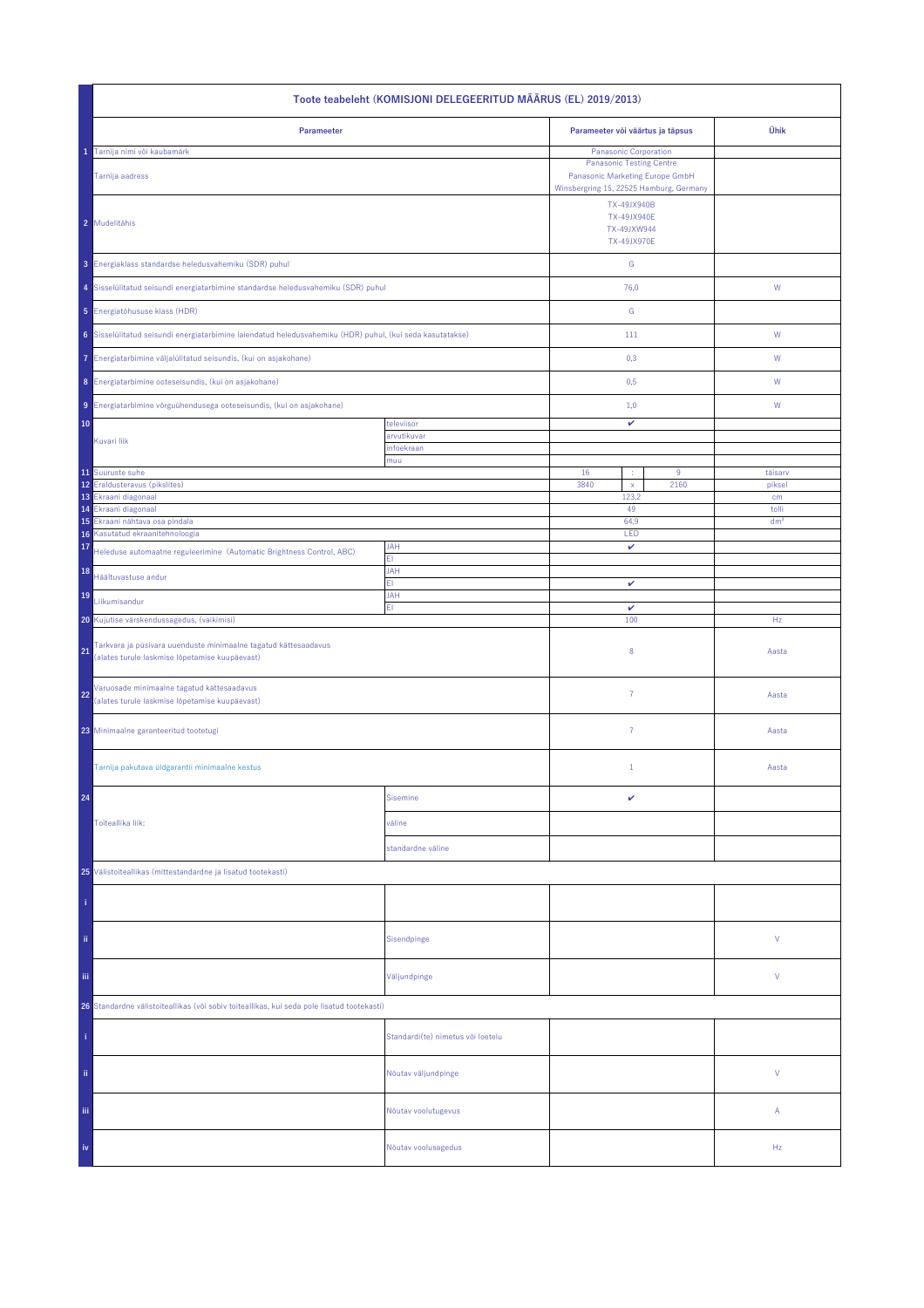| Ražojuma informācijas lapa (KOMISIJAS DELEĢĒTĀ REGULA (ES) 2019/2013)                                                        |                                    |                                                                    |      |                 |  |
|------------------------------------------------------------------------------------------------------------------------------|------------------------------------|--------------------------------------------------------------------|------|-----------------|--|
| <b>Parametrs</b>                                                                                                             |                                    | Parametra vērtība un precizitāte                                   |      | Mērvienība      |  |
| 1 Piegādātāja nosaukums vai preču zīme                                                                                       |                                    | Panasonic Corporation                                              |      |                 |  |
| Piegādātāja adrese                                                                                                           |                                    | <b>Panasonic Testing Centre</b><br>Panasonic Marketing Europe GmbH |      |                 |  |
|                                                                                                                              |                                    | Winsbergring 15, 22525 Hamburg, Germany                            |      |                 |  |
| 2 Modeļa identifikators                                                                                                      |                                    | TX-49JX940B<br>TX-49JX940E<br>TX-49JXW944<br>TX-49JX970E           |      |                 |  |
|                                                                                                                              |                                    |                                                                    |      |                 |  |
| 3 Energoefektivitätes klase SDR (standarta dinamiskais diapazons)                                                            |                                    | ${\mathsf G}$                                                      |      |                 |  |
| 4 Aktīvā režīmā pieprasītā jauda SDR (standarta dinamiskais diapazons)                                                       |                                    | 76,0                                                               |      | W               |  |
| 5 Energoefektivitätes klase (HDR)                                                                                            |                                    | G                                                                  |      |                 |  |
| 6 Aktīvā režīmā pieprasītā jauda plašā dinamiskajā diapazonā (HDR), ja ir                                                    |                                    | 111                                                                |      | ${\sf W}$       |  |
| Pieprasītā jauda izslēgtā režīmā, ja piemēro                                                                                 |                                    | 0,3                                                                |      | W               |  |
| 8 Pieprasītā jauda gaidstāves režīmā (W), ja piemēro                                                                         |                                    | 0,5                                                                |      | W               |  |
| 9 Pieprasītā jauda tīklierosas gaidstāves režīmā (W), ja piemēro                                                             |                                    | 1,0                                                                |      | W               |  |
| 10                                                                                                                           | televizors                         | v                                                                  |      |                 |  |
| Elektroniskā displeja kategorija                                                                                             | monitors<br>informatīvais displejs |                                                                    |      |                 |  |
|                                                                                                                              | cits                               |                                                                    |      |                 |  |
| 11 Platuma/augstuma samērs                                                                                                   |                                    | 16<br>9                                                            |      | vesels skaitlis |  |
| 12 Ekrāna izšķirtspēja (pikseļos)<br>13 Ekrâna izmêrs pa diagonâli                                                           |                                    | 3840<br>$\bar{\mathbf{x}}$<br>123,2                                | 2160 | pikseļi<br>cm   |  |
| 14 Ekrâna izmêrs pa diagonâli                                                                                                |                                    | 49                                                                 |      | collas          |  |
| Ekrāna redzamais laukums<br>15                                                                                               |                                    | 64,9                                                               |      | dm <sup>2</sup> |  |
| Izmantotā paneļu tehnoloģija<br>16                                                                                           | JĀ                                 | LED                                                                |      |                 |  |
| 17<br>Ir pieejama spilgtuma automātiska regulēšana (ABC)                                                                     | ΝĒ<br>JĀ                           | v                                                                  |      |                 |  |
| 18<br>r pieejams balss atpazīšanas sensors                                                                                   | ΝĒ                                 | v                                                                  |      |                 |  |
| 19<br>Ir pieejams klātbūtnes telpā sensors                                                                                   | JĀ<br>ΝĒ                           | v                                                                  |      |                 |  |
| 20 Attēla atsvaidzes intensitāte (parastā konfigurācija)                                                                     |                                    | 100                                                                |      | Hz              |  |
| Programmatūras un aparātprogrammatūras atjauninājumu minimālā garantētā pieejamība<br>21<br>(no tirgū laišanas beigu dienas) |                                    | 8                                                                  |      | Gads            |  |
| 22 Rezerves daļu minimālā garantētā pieejamība (no tirgū laišanas beigu dienas)                                              |                                    | $\overline{7}$                                                     |      | Gads            |  |
| 23 Minimālais garantētais ražojumu atbalsts                                                                                  |                                    | $\overline{7}$                                                     |      | Gads            |  |
| Piegādātāja piedāvātās vispārējās garantijas minimālais ilgums                                                               |                                    | $\mathbf{1}$                                                       |      | Gads            |  |
| 24                                                                                                                           | lekšējais                          | v                                                                  |      |                 |  |
| Barošanas avota tips                                                                                                         | ārējais                            |                                                                    |      |                 |  |
|                                                                                                                              | standartizēts ārējais              |                                                                    |      |                 |  |
| 25 Ārējais barošanas avots (nestandartizēts un iekļauts ražojuma komplektācijā)                                              |                                    |                                                                    |      |                 |  |
|                                                                                                                              |                                    |                                                                    |      |                 |  |
| ii.                                                                                                                          | leejas spriegums                   |                                                                    |      | V               |  |
| Ϊij                                                                                                                          | Izejas spriegums                   |                                                                    |      | V               |  |
| 26 Standartizēts ārējais barošanas avots (vai atbilstošs, ja nav iekļauts ražojuma komplektācijā)                            |                                    |                                                                    |      |                 |  |
|                                                                                                                              | Standarta nosaukums vai saraksts   |                                                                    |      |                 |  |
| ii.                                                                                                                          | Vajadzīgais izejas spriegums       |                                                                    |      | $\vee$          |  |
| Ϊij                                                                                                                          | Vajadzīgais strāvas stiprums       |                                                                    |      | А               |  |
| iv                                                                                                                           | Vajadzīgā strāvas frekvence        |                                                                    |      | Hz              |  |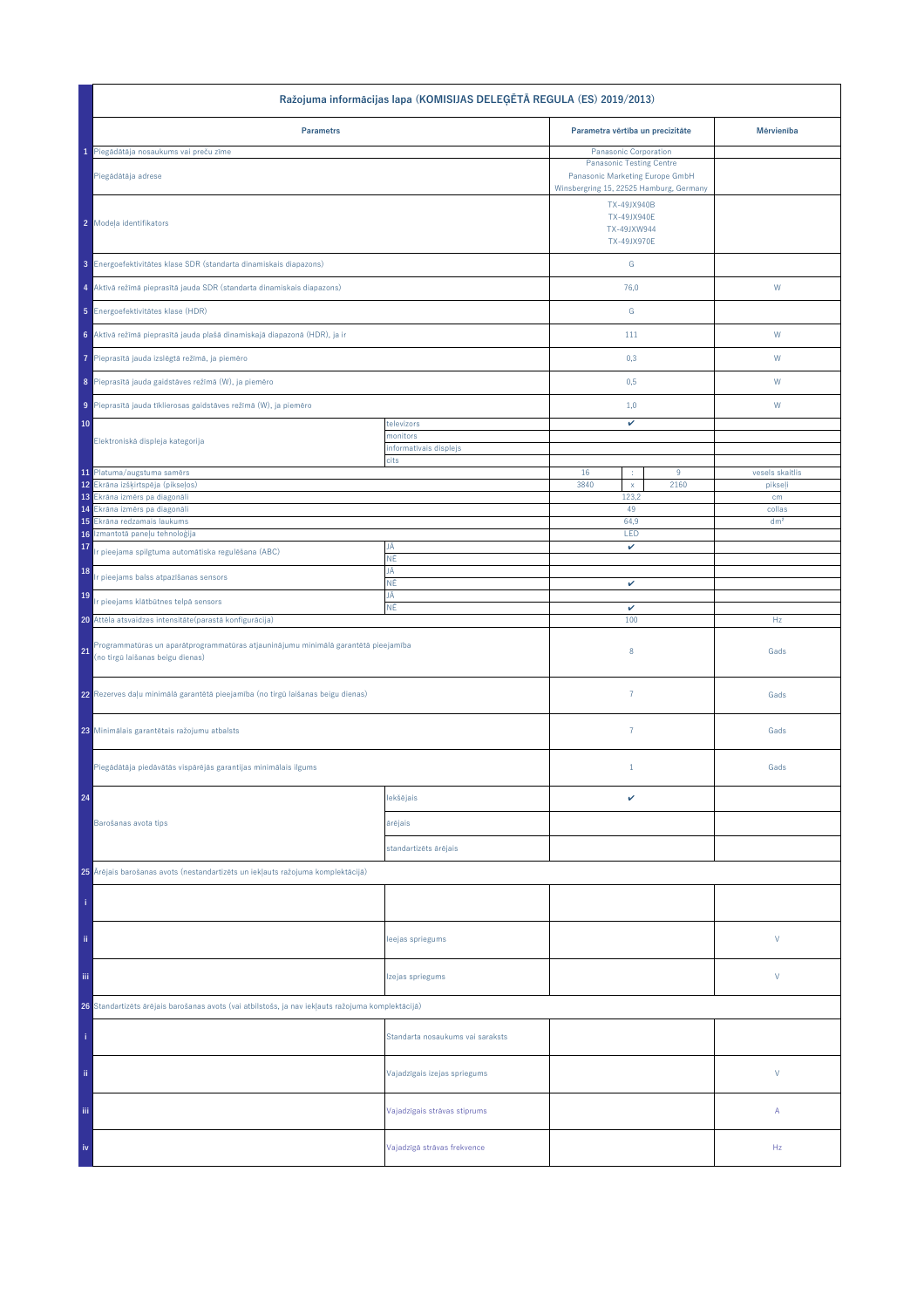| Gaminio informacijos lapas (KOMISIJOS DELEGUOTASIS REGLAMENTAS (ES) 2019/2013)                                                                                           |                                     |                                                                                                                                        |                                 |  |
|--------------------------------------------------------------------------------------------------------------------------------------------------------------------------|-------------------------------------|----------------------------------------------------------------------------------------------------------------------------------------|---------------------------------|--|
| <b>Parametras</b>                                                                                                                                                        |                                     | Parametras ar vertė ir tikslumas                                                                                                       | <b>Vienetas</b>                 |  |
| Tiekėjo pavadinimas arba prekės ženklas<br>Tiekėjo adresas                                                                                                               |                                     | Panasonic Corporation<br><b>Panasonic Testing Centre</b><br>Panasonic Marketing Europe GmbH<br>Winsbergring 15, 22525 Hamburg, Germany |                                 |  |
| 2 Modelio žymuo                                                                                                                                                          |                                     |                                                                                                                                        |                                 |  |
| 3 Energijos vartojimo efektyvumo klasė veikiant standartinės dinaminės srities (SDR) veiksena                                                                            |                                     | ${\mathsf G}$                                                                                                                          |                                 |  |
| Jjungties veiksenos galios poreikis veikiant standartinės dinaminės srities (SDR) veiksena<br>4                                                                          |                                     | 76,0                                                                                                                                   | ${\mathsf W}$                   |  |
| 5 Energijos vartojimo efektyvumo klasė (HDR)                                                                                                                             |                                     | G                                                                                                                                      |                                 |  |
| 6 Jjungties veiksenos galios poreikis veikiant didelės dinaminės srities (HDR) veiksena, jeigu ji įdiegta                                                                |                                     | 111                                                                                                                                    | W                               |  |
| Išjungties veiksenos galios poreikis, jei taikytina<br>7                                                                                                                 |                                     | 0,3                                                                                                                                    | W                               |  |
| 8 Budėjimo veiksenos galios poreikis, jei taikytina                                                                                                                      |                                     | 0,5                                                                                                                                    | W                               |  |
| 9 Tinklinės budėjimo veiksenos galios poreikis, jei taikytina                                                                                                            |                                     | 1,0                                                                                                                                    | W                               |  |
| 10<br>Elektroninio vaizduoklio kategorija                                                                                                                                | televizorius<br>monitorius          | v                                                                                                                                      |                                 |  |
|                                                                                                                                                                          | informacinis<br>kita                | 16<br>9<br>÷                                                                                                                           |                                 |  |
| 11 Dydžio santykis<br>12<br>Ekrano skyra (pikseliais)                                                                                                                    |                                     |                                                                                                                                        | sveikasis skaičius<br>pikseliai |  |
| Ekrano įstrižainė                                                                                                                                                        |                                     | 123,2<br>49                                                                                                                            | cm<br>coliai                    |  |
| 14<br>Ekrano įstrižainė<br>15 Matomas ekrano plotas                                                                                                                      |                                     | 64.9                                                                                                                                   | dm <sup>2</sup>                 |  |
| Naudojama ekrano technologija<br>16                                                                                                                                      |                                     | LED                                                                                                                                    |                                 |  |
| 17<br>Yra automatinio skaisčio reguliavimo (ABC) funkcija                                                                                                                | TAIP<br>NE.                         | v                                                                                                                                      |                                 |  |
| 18<br>Yra balso atpažinimo jutiklis                                                                                                                                      | TAIP<br><b>NE</b>                   | v                                                                                                                                      |                                 |  |
| 19<br>Yra buvimo patalpoje jutiklis                                                                                                                                      | TAIP<br><b>NE</b>                   | $\checkmark$                                                                                                                           |                                 |  |
| 20 Vaizdo atnaujinimo dažnis (nustatytasis)                                                                                                                              |                                     | 100                                                                                                                                    | Hz                              |  |
| Minimalus garantuotas programinės įrangos ir programinės aparatinės įrangos atnaujinimų prieinamumo laikotarpis<br>21<br>(nuo tiekimo rinkai laikotarpio pabaigos datos) |                                     | 8                                                                                                                                      | Metai                           |  |
| Minimalus garantuotas atsarginių dalių prieinamumo laikotarpis<br>22<br>(nuo tiekimo rinkai laikotarpio pabaigos datos)                                                  |                                     | $\overline{7}$                                                                                                                         | Metai                           |  |
| 23 Minimalus garantuotas su gaminiu susijusios pagalbos teikimo laikotarpis                                                                                              |                                     | $\overline{7}$                                                                                                                         | Metai                           |  |
| Minimali tiekėjo suteiktos bendrosios garantijos trukmė                                                                                                                  |                                     | $1\,$                                                                                                                                  | Metai                           |  |
| 24                                                                                                                                                                       | Vidinis                             | v                                                                                                                                      |                                 |  |
| Maitinimo šaltinio tipas                                                                                                                                                 | išorinis                            |                                                                                                                                        |                                 |  |
|                                                                                                                                                                          | standartizuotas išorinis            |                                                                                                                                        |                                 |  |
| 25 Išorinis maitinimo šaltinis (nestandartizuotas, įdėtas į gaminio dėžę)                                                                                                |                                     |                                                                                                                                        |                                 |  |
|                                                                                                                                                                          |                                     |                                                                                                                                        |                                 |  |
| ii.                                                                                                                                                                      | įėjimo įtampa                       |                                                                                                                                        | ٧                               |  |
| Ϊij                                                                                                                                                                      | Išėjimo įtampa                      |                                                                                                                                        | ٧                               |  |
| Išorinis standartizuotas maitinimo šaltinis (arba tinkamas, jei neįdėtas į gaminio dėžę)<br>26                                                                           |                                     |                                                                                                                                        |                                 |  |
|                                                                                                                                                                          | Standartinis pavadinimas ar sąrašas |                                                                                                                                        |                                 |  |
| ii.                                                                                                                                                                      | Reikiama išėjimo įtampa             |                                                                                                                                        | V                               |  |
| Ϊij                                                                                                                                                                      | Reikiama tiekiama srovė             |                                                                                                                                        | Α                               |  |
| iv                                                                                                                                                                       | Reikiamas srovės dažnis             |                                                                                                                                        | Hz                              |  |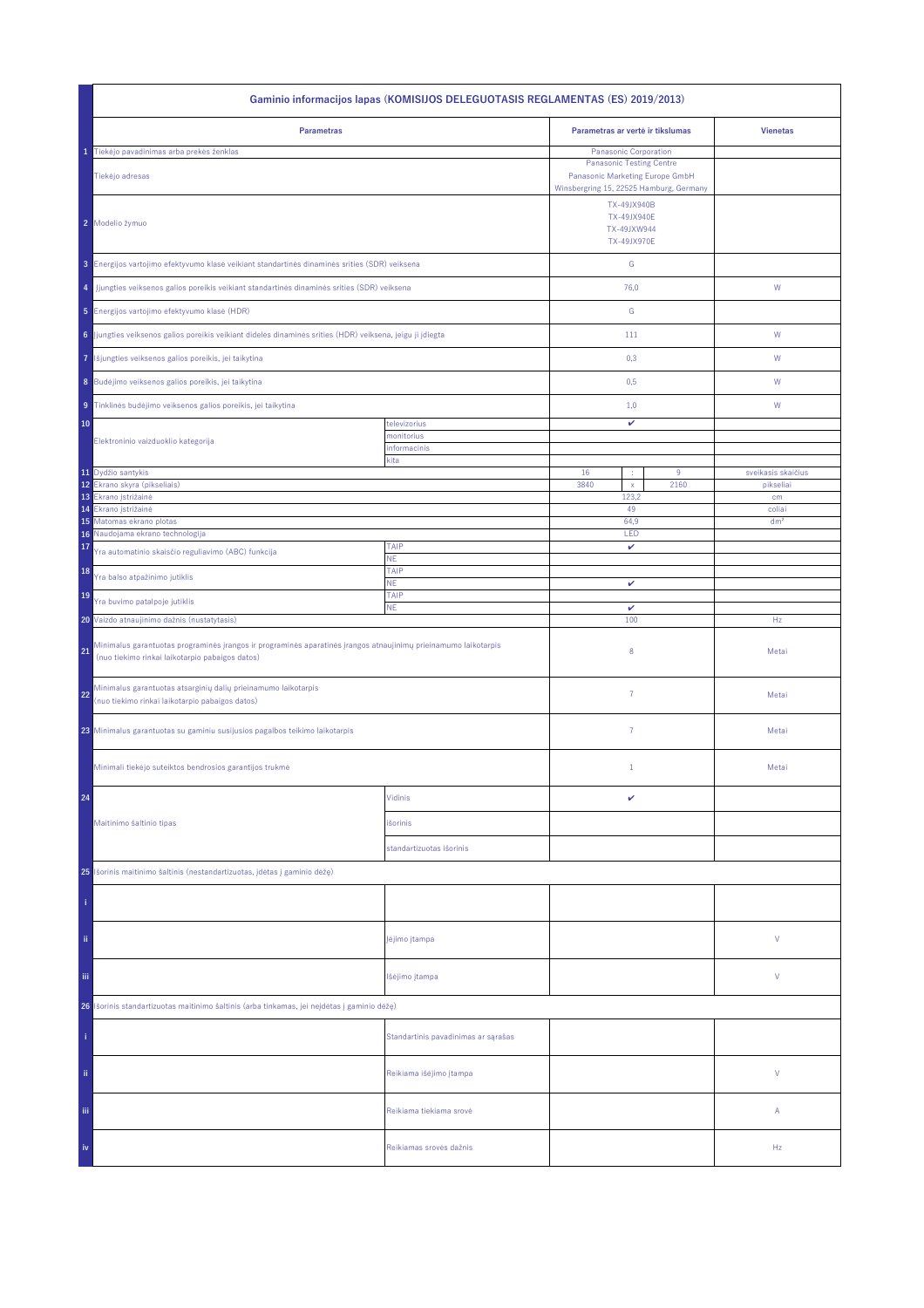| Informační list výrobku (NAŘÍZENÍ KOMISE V PŘENESENÉ PRAVOMOCI (EU) 2019/2013)                               |                                  |                                                                 |                                                                                                                                        |                 |  |
|--------------------------------------------------------------------------------------------------------------|----------------------------------|-----------------------------------------------------------------|----------------------------------------------------------------------------------------------------------------------------------------|-----------------|--|
| Parametr                                                                                                     | Parametr nebo hodnota a přesnost |                                                                 | Jednotka                                                                                                                               |                 |  |
| Název nebo ochranná známka dodavatele<br>Název dodavatele                                                    |                                  |                                                                 | Panasonic Corporation<br><b>Panasonic Testing Centre</b><br>Panasonic Marketing Europe GmbH<br>Winsbergring 15, 22525 Hamburg, Germany |                 |  |
| 2 Identifikátor modelu                                                                                       |                                  | TX-49JX940B<br><b>TX-49JX940E</b><br>TX-49JXW944<br>TX-49JX970E |                                                                                                                                        |                 |  |
| 3 Třída energetické účinnosti u standardního dynamického rozsahu (SDR)                                       |                                  | ${\mathsf G}$                                                   |                                                                                                                                        |                 |  |
| 4 Příkon v zapnutém stavu u standardního dynamického rozsahu (SDR)                                           |                                  | 76,0                                                            |                                                                                                                                        | ${\mathsf W}$   |  |
| 5 Třída energetické účinnosti (HDR)                                                                          |                                  | G                                                               |                                                                                                                                        |                 |  |
| 6 Příkon v zapnutém stavu v režimu vysoce dynamického rozsahu (HDR), pokud je zaveden                        |                                  | 111                                                             |                                                                                                                                        | W               |  |
| 7 Vypnutý stav, příkon, (v příslušných případech)                                                            |                                  | 0,3                                                             |                                                                                                                                        | W               |  |
| 8 Příkon v pohotovostním režimu, (v příslušných případech)                                                   |                                  | 0,5                                                             |                                                                                                                                        | W               |  |
| 9 Příkon pohotovostním režimu při připojení na síť (v příslušných případech)                                 |                                  | 1,0                                                             |                                                                                                                                        | W               |  |
| 10                                                                                                           | televizor<br>monitor             | v                                                               |                                                                                                                                        |                 |  |
| Kategorie elektronického displeje                                                                            | informační<br>jiné               |                                                                 |                                                                                                                                        |                 |  |
| 11 Poměr stran                                                                                               |                                  | 16<br>÷                                                         | 9                                                                                                                                      | celé číslo      |  |
| 12<br>Rozlišení obrazovky (v pixelech)<br>13 Úhlopříčka obrazovky                                            |                                  | 3840<br>$\mathsf X$<br>123,2                                    | 2160                                                                                                                                   | pixely<br>cm    |  |
| 14 Úhlopříčka obrazovky                                                                                      |                                  | 49                                                              |                                                                                                                                        | palce           |  |
| 15 Viditelná plocha obrazovky                                                                                |                                  | 64,9                                                            |                                                                                                                                        | dm <sup>2</sup> |  |
| Použitá technologie panelů<br>16<br>17                                                                       | <b>ANO</b>                       | LED<br>v                                                        |                                                                                                                                        |                 |  |
| Dostupné automatické ovládání jasu (ABC)                                                                     | NE.                              |                                                                 |                                                                                                                                        |                 |  |
| 18<br>Dostupný snímač pro rozpoznávání hlasu                                                                 | ANO<br>ΝE.                       | v                                                               |                                                                                                                                        |                 |  |
| 19<br>Dostupný detektor přítomnosti v místnosti                                                              | ANO                              |                                                                 |                                                                                                                                        |                 |  |
| 20 Obnovovací frekvence obrazu (výchozí)                                                                     | <b>NE</b>                        | $\checkmark$<br>100                                             |                                                                                                                                        | Hz              |  |
| 21 Minimální zaručená dostupnost aktualizací softwaru a firmwaru (od data, kdy bylo ukončeno uvádění na trh) |                                  | 8                                                               |                                                                                                                                        | Rok             |  |
| 22 Minimální zaručená dostupnost náhradních dílů (od data, kdy bylo ukončeno uvádění na trh)                 |                                  | $\overline{7}$                                                  |                                                                                                                                        | Rok             |  |
| 23 Minimální zaručená podpora výrobku                                                                        |                                  | $\overline{7}$                                                  |                                                                                                                                        | Rok             |  |
| Minimální doba trvání záruky nabízená dodavatelem                                                            |                                  | $\mathbf{1}$                                                    |                                                                                                                                        | Rok             |  |
| 24                                                                                                           | Vnitřní                          | v                                                               |                                                                                                                                        |                 |  |
| Typ napájení:                                                                                                | Vnější                           |                                                                 |                                                                                                                                        |                 |  |
|                                                                                                              | Normalizované vnější             |                                                                 |                                                                                                                                        |                 |  |
| 25 Vnější napájecí zdroj (jiný než normalizovaný a součást balení výrobku)                                   |                                  |                                                                 |                                                                                                                                        |                 |  |
|                                                                                                              |                                  |                                                                 |                                                                                                                                        |                 |  |
| ii.                                                                                                          | Vstupní napětí                   |                                                                 |                                                                                                                                        | ٧               |  |
| Ϊij                                                                                                          | Výstupní napětí                  |                                                                 |                                                                                                                                        | ٧               |  |
| 26 Vnější normalizovaný napájecí zdroj (nebo vhodný zdroj tohoto typu, pokud není součástí balení výrobku)   |                                  |                                                                 |                                                                                                                                        |                 |  |
|                                                                                                              | Standardní název nebo seznam     |                                                                 |                                                                                                                                        |                 |  |
| ii.                                                                                                          | Požadované výstupní napětí       |                                                                 |                                                                                                                                        | V               |  |
| Ϊij                                                                                                          | Požadovaný dodávaný proud        |                                                                 |                                                                                                                                        | Α               |  |
| iv                                                                                                           | Požadovaný kmitočet proudu       |                                                                 |                                                                                                                                        | Hz              |  |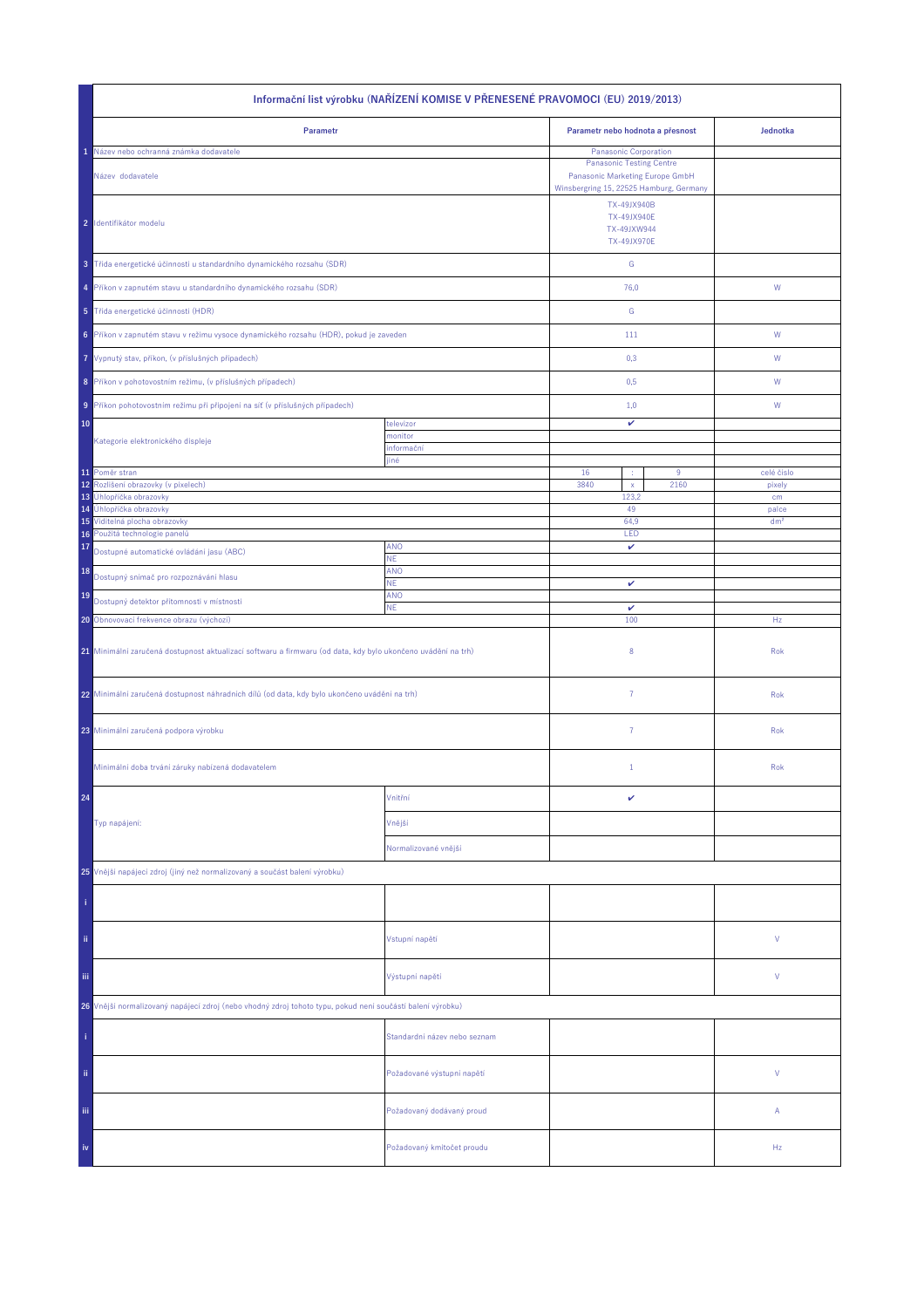| Termékismertető adatlap (A BIZOTTSÁG (EU) 2019/2013 FELHATALMAZÁSON ALAPULÓ RENDELETE)                                                          |                            |                                                                                                                   |                                   |                            |  |
|-------------------------------------------------------------------------------------------------------------------------------------------------|----------------------------|-------------------------------------------------------------------------------------------------------------------|-----------------------------------|----------------------------|--|
| Paraméter                                                                                                                                       |                            |                                                                                                                   | Paraméter vagy érték és pontosság | Mértékegység               |  |
| 1 A szállító neve vagy védjegye                                                                                                                 |                            | <b>Panasonic Corporation</b>                                                                                      |                                   |                            |  |
| A szállító címe                                                                                                                                 |                            | <b>Panasonic Testing Centre</b><br>Panasonic Marketing Europe GmbH                                                |                                   |                            |  |
| 2 Modellazonosító                                                                                                                               |                            | Winsbergring 15, 22525 Hamburg, Germany<br>TX-49JX940B<br><b>TX-49JX940E</b><br>TX-49JXW944<br><b>TX-49JX970E</b> |                                   |                            |  |
| 3 Energiahatékonysági osztály szabványos dinamikatartomány (SDR) esetén                                                                         |                            | ${\mathsf G}$                                                                                                     |                                   |                            |  |
| 4 Bekapcsolt üzemmód energiaigénye szabványos dinamikatartomány (SDR) esetén                                                                    |                            | 76,0                                                                                                              |                                   | ${\mathsf W}$              |  |
| 5 Energiahatékonysági osztály (HDR)                                                                                                             |                            | ${\mathbb G}$                                                                                                     |                                   |                            |  |
| 6 Bekapcsolt üzemmód energiaigénye nagy dinamikatartomány (HDR) megléte esetén                                                                  |                            | 111                                                                                                               |                                   | ${\mathsf W}$              |  |
| Energiaigény kikapcsolt üzemmódban (adott esetben)<br>7.                                                                                        |                            | 0,3                                                                                                               |                                   | W                          |  |
| 8 Energiaigény készenléti üzemmódban (adott esetben)                                                                                            |                            | 0,5                                                                                                               |                                   | W                          |  |
| 9 Energiaigény hálózatvezérelt készenléti üzemmódban (adott esetben)                                                                            |                            | 1,0                                                                                                               |                                   | W                          |  |
| 10                                                                                                                                              | televízió<br>monitor       | v                                                                                                                 |                                   |                            |  |
| Elektronikus kijelző kategóriája                                                                                                                | reklámkijelző              |                                                                                                                   |                                   |                            |  |
| 11 Oldalarány                                                                                                                                   | egyéb                      | 16<br>÷                                                                                                           | 9                                 | egész szám                 |  |
| 12<br>Képernyőfelbontás (képpontok)                                                                                                             |                            | 3840<br>$\mathsf{x}$                                                                                              | 2160                              | képpont                    |  |
| 13<br>Képátló                                                                                                                                   |                            | 123,2                                                                                                             |                                   | cm                         |  |
| 14<br>Képátló<br>15<br>Látható képernyőterület                                                                                                  |                            | 49                                                                                                                |                                   | hüvelyk<br>dm <sup>2</sup> |  |
| Alkalmazott paneltechnológia<br>16                                                                                                              |                            | 64,9<br>LED                                                                                                       |                                   |                            |  |
| 17<br>Automatikus fényerő-szabályozó (ABC) rendelkezésre áll                                                                                    | <b>IGEN</b><br><b>NEM</b>  | v                                                                                                                 |                                   |                            |  |
| 18<br>Hangfelismerő érzékelő rendelkezésre áll                                                                                                  | <b>IGEN</b><br><b>NEM</b>  | v                                                                                                                 |                                   |                            |  |
| 19<br>Jelenlétérzékelő rendelkezésre áll                                                                                                        | <b>IGEN</b><br><b>NEM</b>  | v                                                                                                                 |                                   |                            |  |
| 20 Képfrissítési frekvencia (alapértelmezett)                                                                                                   |                            | 100                                                                                                               |                                   | Hz                         |  |
| A szoftver- és firmwarefrissítések minimális garantált rendelkezésre állása<br>21<br>(a forgalomba hozatal befejezésének időpontjától számítva) |                            | 8                                                                                                                 |                                   | Év                         |  |
| A tartalék alkatrészek minimális garantált rendelkezésre állása<br>22<br>(a forgalomba hozatal befejezésének időpontjától számítva)             |                            | 7                                                                                                                 |                                   | Éν                         |  |
| 23 Garantált terméktámogatás minimális időtartama                                                                                               |                            | $\overline{7}$                                                                                                    |                                   | Éν                         |  |
| A szállító által vállalt általános jótállás minimális időtartama                                                                                |                            | $\mathbf{1}$                                                                                                      |                                   | Év                         |  |
| 24                                                                                                                                              | Belső                      | v                                                                                                                 |                                   |                            |  |
| A tápegység típusa:                                                                                                                             | külső                      |                                                                                                                   |                                   |                            |  |
|                                                                                                                                                 | szabványos külső           |                                                                                                                   |                                   |                            |  |
| 25 Külső tápegység (nem szabványos, és a termékdobozban található)                                                                              |                            |                                                                                                                   |                                   |                            |  |
|                                                                                                                                                 |                            |                                                                                                                   |                                   |                            |  |
| ii.                                                                                                                                             | Bemeneti feszültség        |                                                                                                                   |                                   | V                          |  |
| Ϊij                                                                                                                                             | Kimeneti feszültség        |                                                                                                                   |                                   | V                          |  |
| 26 Szabványos külső tápegység (vagy annak megfelelő, ha a termékdoboznak nem része)                                                             |                            |                                                                                                                   |                                   |                            |  |
|                                                                                                                                                 | Szabvány neve vagy lista   |                                                                                                                   |                                   |                            |  |
| ii.                                                                                                                                             | Előírt kimeneti feszültség |                                                                                                                   |                                   | V                          |  |
| Ϊij                                                                                                                                             | Előírt szállított áram     |                                                                                                                   |                                   | Α                          |  |
| iv                                                                                                                                              | Előírt áramfrekvencia      |                                                                                                                   |                                   | Hz                         |  |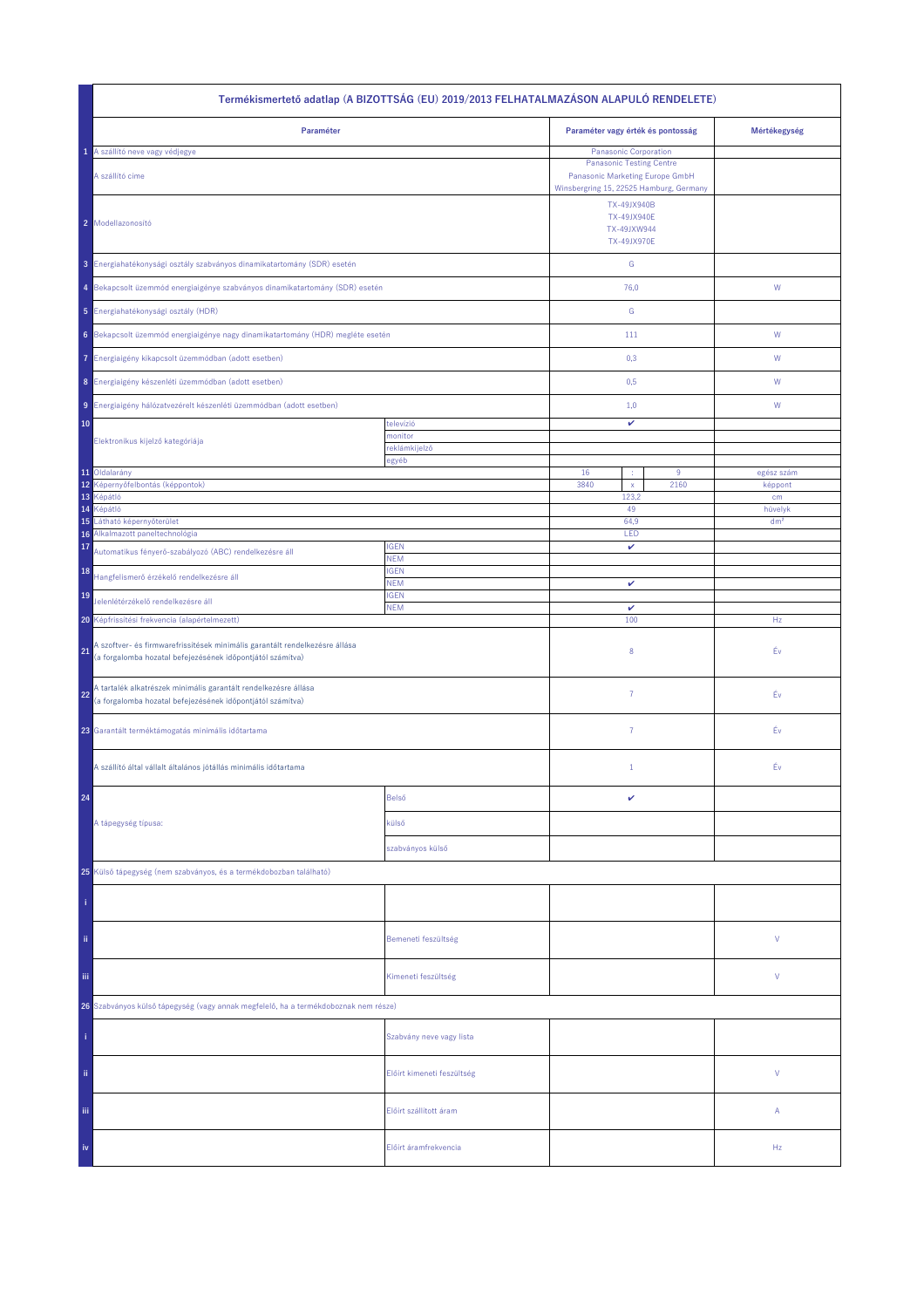| Informačný list výrobku (DELEGOVANÉ NARIADENIE KOMISIE (EÚ) 2019/2013)                                                |                               |                                                                                                                              |      |                 |  |
|-----------------------------------------------------------------------------------------------------------------------|-------------------------------|------------------------------------------------------------------------------------------------------------------------------|------|-----------------|--|
| Parameter                                                                                                             |                               | Parameter alebo hodnota a presnosť                                                                                           |      | Jednotka        |  |
| Názov dodávateľa alebo jeho ochranná známka                                                                           |                               | Panasonic Corporation                                                                                                        |      |                 |  |
| Názov dodávateľa                                                                                                      |                               | <b>Panasonic Testing Centre</b><br>Panasonic Marketing Europe GmbH<br>Winsbergring 15, 22525 Hamburg, Germany<br>TX-49JX940B |      |                 |  |
| 2 Identifikátor modelu                                                                                                |                               | <b>TX-49JX940E</b><br>TX-49JXW944<br><b>TX-49JX970E</b>                                                                      |      |                 |  |
| 3 Trieda energetickej účinnosti pre štandardný dynamický rozsah (SDR)                                                 |                               | ${\mathbb G}$                                                                                                                |      |                 |  |
| 4 Príkon v režime zapnutia pre štandardný dynamický rozsah (SDR)                                                      |                               | 76,0                                                                                                                         |      | W               |  |
| 5 Trieda energetickej účinnosti (HDR)                                                                                 |                               | G                                                                                                                            |      |                 |  |
| 6 Príkon v režime zapnutia pre vysoký dynamický rozsah (HDR), ak je k dispozícii                                      |                               | 111                                                                                                                          |      | W               |  |
| Príkon v režime vypnutia, ak je k dispozícii<br>7                                                                     |                               | 0,3                                                                                                                          |      | W               |  |
| 8 Príkon v režime pohotovosti, ak je k dispozícii                                                                     |                               | 0,5                                                                                                                          |      | W               |  |
| 9 Príkon v režime pohotovosti pri zapojení v sieti, ak je k dispozícii                                                |                               | 1,0                                                                                                                          |      | W               |  |
| 10<br>Kategória elektronického displeja                                                                               | televízor<br>monitor          | v                                                                                                                            |      |                 |  |
|                                                                                                                       | informačný displej<br>iné     |                                                                                                                              |      |                 |  |
| 11 Pomer strán                                                                                                        |                               | 16<br>×                                                                                                                      | 9    | celé číslo      |  |
| 12<br>Rozlíšenie zobrazovacej jednotky (pixely)                                                                       |                               | 3840<br>$\mathsf X$                                                                                                          | 2160 | pixely          |  |
| Uhlopriečka zobrazovacej jednotky<br>13<br>Uhlopriečka zobrazovacej jednotky<br>14                                    |                               | 123,2<br>49                                                                                                                  |      | cm<br>palce     |  |
| 15 Viditeľná plocha zobrazovacej jednotky                                                                             |                               | 64,9                                                                                                                         |      | dm <sup>2</sup> |  |
| 16 Použitá technológia panelu                                                                                         |                               | LED                                                                                                                          |      |                 |  |
| 17<br>K dispozícii je automatická regulácia jasu (ABC)                                                                | ÁNO<br><b>NIE</b>             | v                                                                                                                            |      |                 |  |
| 18<br>K dispozícii je snímač rozpoznávania reči                                                                       | ÁNO<br><b>NIE</b>             | v                                                                                                                            |      |                 |  |
| 19<br>K dispozícii je snímač prítomnosti v miestnosti                                                                 | ÁNO<br><b>NIE</b>             |                                                                                                                              |      |                 |  |
| 20 Obnovovací kmitočet obrazovky, (predvolený)                                                                        |                               | $\checkmark$<br>100                                                                                                          |      | Hz              |  |
| 21 Minimálna zaručená dostupnosť aktualizácií softvéru a firmvéru (od dátumu, keď sa výrobok prestáva dodávať na trh) |                               | 8                                                                                                                            |      | Rok             |  |
| 22 Minimálna zaručená dostupnosť náhradných dielov (od dátumu, keď sa výrobok prestáva dodávať na trh)                |                               | $\overline{7}$                                                                                                               |      | Rok             |  |
| 23 Minimálna zaručená podpora výrobkov                                                                                |                               | 7                                                                                                                            |      | Rok             |  |
| Minimálne trvanie celkovej záruky, ktorú ponúka dodávateľ                                                             |                               | $\mathbf{1}$                                                                                                                 |      | Rok             |  |
| 24                                                                                                                    | interný                       | v                                                                                                                            |      |                 |  |
| Typ zdroja napájania:                                                                                                 | externý                       |                                                                                                                              |      |                 |  |
|                                                                                                                       | normalizovaný externý         |                                                                                                                              |      |                 |  |
| 25 Externý zdroj napájania (nenormalizovaný, súčasť balenia výrobku)                                                  |                               |                                                                                                                              |      |                 |  |
|                                                                                                                       |                               |                                                                                                                              |      |                 |  |
| ii.                                                                                                                   | Vstupné napätie               |                                                                                                                              |      | V               |  |
| Ϊij                                                                                                                   | Výstupné napätie              |                                                                                                                              |      | V               |  |
| 26 Externý normalizovaný zdroj napájania (alebo vhodný zdroj, ak nie je súčasťou balenia výrobku)                     |                               |                                                                                                                              |      |                 |  |
|                                                                                                                       | Štandardný názov alebo zoznam |                                                                                                                              |      |                 |  |
| ij,                                                                                                                   | Požadované výstupné napätie   |                                                                                                                              |      | V               |  |
| Ϊij                                                                                                                   | Požadovaný prúd               |                                                                                                                              |      | Α               |  |
| iv                                                                                                                    | Požadovaná frekvencia prúdu   |                                                                                                                              |      | Hz              |  |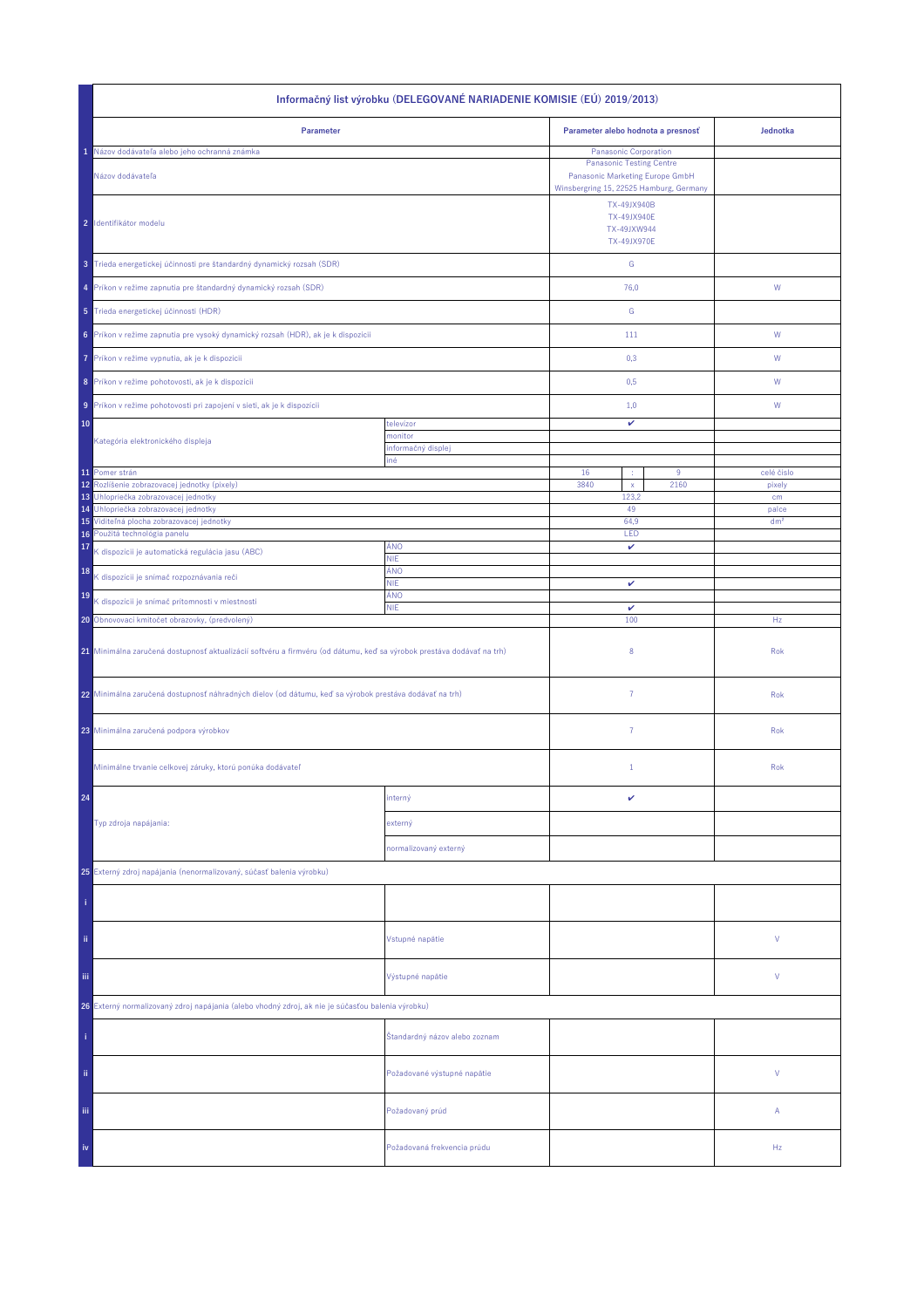| Informacijski list izdelka (DELEGIRANA UREDBA KOMISIJE (EU) 2019/2013)                                                    |                                      |                                                                                                               |                 |  |  |
|---------------------------------------------------------------------------------------------------------------------------|--------------------------------------|---------------------------------------------------------------------------------------------------------------|-----------------|--|--|
| Parameter                                                                                                                 |                                      | Parameter ali vrednost in natančnost                                                                          | <b>Enota</b>    |  |  |
| Dobaviteljevo ime ali blagovna znamka;                                                                                    |                                      | Panasonic Corporation                                                                                         |                 |  |  |
| Naslov dobavitelja                                                                                                        |                                      | <b>Panasonic Testing Centre</b><br>Panasonic Marketing Europe GmbH<br>Winsbergring 15, 22525 Hamburg, Germany |                 |  |  |
| 2 Identifikacijska oznaka modela                                                                                          |                                      | TX-49JX940B<br><b>TX-49JX940E</b><br>TX-49JXW944<br><b>TX-49JX970E</b>                                        |                 |  |  |
| 3 Razred energijske učinkovitosti za standardno dinamično območje (SDR)                                                   |                                      | ${\mathbb G}$                                                                                                 |                 |  |  |
| 4 Zahtevana moč v stanju delovanja za standardno dinamično območje (SDR)                                                  |                                      | 76,0                                                                                                          | W               |  |  |
| 5 Razred energijske učinkovitosti (HDR)                                                                                   |                                      | ${\mathbb G}$                                                                                                 |                 |  |  |
| 6 Zahtevana moč v stanju delovanja v načinu visokega dinamičnega območja (HDR), če se izvaja                              |                                      | 111                                                                                                           | ${\sf W}$       |  |  |
| Zahtevana moč v stanju izključenosti, če je ustrezno<br>7                                                                 |                                      | 0,3                                                                                                           | W               |  |  |
| 8 Zahtevana moč v stanju pripravljenosti, če je ustrezno                                                                  |                                      | 0,5                                                                                                           | W               |  |  |
| 9 Zahtevana moč v omrežnem stanju pripravljenosti, če je ustrezno                                                         |                                      | 1,0                                                                                                           | W               |  |  |
| 10                                                                                                                        | televizor<br>monitor                 | v                                                                                                             |                 |  |  |
| Kategorija elektronskega prikazovalnika                                                                                   | informacijski prikazovalnik<br>drugo |                                                                                                               |                 |  |  |
| 11 Razmerje velikosti                                                                                                     |                                      | 16<br>9                                                                                                       | celo število    |  |  |
| 12<br>Ločljivost zaslona (v pikslih)                                                                                      |                                      | 3840<br>2160<br>$\mathsf X$                                                                                   | piksli          |  |  |
| 13 Diagonala zaslona<br>14 Diagonala zaslona                                                                              |                                      | 123,2<br>49                                                                                                   | cm<br>v palcih  |  |  |
| 15 Vidna površina zaslona                                                                                                 |                                      | 64,9                                                                                                          | dm <sup>2</sup> |  |  |
| 16 Uporabljena tehnologija panelov                                                                                        |                                      | LED<br>v                                                                                                      |                 |  |  |
| 17<br>Samodejno prilagajanje svetlosti (ABC)                                                                              | DA<br>NE                             |                                                                                                               |                 |  |  |
| 18<br>Tipalo za prepoznavanje govora                                                                                      | DA<br><b>NE</b>                      | v                                                                                                             |                 |  |  |
| 19<br>Tipalo prisotnosti v prostoru                                                                                       | DA<br><b>NE</b>                      | $\checkmark$                                                                                                  |                 |  |  |
| 20 Stopnja pogostosti osveževanja slike (privzeto)                                                                        |                                      | 100                                                                                                           | Hz              |  |  |
| Najmanjša zagotovljena razpoložljivost posodobitev programske in strojne opreme<br>21<br>(od datuma konca dajanja na trg) |                                      | 8                                                                                                             | Leto            |  |  |
| 22 Minimalna zagotovljena razpoložljivost nadomestnih delov (od datuma konca dajanja na trg)                              |                                      | $\overline{7}$                                                                                                | Leto            |  |  |
| 23 Minimalna zagotovljena podpora za izdelek                                                                              |                                      | $\overline{7}$                                                                                                | Leto            |  |  |
| Minimalno trajanje splošne garancije, ki jo ponuja dobavitelj                                                             |                                      | $\mathbf{1}$                                                                                                  | Leto            |  |  |
| 24                                                                                                                        | notranji                             | v                                                                                                             |                 |  |  |
| Tip napajalnika:                                                                                                          | zunanji                              |                                                                                                               |                 |  |  |
|                                                                                                                           | standardiziran zunanji               |                                                                                                               |                 |  |  |
| 25 Zunanji napajalnik (nestandardizirani in priložen v embalaži izdelka)                                                  |                                      |                                                                                                               |                 |  |  |
|                                                                                                                           |                                      |                                                                                                               |                 |  |  |
| ii.                                                                                                                       | Vhodna napetost                      |                                                                                                               | ٧               |  |  |
| Ϊij                                                                                                                       | Izhodna napetost                     |                                                                                                               | ٧               |  |  |
| 26 Zunanji standardiziran napajalnik (ali ustrezen, če ni priložen v embalaži izdelka)                                    |                                      |                                                                                                               |                 |  |  |
|                                                                                                                           | Standardno ime ali seznam            |                                                                                                               |                 |  |  |
| ii.                                                                                                                       | Zahtevana izhodna napetost           |                                                                                                               | V               |  |  |
| iii.                                                                                                                      | Potrebna jakost toka                 |                                                                                                               | Α               |  |  |
| iv                                                                                                                        | Potrebna frekvenca toka              |                                                                                                               | Hz              |  |  |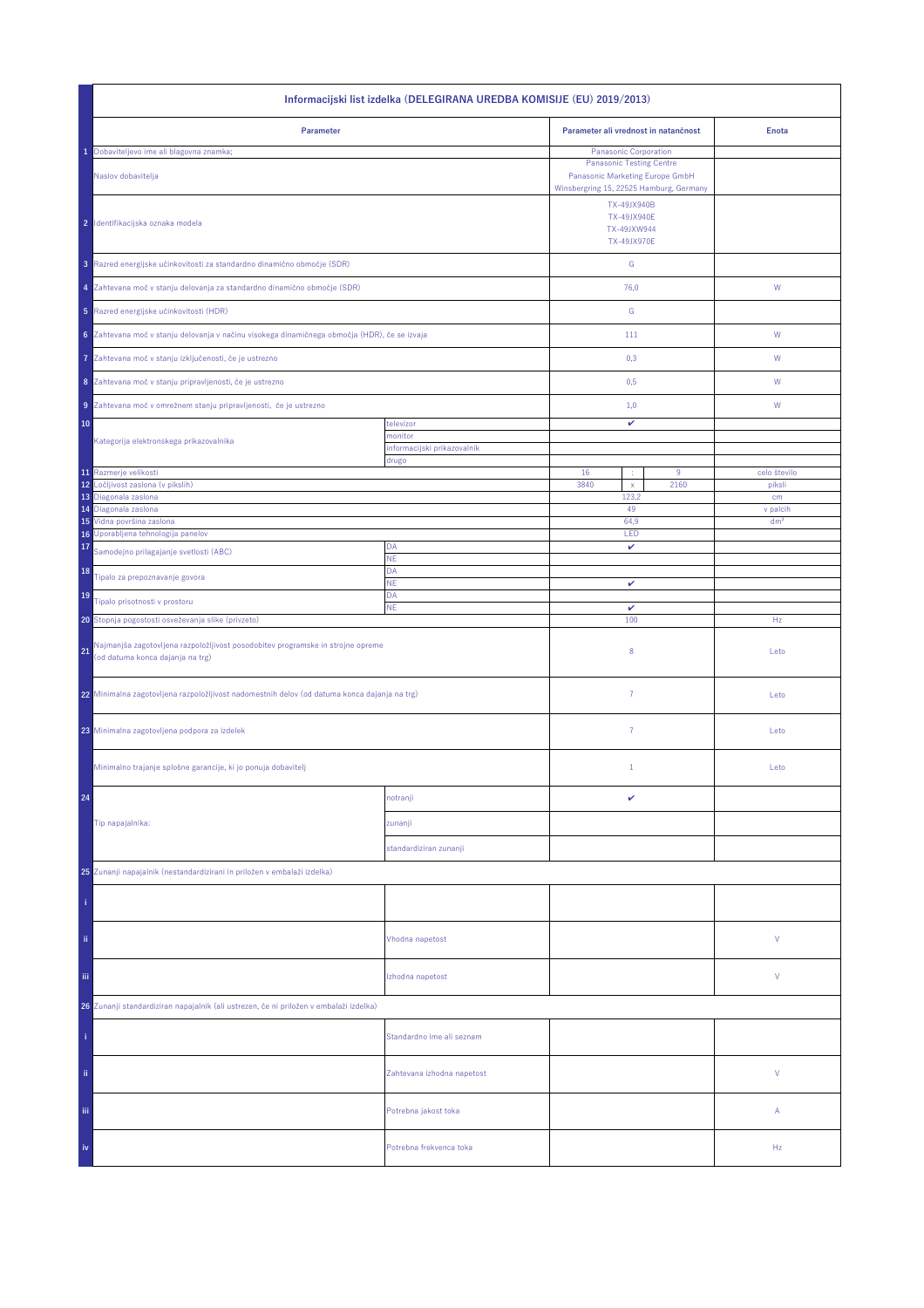| Fișa cu informații despre produs (REGULAMENTUL DELEGAT (UE) 2019/2013 AL COMISIEI)                                                |                                  |                                                                                                                                        |                                                                        |                         |  |
|-----------------------------------------------------------------------------------------------------------------------------------|----------------------------------|----------------------------------------------------------------------------------------------------------------------------------------|------------------------------------------------------------------------|-------------------------|--|
| Parametri                                                                                                                         |                                  | Parametri sau valoare și precizie                                                                                                      |                                                                        | <b>Unitate</b>          |  |
| Denumirea sau marca comercială a furnizorului<br>Adresa furnizorului                                                              |                                  | Panasonic Corporation<br><b>Panasonic Testing Centre</b><br>Panasonic Marketing Europe GmbH<br>Winsbergring 15, 22525 Hamburg, Germany |                                                                        |                         |  |
| 2 Identificatorul de model                                                                                                        |                                  |                                                                                                                                        | TX-49JX940B<br><b>TX-49JX940E</b><br>TX-49JXW944<br><b>TX-49JX970E</b> |                         |  |
| 3 Clasa de eficiență energetică pentru intervalul dinamic standard (SDR)                                                          |                                  | ${\mathsf G}$                                                                                                                          |                                                                        |                         |  |
| 4 Consumul de putere în modul pornit pentru intervalul dinamic standard (SDR)                                                     |                                  | 76,0                                                                                                                                   |                                                                        | W                       |  |
| 5 Clasa de eficiență energetică (HDR)                                                                                             |                                  | G                                                                                                                                      |                                                                        |                         |  |
| 6 Consumul de putere în modul pornit pentru intervalul dinamic ridicat (HDR), dacă este implementat                               |                                  | 111                                                                                                                                    |                                                                        | W                       |  |
| Consumul de putere în modul oprit, dacă este cazu<br>7                                                                            |                                  | 0,3                                                                                                                                    |                                                                        | W                       |  |
| 8 Consumul de putere în modul standby, dacă este cazu                                                                             |                                  | 0,5                                                                                                                                    |                                                                        | W                       |  |
| 9 Consumul de putere în modul standby în rețea, dacă este cazu                                                                    |                                  | 1,0                                                                                                                                    |                                                                        | W                       |  |
| 10                                                                                                                                | televizor                        | v                                                                                                                                      |                                                                        |                         |  |
| Categoria de afișaj electronic                                                                                                    | monitor<br>semnalizare           |                                                                                                                                        |                                                                        |                         |  |
| 11 Raportul de aspect                                                                                                             | altele                           | 16<br>÷                                                                                                                                | 9                                                                      | număr întreg            |  |
| 12<br>Rezolutia ecranului (pixeli)                                                                                                |                                  | 3840<br>$\mathsf{x}$                                                                                                                   | 2160                                                                   | pixeli                  |  |
| 13<br>Diagonala ecranului                                                                                                         |                                  | 123,2                                                                                                                                  |                                                                        | cm                      |  |
| Diagonala ecranului<br>14<br>Aria suprafeței vizibile a ecranului<br>15                                                           |                                  | 49<br>64.9                                                                                                                             |                                                                        | toli<br>dm <sup>2</sup> |  |
| Tehnologia de afișare utilizată<br>16                                                                                             |                                  | LED                                                                                                                                    |                                                                        |                         |  |
| 17<br>Reglarea automată a luminozității (ABC) disponibilă                                                                         | DA                               | v                                                                                                                                      |                                                                        |                         |  |
| 18                                                                                                                                | <b>NU</b><br>DA                  |                                                                                                                                        |                                                                        |                         |  |
| Senzor pentru recunoaștere vocală disponibil                                                                                      | <b>NU</b><br>DA                  | v                                                                                                                                      |                                                                        |                         |  |
| 19<br>Senzor pentru prezența în încăpere disponibil                                                                               | <b>NU</b>                        | $\checkmark$                                                                                                                           |                                                                        |                         |  |
| 20 Frecvența de reîmprospătare a imaginii (implicită)                                                                             |                                  | 100                                                                                                                                    |                                                                        | Hz                      |  |
| Disponibilitatea minimă garantată a actualizărilor de software și firmware<br>21<br>(de la data încheierii introducerii pe piață) |                                  | 8                                                                                                                                      |                                                                        | An                      |  |
| Disponibilitatea minimă garantată a pieselor de schimb<br>22<br>(de la data încheierii introducerii pe piață)                     |                                  | $\overline{7}$                                                                                                                         |                                                                        | An                      |  |
| 23 Asistență minimă garantat pentru produs                                                                                        |                                  | $\overline{7}$                                                                                                                         |                                                                        | An                      |  |
| Durata minimă a garanției generale oferită de furnizor                                                                            |                                  | $1\,$                                                                                                                                  |                                                                        | An                      |  |
| 24                                                                                                                                | Internă                          | v                                                                                                                                      |                                                                        |                         |  |
| Tipul sursei de alimentare:                                                                                                       | externă                          |                                                                                                                                        |                                                                        |                         |  |
|                                                                                                                                   | standardizată externă            |                                                                                                                                        |                                                                        |                         |  |
| 25 Sursa de alimentare externă (nestandardizată și inclusă în cutia produsului)                                                   |                                  |                                                                                                                                        |                                                                        |                         |  |
|                                                                                                                                   |                                  |                                                                                                                                        |                                                                        |                         |  |
| ii.                                                                                                                               | Tensiunea de intrare             |                                                                                                                                        |                                                                        | ٧                       |  |
| Ϊij                                                                                                                               | Tensiunea de ieșire              |                                                                                                                                        |                                                                        | ٧                       |  |
| 26 Sursa de alimentare externă standardizată (sau una adecvată, dacă nu este inclusă în cutia produsului)                         |                                  |                                                                                                                                        |                                                                        |                         |  |
|                                                                                                                                   | Denumirea standardului sau lista |                                                                                                                                        |                                                                        |                         |  |
| ii.                                                                                                                               | Tensiunea de ieșire necesară     |                                                                                                                                        |                                                                        | V                       |  |
| Ϊij                                                                                                                               | Curentul furnizat necesar        |                                                                                                                                        |                                                                        | Α                       |  |
| iv                                                                                                                                | Frecvența curentului necesară    |                                                                                                                                        |                                                                        | Hz                      |  |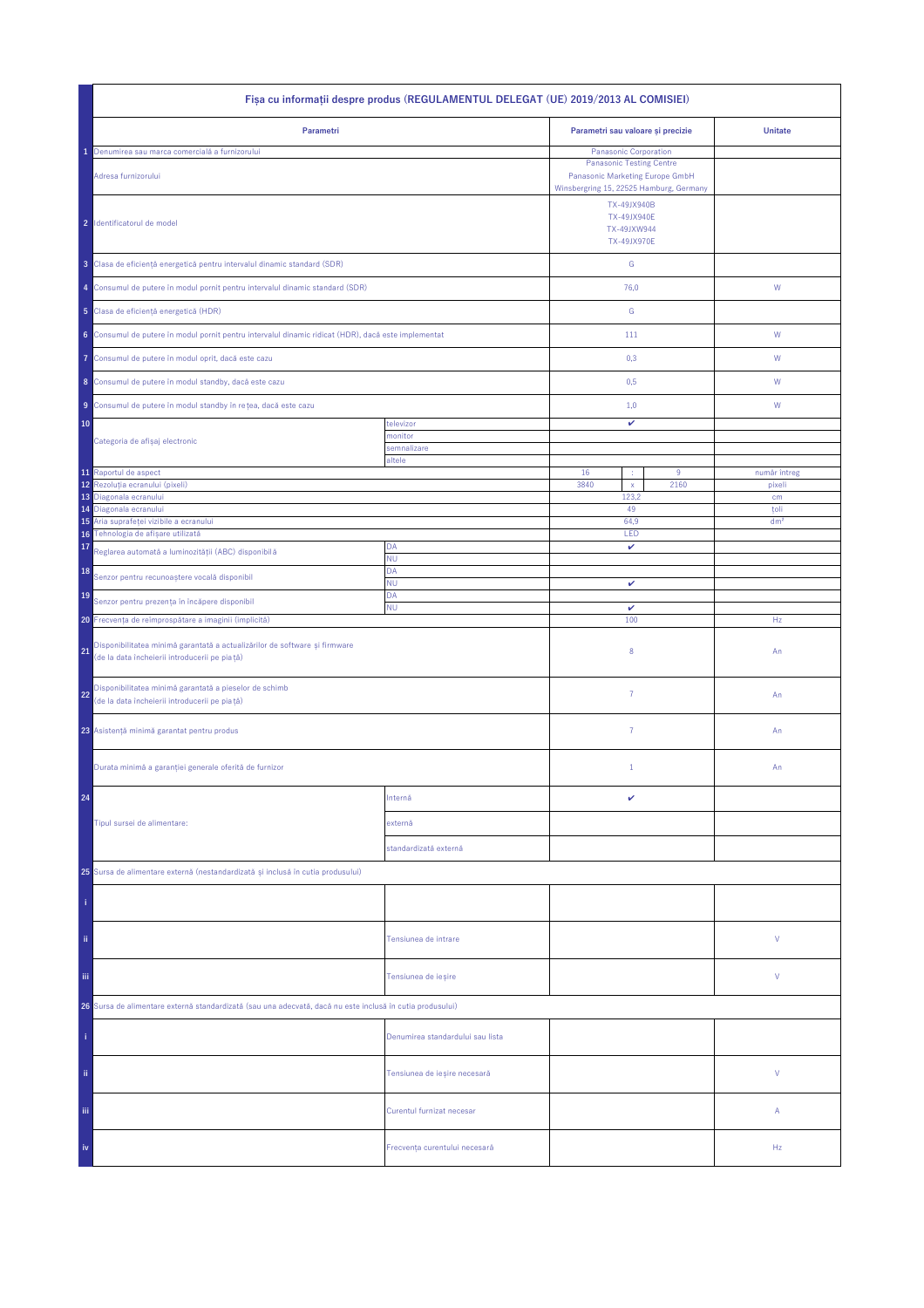|                                                                                                                                                                                            | Продуктов информационен лист<br>(ДЕЛЕГИРАН РЕГЛАМЕНТ (EC) 2019/2013 НА КОМИСИЯТА) |                                                                                                                              |      |                           |
|--------------------------------------------------------------------------------------------------------------------------------------------------------------------------------------------|-----------------------------------------------------------------------------------|------------------------------------------------------------------------------------------------------------------------------|------|---------------------------|
|                                                                                                                                                                                            |                                                                                   | Параметър или стойност                                                                                                       |      |                           |
| Параметър                                                                                                                                                                                  |                                                                                   | и точност                                                                                                                    |      | Мерна единица             |
| 1 Наименование или търговска марка на доставчика;                                                                                                                                          |                                                                                   | Panasonic Corporation                                                                                                        |      |                           |
| Адрес на доставчика                                                                                                                                                                        |                                                                                   | <b>Panasonic Testing Centre</b><br>Panasonic Marketing Europe GmbH<br>Winsbergring 15, 22525 Hamburg, Germany<br>TX-49JX940B |      |                           |
| 2 Идентификатор на модела                                                                                                                                                                  |                                                                                   | TX-49JX940E<br>TX-49JXW944<br>TX-49JX970E                                                                                    |      |                           |
| 3 Клас на енергийна ефективност при стандартен динамичен обхват (SDR)                                                                                                                      |                                                                                   | G                                                                                                                            |      |                           |
| Консумирана мощност в режим "включен"<br>4<br>при стандартен динамичен обхват (SDR)                                                                                                        |                                                                                   | 76.0                                                                                                                         |      | W                         |
| Клас на енергийна ефективност при голям<br>5<br>динамичен обхват (HDR)                                                                                                                     |                                                                                   | G                                                                                                                            |      |                           |
| Консумирана мощност в режим "включен"<br>6<br>при голям динамичен обхват (HDR), ако такъв е налице                                                                                         |                                                                                   | 111                                                                                                                          |      | W                         |
| 7 Консумирана мощност в режим "изключен", ако е приложимо                                                                                                                                  |                                                                                   | 0,3                                                                                                                          |      | W                         |
| 8 Консумирана мощност в режим "в готовност", ако е приложимо                                                                                                                               |                                                                                   | 0,5                                                                                                                          |      | W                         |
| 9 Консумирана мощност в мрежови режим "в готовност", ако е приложимо                                                                                                                       |                                                                                   | 1,0                                                                                                                          |      | W                         |
| 10<br>телевизор                                                                                                                                                                            |                                                                                   | v                                                                                                                            |      |                           |
| Категория на електронния екран                                                                                                                                                             | <b>МОНИТОР</b><br>информационно табло                                             |                                                                                                                              |      |                           |
| 11 Съотношение на размерите                                                                                                                                                                | други                                                                             | 16<br>÷                                                                                                                      | 9    | цяло                      |
| <mark>12</mark> Разделителна способност на екрана (пиксели)                                                                                                                                |                                                                                   | 3840<br>$\mathsf X$                                                                                                          | 2160 | пиксели                   |
| 13 Диагонал на екрана                                                                                                                                                                      |                                                                                   | 123.2                                                                                                                        |      | cm                        |
| <mark>14 Диагонал на екрана</mark><br><mark>15</mark> Видима площ на екрана                                                                                                                |                                                                                   | 49<br>64,9                                                                                                                   |      | инчове<br>dm <sup>2</sup> |
| 16 Използвана технология на панела                                                                                                                                                         |                                                                                   | LED                                                                                                                          |      |                           |
| 17 Наличие на автоматично регулиране на                                                                                                                                                    | ДА                                                                                | $\checkmark$                                                                                                                 |      |                           |
| яркостта (ABC)<br>18 Наличие на датчик за гласово                                                                                                                                          | HE.<br>ДА                                                                         |                                                                                                                              |      |                           |
| разпознаване                                                                                                                                                                               | HE.                                                                               | v                                                                                                                            |      |                           |
| 19 Наличие на датчик за присъствие                                                                                                                                                         | ДА                                                                                |                                                                                                                              |      |                           |
| в помещението<br>20 Кадрова честота (по подразбиране)                                                                                                                                      | HE                                                                                | v<br>100                                                                                                                     |      | Hz                        |
| Минимална гарантирана наличност на актуализации на програмното о<br><mark>21</mark> сигуряване и базовото програмно осигуряване<br>(от датата на прекратяване на предоставянето на пазара) |                                                                                   | 8                                                                                                                            |      | Година                    |
| Минимална гарантирана наличност на резервни части (от датата на пр<br>22<br>екратяване на предоставянето) на пазара                                                                        |                                                                                   | $\overline{7}$                                                                                                               |      | Година                    |
| Минимална гарантирана поддръжка за<br>23<br>продукта                                                                                                                                       |                                                                                   | $\overline{7}$                                                                                                               |      | Година                    |
| Минимална гарантирана наличност на резервни части (от датата на пр<br>екратяване на предоставянето) на пазара                                                                              |                                                                                   | $\mathbf{1}$                                                                                                                 |      | Година                    |
| 24                                                                                                                                                                                         | Вътрешно                                                                          | v                                                                                                                            |      |                           |
| Тип на електрозахранващото устройство                                                                                                                                                      | <b>B Ъ Н Ш Н О</b>                                                                |                                                                                                                              |      |                           |
|                                                                                                                                                                                            | стандартизирано                                                                   |                                                                                                                              |      |                           |
| 25 Външно захранващо устройство (нестандартизирано, включено в опаковката заедно с продукта)                                                                                               |                                                                                   |                                                                                                                              |      |                           |
|                                                                                                                                                                                            |                                                                                   |                                                                                                                              |      |                           |
| ii.                                                                                                                                                                                        | Напрежение на<br>входа                                                            |                                                                                                                              |      | V                         |
| iii.                                                                                                                                                                                       | Напрежение на<br>изхода                                                           |                                                                                                                              |      | V                         |
| Стандартизирано външно захранващо устройство (или подходящо такова, ако не е включено в опаковката<br>26                                                                                   |                                                                                   |                                                                                                                              |      |                           |
| заедно с продукта)                                                                                                                                                                         | Стандартно<br>наименование или листа                                              |                                                                                                                              |      |                           |
| ii.                                                                                                                                                                                        | Необходимо<br>напрежение на<br>изхода                                             |                                                                                                                              |      | V                         |
| iii.                                                                                                                                                                                       | Необходим<br>подаван ток                                                          |                                                                                                                              |      | Α                         |
| iv                                                                                                                                                                                         | Необходима честота на т<br>о ка                                                   |                                                                                                                              |      | Hz                        |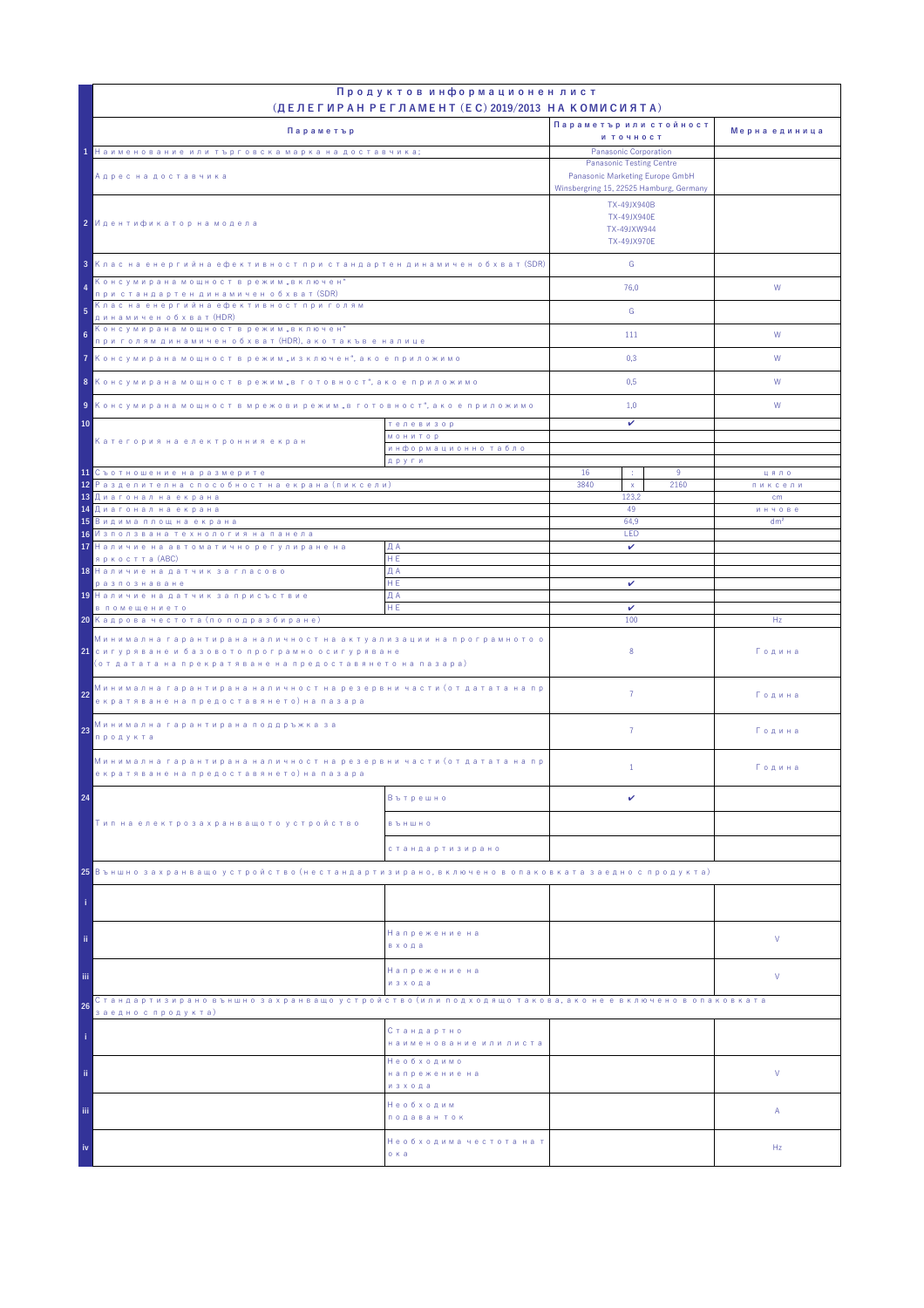| Informacijski list proizvoda (DELEGIRANA UREDBA KOMISIJE (EU) 2019/2013)                                                       |                             |                                      |                                                                                                                                        |                 |  |
|--------------------------------------------------------------------------------------------------------------------------------|-----------------------------|--------------------------------------|----------------------------------------------------------------------------------------------------------------------------------------|-----------------|--|
| Parametar                                                                                                                      |                             |                                      | Parametar ili vrijednost i preciznost                                                                                                  | Jedinica        |  |
| Ime ili zaštitni znak dobavljača<br>Adresa dobavljača                                                                          |                             |                                      | Panasonic Corporation<br><b>Panasonic Testing Centre</b><br>Panasonic Marketing Europe GmbH<br>Winsbergring 15, 22525 Hamburg, Germany |                 |  |
| 2 Identifikacijska oznaka modela                                                                                               |                             |                                      | TX-49JX940B<br><b>TX-49JX940E</b><br>TX-49JXW944<br><b>TX-49JX970E</b>                                                                 |                 |  |
| 3 Razred energetske učinkovitosti za standardni dinamički raspon (SDR)                                                         |                             | ${\mathsf G}$                        |                                                                                                                                        |                 |  |
| 4 Snaga u uključenom stanju za standardni dinamički raspon (SDR)                                                               |                             | 76,0                                 |                                                                                                                                        | W               |  |
| 5 Razred energetske učinkovitosti (HDR)                                                                                        |                             | G                                    |                                                                                                                                        |                 |  |
| 6 Snaga u uključenom stanju za način velikog dinamičkog raspona (HDR), ako se primjenjuje                                      |                             | 111                                  |                                                                                                                                        | W               |  |
| Snaga u isključenom stanju, ako je primjenjivo<br>7                                                                            |                             | 0,3                                  |                                                                                                                                        | W               |  |
| 8 Snaga u stanju pripravnosti, ako je primjenjivo                                                                              |                             | 0,5                                  |                                                                                                                                        | W               |  |
| 9 Snaga u umreženom stanju pripravnosti, ako je primjenjivo                                                                    |                             | 1,0                                  |                                                                                                                                        | W               |  |
| 10                                                                                                                             | televizor<br>monitor        | v                                    |                                                                                                                                        |                 |  |
| Kategorija elektroničkog zaslona                                                                                               | znakovni zaslon<br>drugo    |                                      |                                                                                                                                        |                 |  |
| 11 Omjer veličine                                                                                                              |                             | 16<br>÷                              | 9                                                                                                                                      | cijeli broj     |  |
| 12<br>Razlučivost zaslona (u pikselima)<br>13<br>Dijagonala zaslona                                                            |                             | 3840<br>2160<br>$\mathsf X$<br>123,2 |                                                                                                                                        | pikseli<br>cm   |  |
| 14 Dijagonala zaslona                                                                                                          |                             | 49                                   |                                                                                                                                        | inča            |  |
| 15 Vidljivo područje zaslona<br>16 Tehnologija panela koja se koristi                                                          |                             | 64,9                                 |                                                                                                                                        | dm <sup>2</sup> |  |
| 17<br>Automatska regulacija svjetline (ABC) je dostupna                                                                        | DA                          | LED<br>v                             |                                                                                                                                        |                 |  |
| 18                                                                                                                             | <b>NE</b><br>DA             |                                      |                                                                                                                                        |                 |  |
| Senzor za prepoznavanje glasa je dostupan<br>19                                                                                | <b>NE</b><br>DA             | v                                    |                                                                                                                                        |                 |  |
| Senzor prisutnosti u prostoriji je dostupan<br>20 Učestalost osvježavanja slike (zadana postavka)                              | <b>NE</b>                   | $\checkmark$<br>100                  |                                                                                                                                        | Hz              |  |
| 21 Minimalna zajamčena dostupnost ažuriranja softvera i ugrađenog softvera uređaja (od datuma završetka stavljanja na tržište) |                             | 8                                    |                                                                                                                                        | Godina          |  |
| Minimalna zajamčena dostupnost rezervnih dijelova<br>22<br>(od datuma završetka stavljanja na tržište)                         |                             | $\overline{7}$                       |                                                                                                                                        | Godina          |  |
| 23 Minimalna zajamčena potpora proizvodu                                                                                       |                             | $\overline{7}$                       |                                                                                                                                        | Godina          |  |
| Minimalno trajanje općeg jamstva koje nudi dobavljač                                                                           |                             | $1\,$                                |                                                                                                                                        | Godina          |  |
| 24                                                                                                                             | unutarnje                   | v                                    |                                                                                                                                        |                 |  |
| Vrsta napajanja:                                                                                                               | vanjsko                     |                                      |                                                                                                                                        |                 |  |
|                                                                                                                                | vanjsko normirano           |                                      |                                                                                                                                        |                 |  |
| 25 Vanjsko napajanje (priloženo uz proizvod, nije normirano)                                                                   |                             |                                      |                                                                                                                                        |                 |  |
|                                                                                                                                |                             |                                      |                                                                                                                                        |                 |  |
| ii.                                                                                                                            | Ulazni napon                |                                      |                                                                                                                                        | ٧               |  |
| Ϊij                                                                                                                            | Izlazni napon               |                                      |                                                                                                                                        | V               |  |
| 26 Vanjsko normirano napajanje (ako nije priloženo uz proizvod, drugo odgovarajuće napajanje)                                  |                             |                                      |                                                                                                                                        |                 |  |
|                                                                                                                                | Naslov norme ili popisa     |                                      |                                                                                                                                        |                 |  |
| ii.                                                                                                                            | Potreban izlazni napon      |                                      |                                                                                                                                        | V               |  |
| iii,                                                                                                                           | Potrebna jakost struje      |                                      |                                                                                                                                        | Α               |  |
| iv                                                                                                                             | Potrebna frekvencija struje |                                      |                                                                                                                                        | Hz              |  |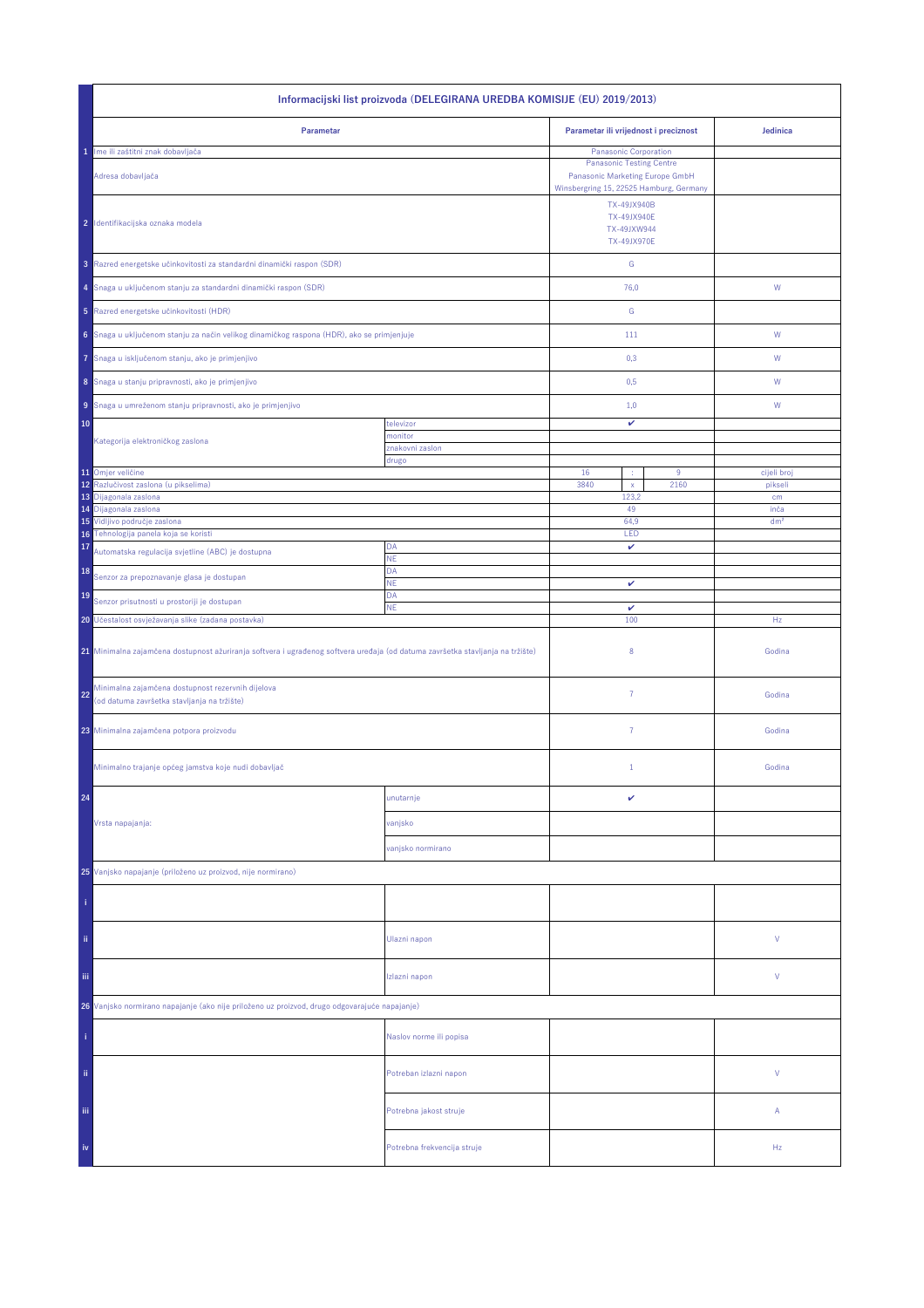| Ürün Bilgi Formu (AB Tüzüğü 2019/2013)                                                                                                 |                             |                                                                                                                                                            |  |                        |
|----------------------------------------------------------------------------------------------------------------------------------------|-----------------------------|------------------------------------------------------------------------------------------------------------------------------------------------------------|--|------------------------|
| Parametre                                                                                                                              |                             | Parametre veya Değer ve Kesinlik                                                                                                                           |  | <b>Birim</b>           |
| 1 Tedarikçinin adı veya markası                                                                                                        |                             | Panasonic Corporation                                                                                                                                      |  |                        |
| Tedarikçinin adresi<br>2 Model tanımlayıcısı                                                                                           |                             | <b>Panasonic Testing Centre</b><br>Panasonic Marketing Europe GmbH<br>Winsbergring 15, 22525 Hamburg, Germany<br>TX-49JX940B<br>TX-49JX940E<br>TX-49JXW944 |  |                        |
| 3 Standart Dinamik Aralık için enerji verimlilik sınıfı (SDR)                                                                          |                             | TX-49JX970E<br>G                                                                                                                                           |  |                        |
| 4 Standart Dinamik Aralık (SDR) için açık modda güç talebi                                                                             |                             | 76,0                                                                                                                                                       |  | ${\sf W}$              |
| 5 Enerji verimlilik sınıfı (HDR)                                                                                                       |                             | ${\mathbb G}$                                                                                                                                              |  |                        |
| 6 Yüksek Dinamik Aralık (HDR) modunda açık mod güç talebi, uygulanırsa                                                                 |                             | 111                                                                                                                                                        |  | W                      |
| Kapalı mod, güç talebi, uygunsa                                                                                                        |                             | 0,3                                                                                                                                                        |  | W                      |
| 8 Bekleme modu güç talebi, uygunsa                                                                                                     |                             | 0,5                                                                                                                                                        |  | W                      |
| 9 Ağ Tabanlı Bekleme modu güç talebi, uygunsa                                                                                          |                             | 1,0                                                                                                                                                        |  | W                      |
| 10                                                                                                                                     | televizyon                  | v                                                                                                                                                          |  |                        |
| Elektronik ekran kategorisi                                                                                                            | monitör<br>işaretler        |                                                                                                                                                            |  |                        |
| 11 Boyut oranı                                                                                                                         | diğer                       |                                                                                                                                                            |  | tamsayı                |
| 12 Ekran çözünürlüğü (piksel)<br>13 Ekran çapraz<br>14 Ekran çapraz                                                                    |                             | 16<br>$\boldsymbol{9}$<br>÷<br>3840<br>$\mathsf{x}$<br>2160<br>123,2                                                                                       |  | piksel<br>cm           |
| 15 Görünür ekran alanı                                                                                                                 |                             | 49<br>64,9                                                                                                                                                 |  | inç<br>dm <sup>2</sup> |
| Kullanılan panel teknolojisi<br>16<br>17                                                                                               | <b>EVET</b>                 | LED<br>$\checkmark$                                                                                                                                        |  |                        |
| Otomatik Parlaklık Kontrolü (ABC) mevcut<br>18                                                                                         | <b>HAYIR</b><br><b>EVET</b> |                                                                                                                                                            |  |                        |
| Ses tanıma sensörü mevcut<br>19                                                                                                        | <b>HAYIR</b><br><b>EVET</b> | $\checkmark$                                                                                                                                               |  |                        |
| Oda varlık sensörü mevcut<br>20 Görüntü yenileme sıklık oranı (varsayılan)                                                             | <b>HAYIR</b>                | v<br>100                                                                                                                                                   |  | Hz                     |
| Yazılım ve ürün yazılımı güncellemelerinin minimum garantili kullanılabilirliği<br>21<br>(ürünün piyasadan kalktığı tarihten itibaren) |                             | $\bf 8$                                                                                                                                                    |  | Yıl                    |
| Minimum garantili yedek parça bulunabilirliği<br>22<br>(ürünün piyasadan kalktığı tarihten itibaren)                                   |                             | $\bf 7$                                                                                                                                                    |  | Yıl                    |
| 23 Minimum garantili ürün desteği                                                                                                      |                             | $\bf 7$                                                                                                                                                    |  | Yıl                    |
| Tedarikçi tarafından sunulan genel garantinin minimum süresi                                                                           |                             | $1\,$                                                                                                                                                      |  | Yıl                    |
| 24                                                                                                                                     | Dahili                      | $\checkmark$                                                                                                                                               |  |                        |
| Güç kaynağı tipi                                                                                                                       | Harici                      |                                                                                                                                                            |  |                        |
|                                                                                                                                        | Standartlaştırılmış harici  |                                                                                                                                                            |  |                        |
| 25 Harici güç kaynağı (standart olmayan ve ürün kutusuna dahil)                                                                        |                             |                                                                                                                                                            |  |                        |
|                                                                                                                                        |                             |                                                                                                                                                            |  |                        |
| ii.                                                                                                                                    | Giriş Voltajı               |                                                                                                                                                            |  | $\mathsf{V}$           |
| iii.                                                                                                                                   | Çıkış Voltajı               |                                                                                                                                                            |  | $\mathsf{V}$           |
| 26 Harici standart güç kaynağı (veya ürün kutusuna dahil değilse uygun olan)                                                           |                             |                                                                                                                                                            |  |                        |
|                                                                                                                                        | Standart İsim veya liste    |                                                                                                                                                            |  |                        |
| ii.                                                                                                                                    | Gerekli çıkış voltajı       |                                                                                                                                                            |  | $\mathsf{V}$           |
| Ϊij                                                                                                                                    | Gerekli iletilen akım       |                                                                                                                                                            |  | Α                      |
|                                                                                                                                        | Gerekli akım sıklığı        |                                                                                                                                                            |  | Hz                     |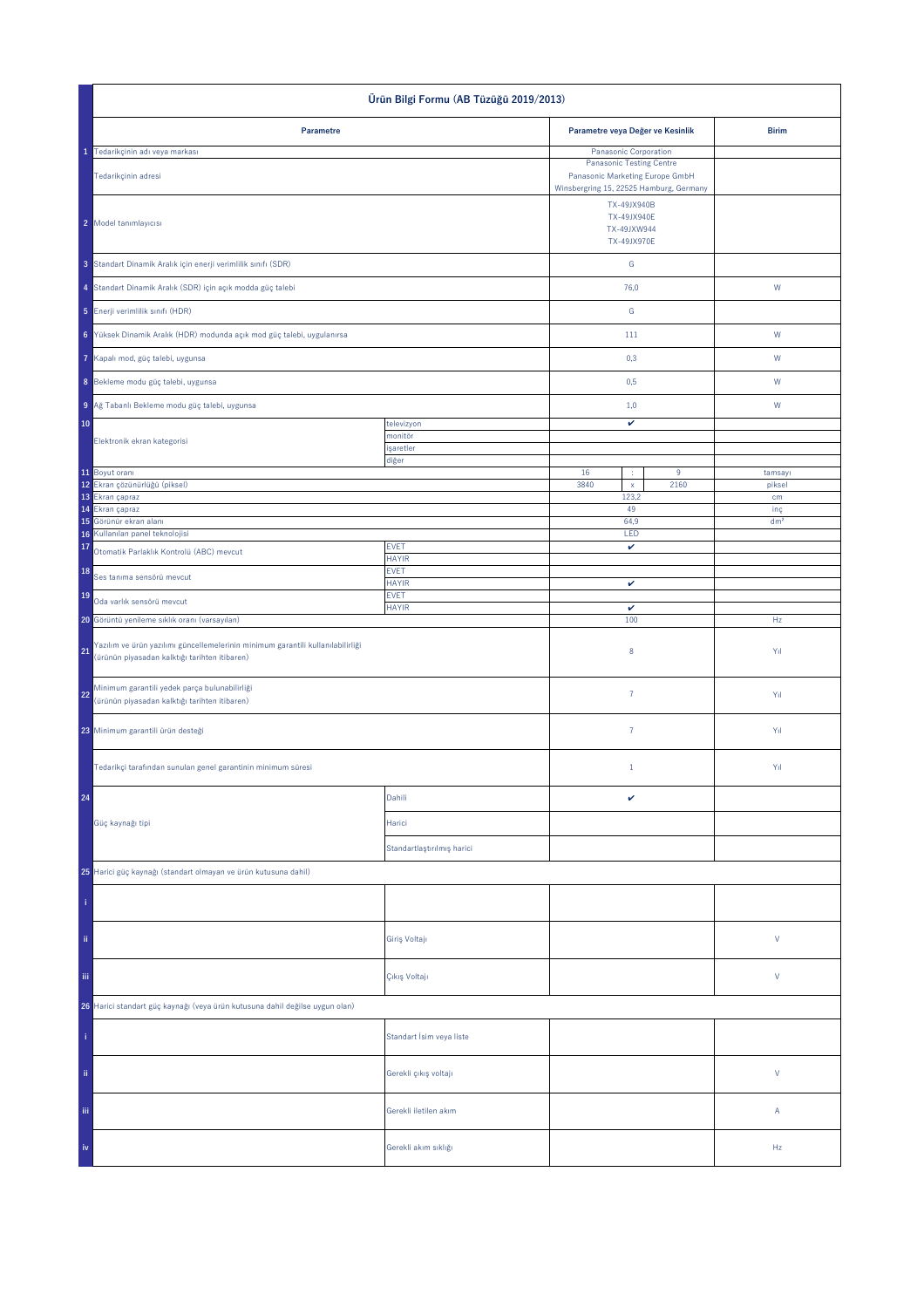| Informacije o proizvodu (Uredba EU 2019/2013)                                                                                      |                             |                                                                 |                                         |  |
|------------------------------------------------------------------------------------------------------------------------------------|-----------------------------|-----------------------------------------------------------------|-----------------------------------------|--|
| Parametar                                                                                                                          |                             | Parametar ili vrednost i preciznost                             | Jedinica                                |  |
| 1 Ime ili trgovački znak dobavljača                                                                                                |                             | Panasonic Corporation                                           |                                         |  |
| Adresa dobavljača                                                                                                                  |                             |                                                                 | Winsbergring 15, 22525 Hamburg, Germany |  |
| 2 Identifikator modela                                                                                                             |                             | TX-49JX940B<br>TX-49JX940E<br>TX-49JXW944<br><b>TX-49JX970E</b> |                                         |  |
| 3 Klasa energetske efikasnosti za standardni dinamički raspon (SDR)                                                                |                             | G                                                               |                                         |  |
| 4 Potrošnja energije u režimu standardnog dinamičkog raspona (SDR)                                                                 |                             | 76,0                                                            | W                                       |  |
| 5 Klasa energetske efikasnosti (HDR)                                                                                               |                             | G                                                               |                                         |  |
| Potrošnja energije u režimu za visoki dinamički raspon (HDR), ako se sprovede<br>6                                                 |                             | 111                                                             | W                                       |  |
| Isključen režim, potrošnja električne energije, ako je primenjivo<br>7                                                             |                             | 0,3                                                             | W                                       |  |
| 8 Potrošnja električne energije u stanju pripravnosti, ako je primenjivo                                                           |                             | 0,5                                                             | W                                       |  |
| Potrošnja električne energije u stanju mrežne pripravnosti, ako je primenjivo<br>9 <sup>1</sup>                                    |                             | 1,0                                                             | W                                       |  |
| 10                                                                                                                                 | televizija                  | v                                                               |                                         |  |
| Kategorija elektronskog prikaza                                                                                                    | nonitor<br>signalizacija    |                                                                 |                                         |  |
|                                                                                                                                    | ostalo                      |                                                                 |                                         |  |
| 11 Odnos veličine<br>Rezolucija ekrana (piksela)<br>12                                                                             |                             | 16<br>9<br>÷<br>3840<br>2160<br>$\mathsf X$                     | celi broj<br>piksela                    |  |
| 13 Dijagonala ekrana                                                                                                               |                             | 123,2<br>49                                                     | cm<br>inča                              |  |
| 14 Dijagonala ekrana<br>15 Vidljivo područje ekrana                                                                                |                             | 64,9                                                            | dm <sup>2</sup>                         |  |
| 16 Korišćena tehnologija ploče                                                                                                     |                             | LED                                                             |                                         |  |
| 17<br>Dostupna je automatska kontrola osvetljenja (ABC)                                                                            | DA<br><b>NE</b>             | $\checkmark$                                                    |                                         |  |
| 18<br>Dostupan je senzor za prepoznavanje glasa                                                                                    | DA<br>NE                    | $\checkmark$                                                    |                                         |  |
| 19<br>Dostupan je senzor prisutnosti u sobi                                                                                        | DA<br><b>NE</b>             | v                                                               |                                         |  |
| 20 Brzina osvežavanja slike (Uobičajeno)                                                                                           |                             | 100                                                             | Hz                                      |  |
| Minimalna zagarantovana dostupnost ažuriranja softvera I upravljačkog softvera<br>21<br>(od datuma završetka puštanja na tržište): |                             | 8                                                               | Godina                                  |  |
| Minimalna zagarantovana dostupnost rezervnih delova<br>22<br>(od datuma završetka puštanja na tržište):                            |                             | $\overline{7}$                                                  | Godina                                  |  |
| 23 Minimalna zagarantovana podrška za proizvod                                                                                     |                             | $\overline{7}$                                                  | Godina                                  |  |
| Minimalno trajanje generalne garancije koju nudi dobavljač                                                                         |                             | $1\,$                                                           | Godina                                  |  |
| 24                                                                                                                                 | Unutrašnje                  | v                                                               |                                         |  |
| Vrsta napajanja                                                                                                                    | eksterno                    |                                                                 |                                         |  |
|                                                                                                                                    | standardizovano eksterno    |                                                                 |                                         |  |
| 25 Vanjsko standardno napajanje (nije standardizirano i nalazi se u kutiji proizvoda)                                              |                             |                                                                 |                                         |  |
|                                                                                                                                    |                             |                                                                 |                                         |  |
| ii.                                                                                                                                | Ulazni napon                |                                                                 | V                                       |  |
| iii.                                                                                                                               | Izlazni napon               |                                                                 | V                                       |  |
| 26 Vanjsko standardno napajanje (ili prikladno napajanje ako se ne nalazi u kutiju proizvoda)                                      |                             |                                                                 |                                         |  |
|                                                                                                                                    | Standardni naziv ili lista  |                                                                 |                                         |  |
| ii.                                                                                                                                | Potrebni izlazni napon      |                                                                 | V                                       |  |
| Ϊij                                                                                                                                | Potrebna isporučena struja  |                                                                 | А                                       |  |
| iv                                                                                                                                 | Potrebna frekvencija struje |                                                                 | Hz                                      |  |